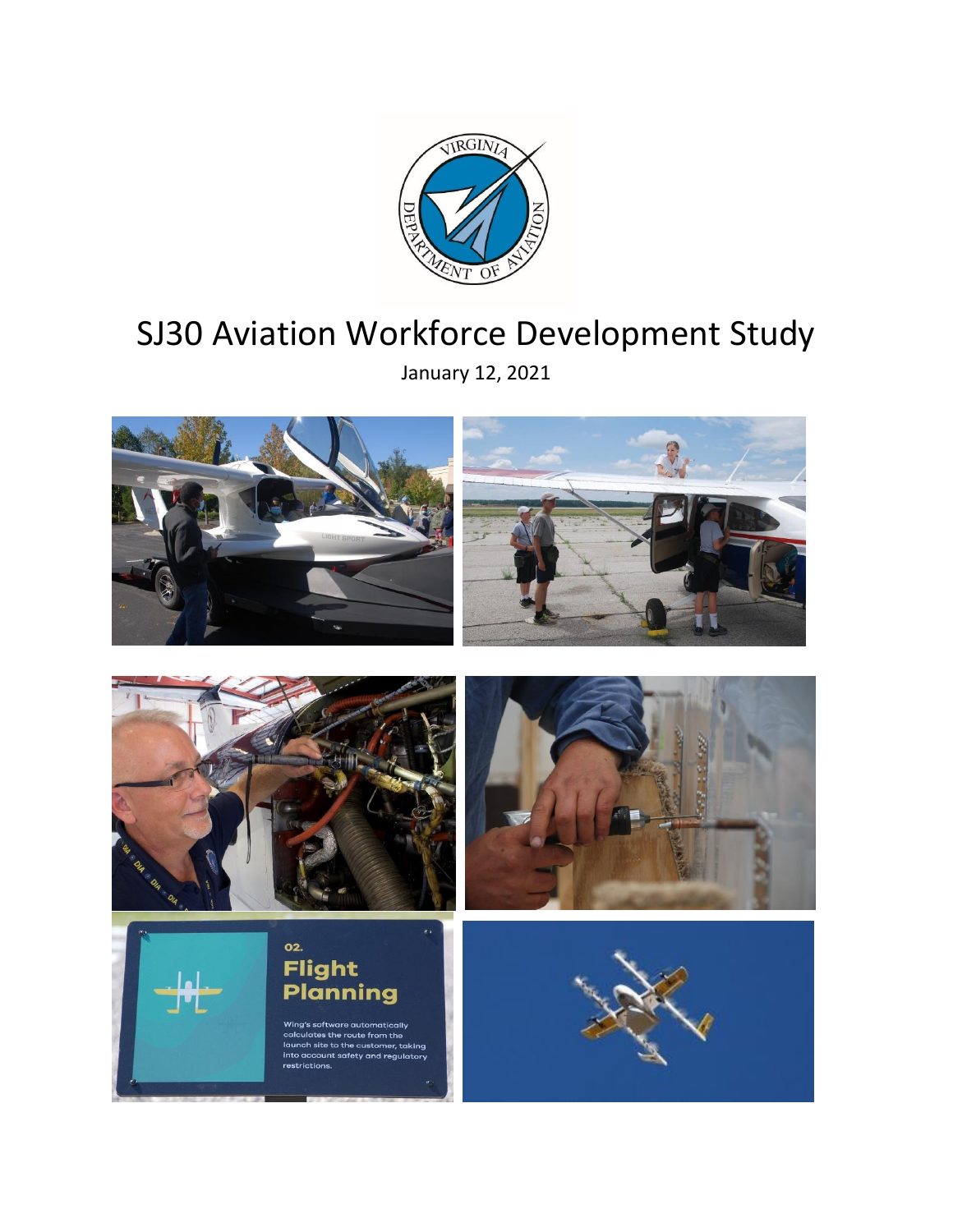| <b>Table of Contents</b> |
|--------------------------|
|--------------------------|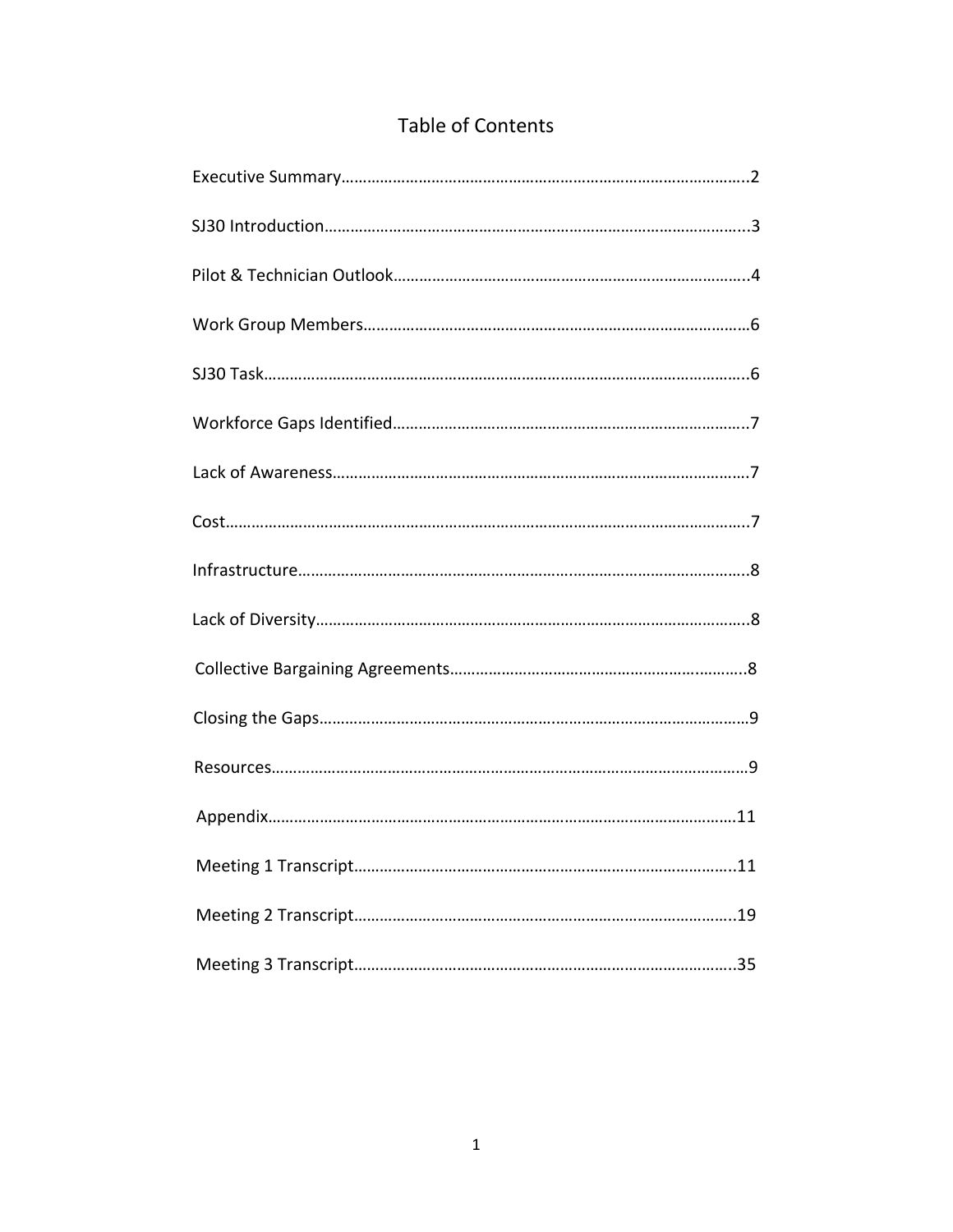# Executive Summary SJ30 Aviation Workforce Development Report

During its regular 2020 session, the Virginia General Assembly directed the Department of Aviation (DOAV) to study whether any gaps exist in the development and preparation of the next generation of aviation professionals. Despite many challenges associated with the COVID-19 global pandemic, the DOAV established a Work Group comprised of a wide range of professionals from a number of state and federal agencies, the aviation industry (both manned and unmanned), and academia. The Work Group met three times in a virtual format during the autumn of 2020 to address its charge.

The Work Group identified five areas of concern:

- $\blacktriangleright$  Lack of awareness;
- $\triangleright$  Cost;
- $\triangleright$  Infrastructure;
- $\triangleright$  Demographic disparities/lack of diversity; and
- $\triangleright$  Collective bargaining agreements.

Members of the Work Group know these areas of concern represent a number of difficult challenges, but they believe that, through a concerted effort and with the right support, success is highly likely.

The Work Group recommends the establishment of a small task force to focus on addressing the areas of concern. Membership on the task force would come from a subset of the SJ30 Work Group.

This task force would help:

- $\triangleright$  coordinate the efforts of the many and varied agencies, entities and organizations that are interested in addressing the lack of awareness issue;
- $\triangleright$  enhance aviation education opportunities in the schools;
- $\triangleright$  oversee the development of more and better outreach programs to be delivered to traditionally underserved audiences;
- $\triangleright$  address affordability concerns associated with entering the aviation workforce;
- $\triangleright$  maximize infrastructure resources:
- $\triangleright$  expand Virginia's G3 Get a Skill, Get a Job, Give Back program to include skilled trades for the aviation industry;
- $\triangleright$  work with airlines and labor unions to add some flexibility to the collective bargaining contracts that would permit internships and work/study arrangements to benefit both the students and the aviation industry.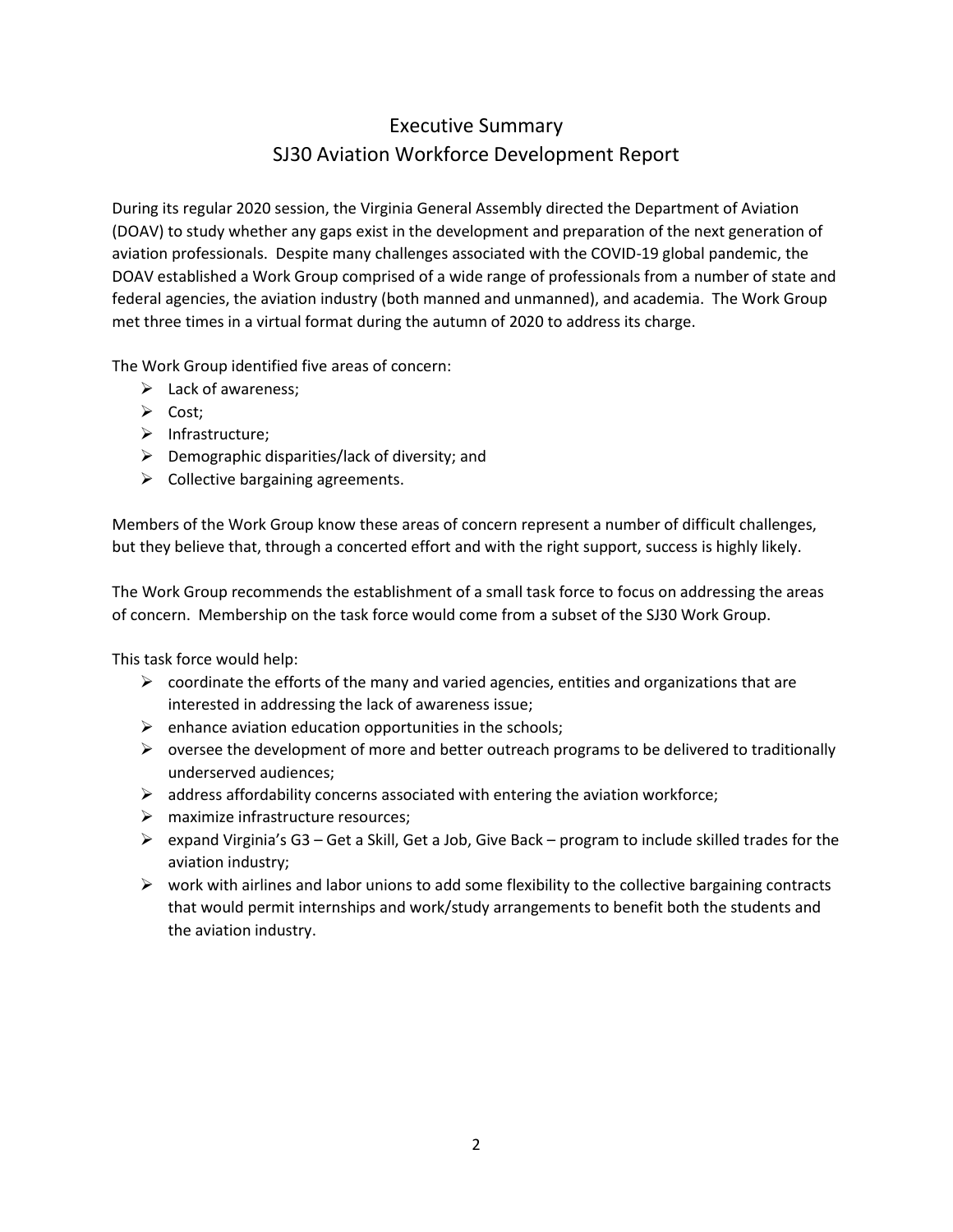# SJ30 Aviation Workforce Development Study

#### **Introduction**

In 2012, the Performance Management Group in the L. Douglas Wilder School of Government and Public Affairs at Virginia Commonwealth University worked with the Virginia Department of Aviation (DOAV) to prepare a report titled "Virginia Aviation and Space Workforce Analysis and Strategy Development". This document proposed nine high-level strategy recommendations.

In 2017, DOAV engaged the Office of Economic Development at Virginia Tech to assess, expand upon and prioritize the nine recommendations and to propose effective, practical and actionable ways to implement those recommendations. This report is titled "Virginia Aviation & Space Career and Workforce Implementation Plan". (Full report plus appendices:

[https://doav.virginia.gov/contentassets/38059f3fdbef46c7b8da341638ef5c8f/27526-workforce](https://doav.virginia.gov/contentassets/38059f3fdbef46c7b8da341638ef5c8f/27526-workforce-implementation-plan-plus-appendices-9-26.pdf)[implementation-plan-plus-appendices-9-26.pdf\)](https://doav.virginia.gov/contentassets/38059f3fdbef46c7b8da341638ef5c8f/27526-workforce-implementation-plan-plus-appendices-9-26.pdf) One of the key findings of this report was the projected deficit of aircraft pilots, aviation maintenance technicians and aircrew members. Citing the 2017 Boeing Pilot and Technician Outlook (a biennial study of the global aviation employment projections over a 19 year period), the authors of the workforce implementation plan stated that, between 2017 and 2036, there would be a need for 117,000 pilots, 118,000 aviation maintenance technicians and 154,000 cabin crew members just in North America. These figures have served as the cornerstone of the DOAV's aviation education and outreach effort since January 2018.

The General Assembly adopted SJ30 in its 2020 regular session directing DOAV to study the coordination of stakeholders within the aviation industry for economic and workforce development. In conducting its study, the Department is to convene a work group with representation from the aviation industry, the Virginia Department of Education, the State Council of Higher Education for Virginia, and other interested parties to explore issues related to the continued development of the aviation industry and workforce, in coordination with the Federal Aviation Administration and other responsible federal agencies.

Within days of the passage of SJ30, the Coronavirus grew into a global pandemic that brought air travel and the aviation industry to a near standstill. Stay-at-home orders were issued by nearly every state; flights were cancelled; and airports became virtual ghost towns. Airlines experienced a 90 - 95 percent decrease in passengers. The federal government stepped in with billions of dollars in funding to aid both airlines and airports through the CARES Act of 2020. Entities accepting these funds were required to keep employees on the payroll through September 30, 2020. Over the course of the last six months, passenger traffic has grown slightly as some states reduced restrictions and reopened in a limited capacity. Still, passenger traffic is running about 60 percent below what it was in 2019. With most industry experts and observers predicting that passenger counts will not return to pre-COVID levels until at least 2023 and the no-layoff provision of the CARES Act having expired September 30, airlines have furloughed tens of thousands of employees in all areas of operations. (CARES 2, passed in late December 2020, has extended layoff provisions through March 31, 2021.) In addition, thousands of employees accepted early retirement or buyout packages from their employers as the airlines worked to reduce staffing levels that would be sustainable at the reduced passenger count level.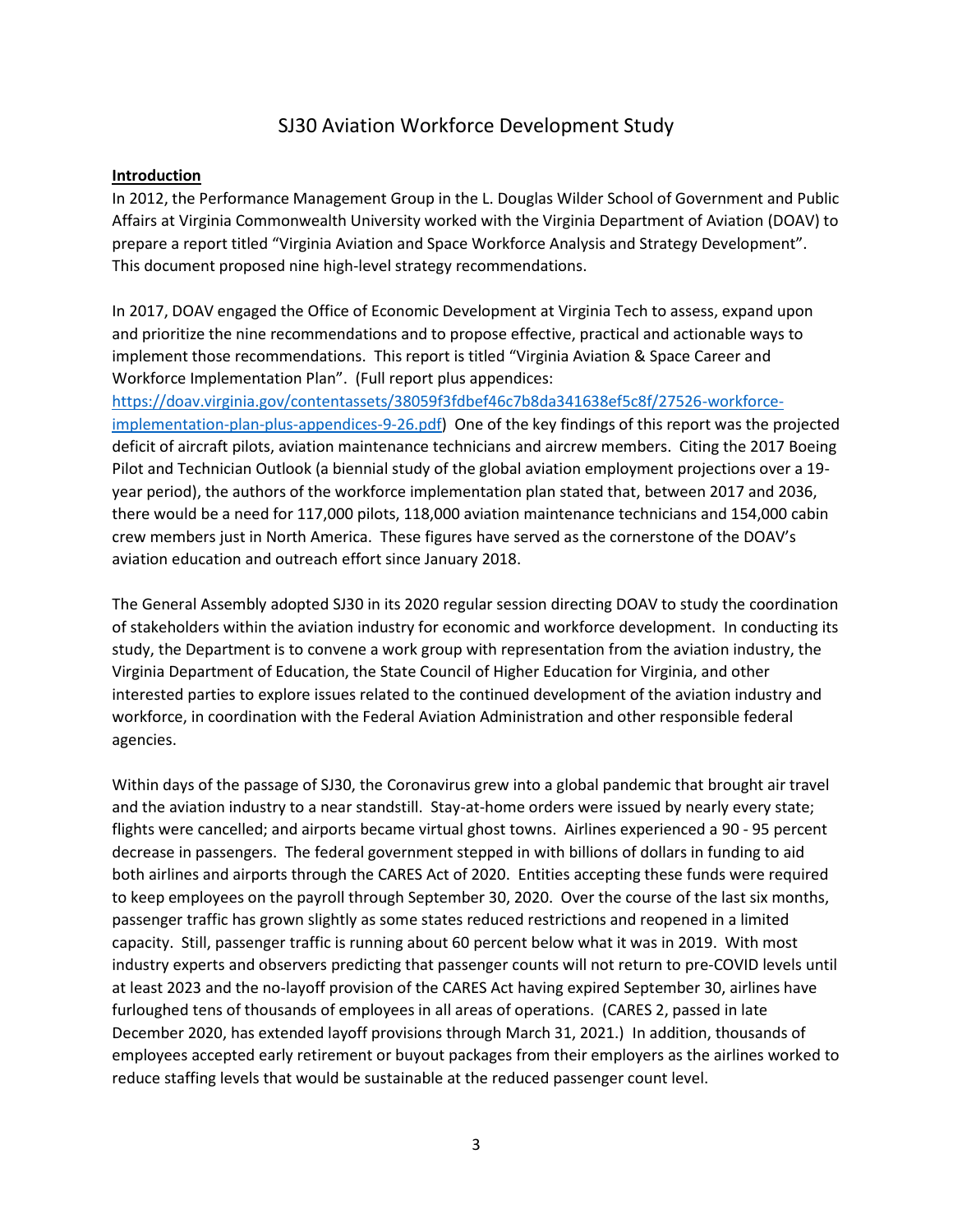This global pandemic has turned upside down all of our guiding principles and assumptions as they relate to aviation education, outreach and workforce development. The pilot, aviation maintenance technician and cabin crew jobs that were "begging" to be filled less than a year ago are being eliminated, at least in the short term, as the airlines retrench and restructure. Because it takes many years to educate and train pilots and maintenance technicians, however, we cannot allow this current crisis to dictate our actions five, 10 or 15 years into the future. If we are to have competent, capable and an adequate number of people to fill these roles, we must continue to facilitate their preparedness for the workforce opportunities that are ahead.

#### **Pilot and Technician Outlook**

The need to continue aviation workforce development is supported by the most recent issue of Boeing's Pilot and Technician Outlook, which came out in the fall of 2020 and took into account the COVID-19 pandemic's impact on the industry. [\(https://www.boeing.com/commercial/market/pilot-technician](https://www.boeing.com/commercial/market/pilot-technician-outlook/)[outlook/\)](https://www.boeing.com/commercial/market/pilot-technician-outlook/) Instead of a reduction in demand as one might expect, this latest issue of the report shows an even greater demand for both pilots, aviation maintenance technicians and cabin crew members through the year 2039.

The following is from the opening paragraphs of Boeing's latest report:

*Meeting the projected long-term demand will require a collective effort across the global aviation industry. As tens of thousands of pilots, technicians and cabin crew members reach retirement age over the next decade, educational outreach and career pathway programs will be essential to inspiring and recruiting the next generation.*

*While the current industry downturn, driven by COVID-19, has resulted in a temporary oversupply of qualified personnel, the long-term need remains robust. In recent decades, aviation has experienced external forces that have affected demand, such as 9/11, SARS and the Great Financial Crisis. Recovery has generally followed several years later, as the fundamentals driving passenger and air traffic demand remain strong.*

*Prior to the downturn, the commercial aviation industry was poised to experience a shortfall of qualified pilots and technicians. Analysis of new licenses and certificates issued over the past few years had indicated that the number of new personnel entering the industry was lagging demand. The short-term oversupply allows operators the opportunity to build their pipeline in anticipation of growth returning in the next few years.*

*Some personnel who are currently furloughed because of the market downturn will find employment in the government and business and general aviation sectors that have previously struggled with shortages amid surging commercial demand. Additionally, as commercial traffic demand returns in upcoming years, aspiring aviators will have the opportunity to fill open positions created by a combination of personnel retirements and fleet growth.*

*Amid challenges posed by COVID-19, the training industry has begun to adopt increasingly innovative solutions. Many providers have transitioned their offerings to online and virtual formats where possible,*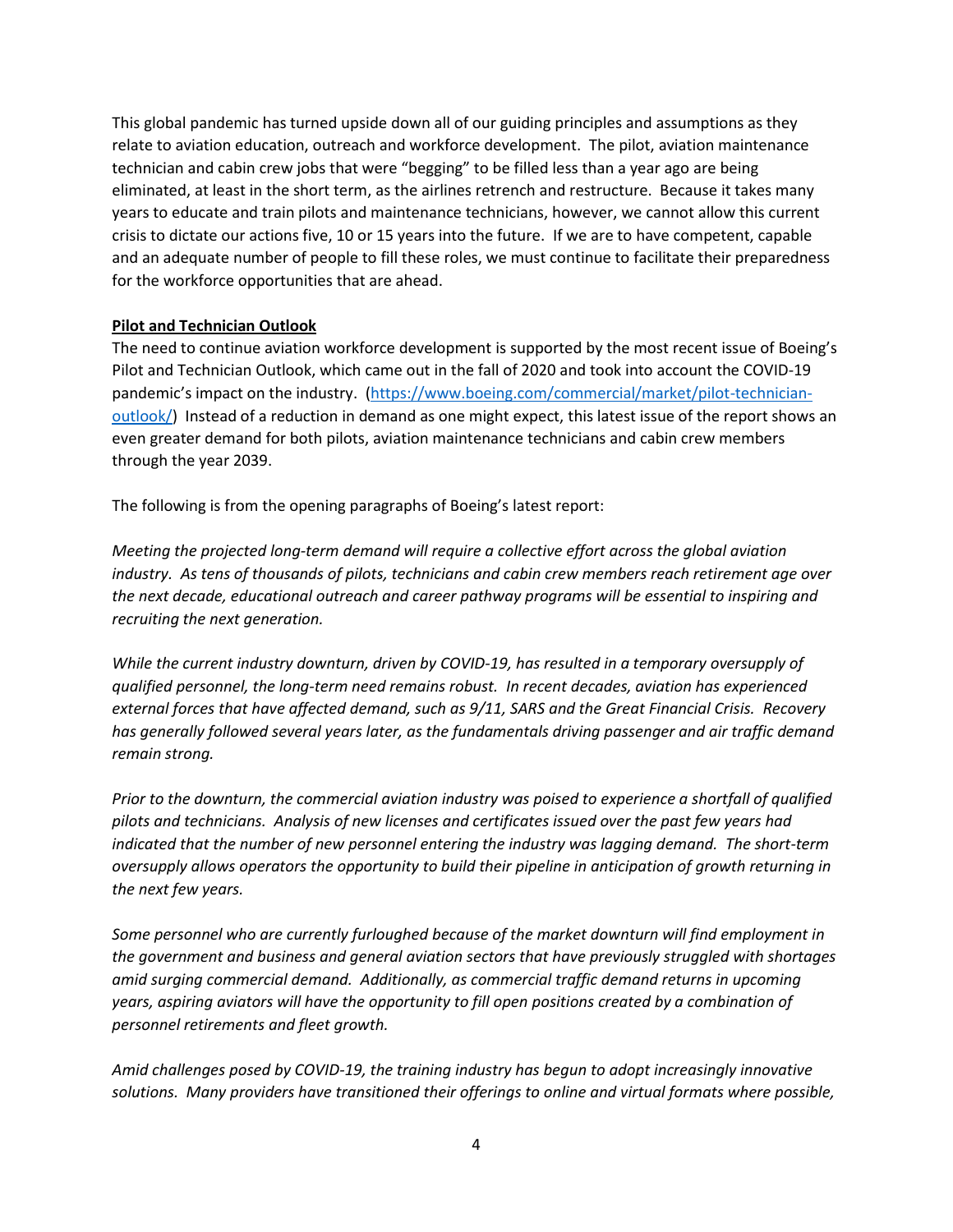*allowing students to continue their learning safely. Immersive technologies, adaptive learning and flexible distance learning methods are also being explored to enable optimum learning and knowledge retention. Investments in technology that are being made today will likely lead to a long-term fundamental shift in how training is conducted.*

*Competency-based training and assessment programs are gaining traction, which enables a shift from prescriptive, task-based training to a more holistic approach. Advances in adaptive learning capabilities, artificial intelligence and learner analytics will further personalize training to the individual student so that greater emphasis can be placed on closing knowledge gaps.*

As the industry navigates the market downturn, effective training and an adequate supply of personnel *remain critical to maintaining the health, safety and prosperity of the aviation ecosystem.*

Boeing used the following methodology to prepare its report:

*New personnel demand is calculated based on a 20-year fleet forecast for commercial aviation aircraft with more than 30 seats, business jets and civil helicopters. Based on fleet growth, aircraft utilization, attrition rates and regional differences in crewing specific to aircraft type, Boeing's Pilot and Technician Outlook estimates the number of new pilots, technicians and cabin crew members needed worldwide. Slight variations to the forecast can occur on a year-over-year basis as a result of many factors, some of which include changes in regulations, crew productivity and aircraft mix. The forecast does not currently include assumptions for single-pilot commercial operations or autonomous airplanes. We continue to track the market for indications of regulatory movement and will update our forecast accordingly.*

In North America, **Boeing predicts a total demand for 569,000 new personnel in the aviation industry** between now and the year 2039. That number includes **208,000 new pilots**; **192,000 new aviation maintenance technicians**; and **169,000 new cabin crew members**. This represents an increase of 77 percent over the 2017 figures for pilots; a 63 percent increase over the 2017 figures for aviation maintenance technicians; and a nearly 10 percent increase over the 2017 figures for cabin crew members. (Global demand for pilots, technicians and crew members will exceed 2.4 million new workers through 2039, according to the report.)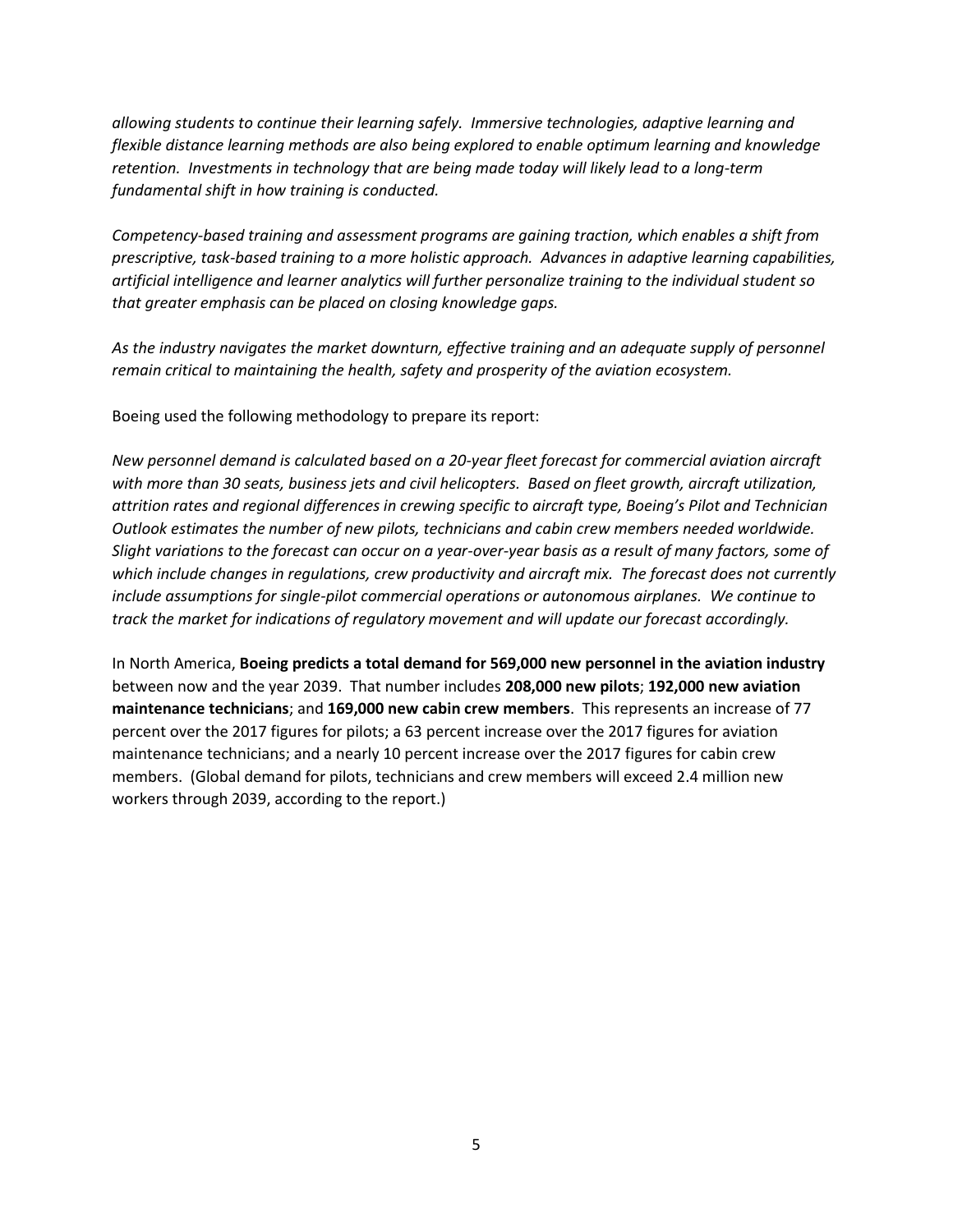#### **SJ30 Work Group**

The Virginia Department of Aviation established the SJ30 Work Group. It is comprised of the following people:

**Mark Flynn**, DOAV, Director and Chair of the Work Group **Vicki Cox,** Virginia Aviation Board **Bud Oakey,** Virginia Aviation Business Association, President **Mary Sandy**, Virginia Space Grant Consortium, Director **Dr. Aaron Smith,** Denbigh High School Aviation Academy, Program Administrator **Robert Hepp,** Aviation Adventures **Felix Schapiro,** Assistant Secretary for Workforce Development **Travis Williams,** Averett University, Chief Flight Instructor **Dr. David Eshelman,** Virginia Department of Education, Director of Workforce Development and Initiatives – Office of Career, Technical & Adult Education **Susan Yale,** SCHEV, Compliance Investigator **Kevin Dallaire,** Piedmont Airlines, Recruiting Manager **LaVern Phillips**, Aviation Institute of Maintenance, Director of Business Development **Tariq Rashid**, Wing US, Chief sUAS Pilot **Todd Estes,** Virginia Community College System, Director of Career Education Programs & Workforce Partnerships **John Campbell,** DOAV, Communications & Education Director **Betty Wilson,** DOAV, Public Relations & Education Manager

## **(NOTE: Two employees of a U.S. government agency served as liaisons to the SJ30 Work Group. However, we cannot identify them or acknowledge their participation due to a non-disclosure agreement that was mandated by their employer in order to allow their participation.)**

Due to public health and safety protocols, the work group met virtually during the months of October (13 and 27) and November (17). The Virginia Space Grant Consortium hosted the three meetings using the Zoom platform. The meetings were recorded by the Zoom application, and the transcripts were forwarded to DOAV for its files.

## **The Task**

The SJ30 Work Group began its efforts by focusing on these questions:

- $\triangleright$  What gaps still exist in the education and training of people who wish to become pilots and/or aviation maintenance technicians?
- $\triangleright$  What knowledge, skills and experience will manned and unmanned aviation employers need from future employees?
- $\triangleright$  What barriers exist and serve as impediments in the education/training process?
- $\triangleright$  Are there any as-yet untapped opportunities and resources available to ensure success?
- $\triangleright$  Is there more the aviation industry can do to facilitate this? How about local, state and/or federal governments?
- $\triangleright$  Are there existing programs/models out there that Virginia could emulate?
- $\triangleright$  What will happen if we do nothing more than what we're doing at present?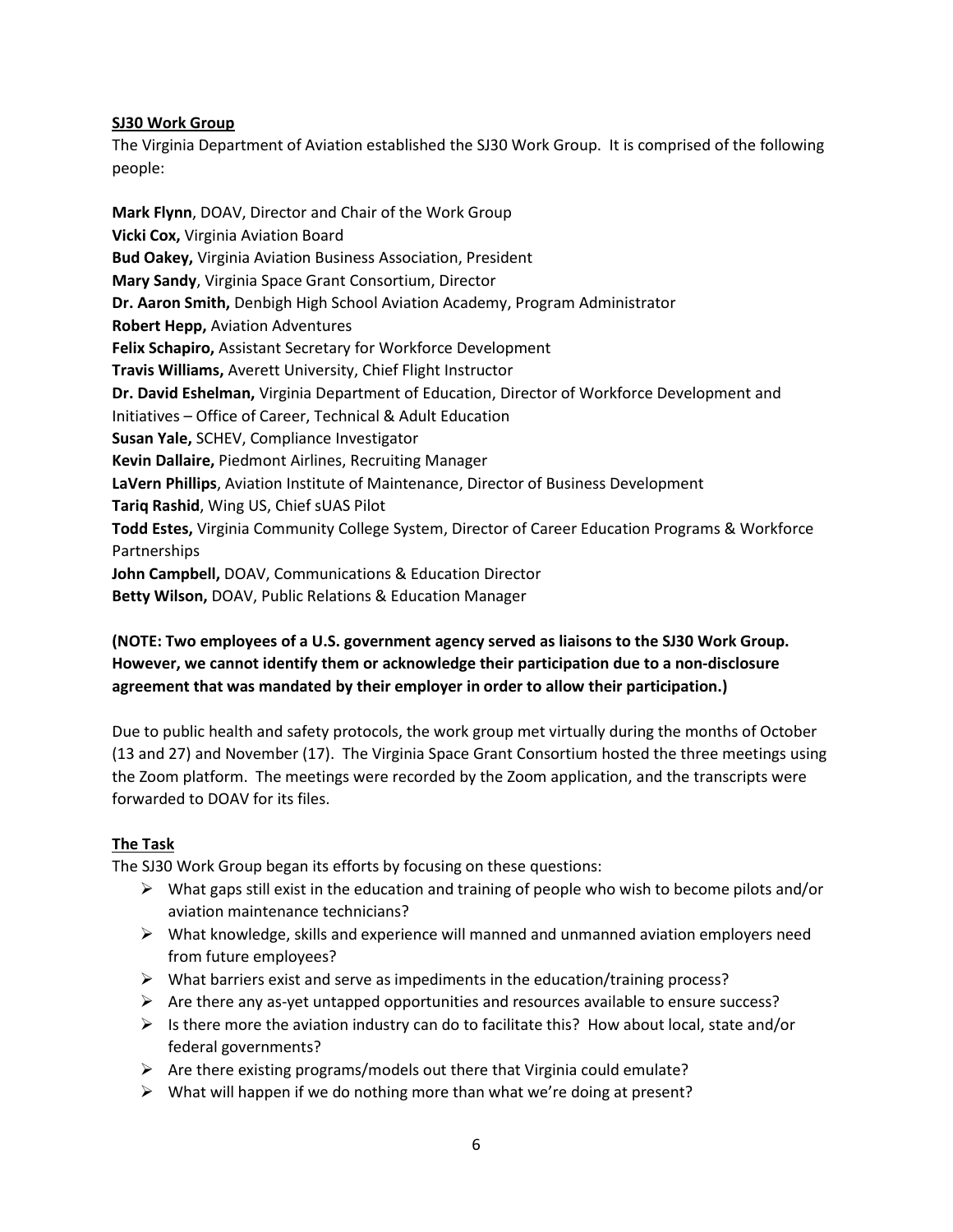**Gaps Identified** (Transcript summaries of group discussions are provided in the appendix of this report.) The group's discussions quickly led to several issues/themes indicating that gaps still exist. These are:

- $\triangleright$  Lack of awareness
- $\triangleright$  Cost
- $\triangleright$  Infrastructure
- $\triangleright$  Demographic disparities/lack of diversity
- $\triangleright$  Collective bargaining agreements

#### **Lack of awareness**

Work group members from both industry and academia were quick to point out that a huge challenge in workforce development is something very simple and very basic – lack of awareness. This lack of awareness ranges from basic familiarity with the aviation industry to the types of aviation careers available to students. When you ask children what they want to be when they grow up, you typically hear them say "Policeman"; "Fireman"; "Doctor"; "Lawyer"; "Teacher"; or "Nurse". Occasionally, one might say "Pilot", but it's highly likely that not one will say "Aircraft Maintenance Technician"; "Air Traffic Controller"; "Aircraft Engineer"; "Cabin Crew Member"; "Drone Pilot"; "Aviation Data Analyst"; and so on. Even with a concerted effort by schools to push STEM education/careers, neither school counselors nor teachers are well versed in (or, in many cases, even familiar with) the aviation industry and its many opportunities.

If someone does want to be a pilot, it is typically because he or she has a family member who is a pilot. The older family member takes the younger one to the airport and takes her or him up in the airplane for a flight. That experience is the spark that becomes a passion. And that passion for flying is passed directly from one generation to the next – not usually from any classroom exposure or experience. This issue is even more pronounced for aircraft maintenance technicians. Gone are the days when a parent worked on a car side by side with a child to develop an understanding of what makes a vehicle work and what is necessary to keep it operating in a safe and reliable manner. That shared experience under the hood of a car could lead to someone wanting to take that knowledge and skill and apply it to an airplane engine, but, without that opportunity, the child is unaware of this potential career.

In the K-12 educational system, there are aviation lessons within the STEM curriculum but, with few exceptions, they aren't widely used because instructors are unfamiliar with the material; there are time constraints associated with meeting the standards of learning; there is a lack of resources within school divisions to support the aviation curriculum, and so on. In fact, only 10 Virginia school divisions offer any aviation or aerospace courses (five offer aerospace technology; five offer aerospace engineering; two offer pilot training; and only one – Newport News' Denbigh Aviation Academy – offers classes in aviation maintenance, air traffic control, and aviation operations management as part of its aviation career pathway program.

#### **Cost**

No one will deny that a high-paying career in aviation comes at a relatively high cost. Someone wanting to learn how to fly a small, private aircraft could easily spend \$10,000 to \$25,000 for lessons, aircraft rental, fuel, certified flight instructors, medical examinations, etc. Studying to be a pilot at one of the three private universities (Hampton, Averett, Liberty) that offer this program in Virginia costs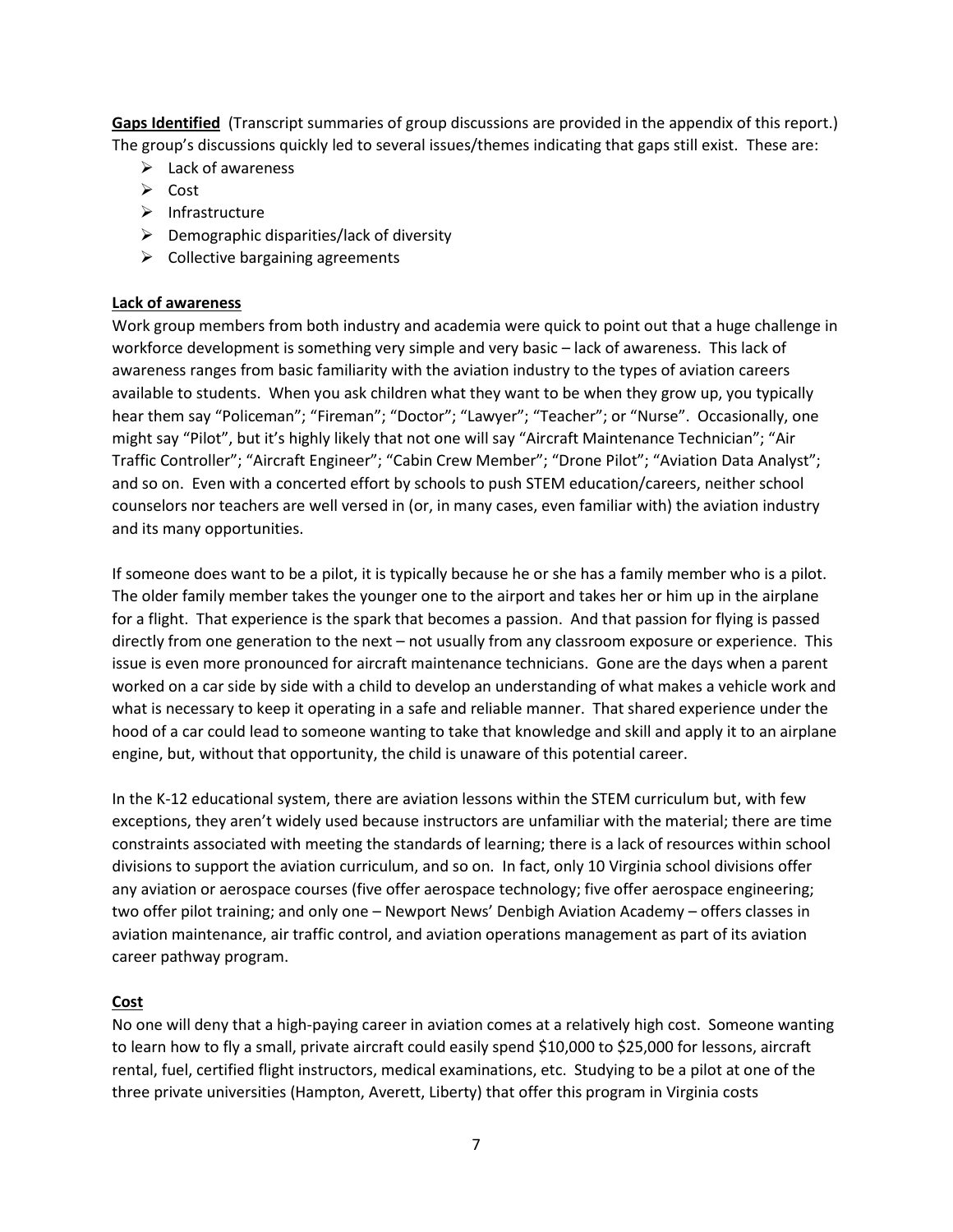approximately \$50,000 per year in a four-year program. In addition to this initial investment, a prospective pilot would also have to accumulate 1,500 hours of flight time to qualify as a commercial airline pilot.

For those interested in becoming an aircraft maintenance technician, the cost would be approximately \$20,000 at Blue Ridge Community College (Harrisonburg); \$30,000 at Liberty University, or about \$50,000 for the 20-month program at the Aviation Institute of Maintenance (Norfolk, Manassas).

There are some limited scholarships available to defray the cost of some of these programs but not enough to encourage the number of graduates needed by the aviation industry. For students studying aviation at the university level, a number of airlines have developed programs to hire students during their sophomore year, which helps pay the bills associated with their studies. But, even with this vital program, qualified pilots remain in short supply. (As airlines offer higher wages to secure talent, that often removes qualified instructors from flight schools and universities who choose to follow the more lucrative path of pilot instead of teacher. And less teachers means fewer students can be trained.)

#### **Infrastructure**

Unlike in an automotive shop class where a school could go out to a junk yard and purchase a used vehicle engine for a couple of hundred dollars, even a small aircraft engine would be tens of thousands of dollars while a jet engine for an airliner would be millions of dollars for a single unit. With an enrollment of 200 students in an aviation maintenance technician program, a school would need several engines of different types and sizes to serve the students' educational needs.

If the Aviation Institute of Maintenance wanted to add a third campus in Virginia to meet the industry's need for technicians, it would need more than \$1.5 million to get the doors open and it would expect to lose money for at least the first three years of operation. That is not an option. So, to add students to either AIM's program, Blue Ridge's program or to Liberty's program, the only cost-effective and feasible way would be to scale up operations at the existing sites. There are limits, however, to expanding the infrastructure at all four locations. Some investment would be required, but it would mean that additional students could be served this way.

#### **Demographic disparities/lack of diversity**

At present, aviation is overwhelming comprised of White males – an outcome of some of the already identified issues facing the industry. According to the Federal Aviation Administration and Women In Aviation International, just 6 percent of pilots are women (and the percentage is even smaller for women mechanics). Blacks also comprise just 6 percent of aviation's ranks. Even though colleges, universities and the aviation industry are pushing to increase diversity within their ranks, with little or no exposure to aviation programs in schools or through guidance counselors; limited financial means; and the lack of an aviation role model in the family, women and people of color are at a distinct disadvantage of ever becoming aviation professionals.

#### **Collective bargaining agreements**

Many airline employees work under collective bargaining agreements that dictate conditions of employment. One such condition is that senior employees get first choice of work locations. On the positive side, Virginia is considered to be a desirable place to work by many of these experienced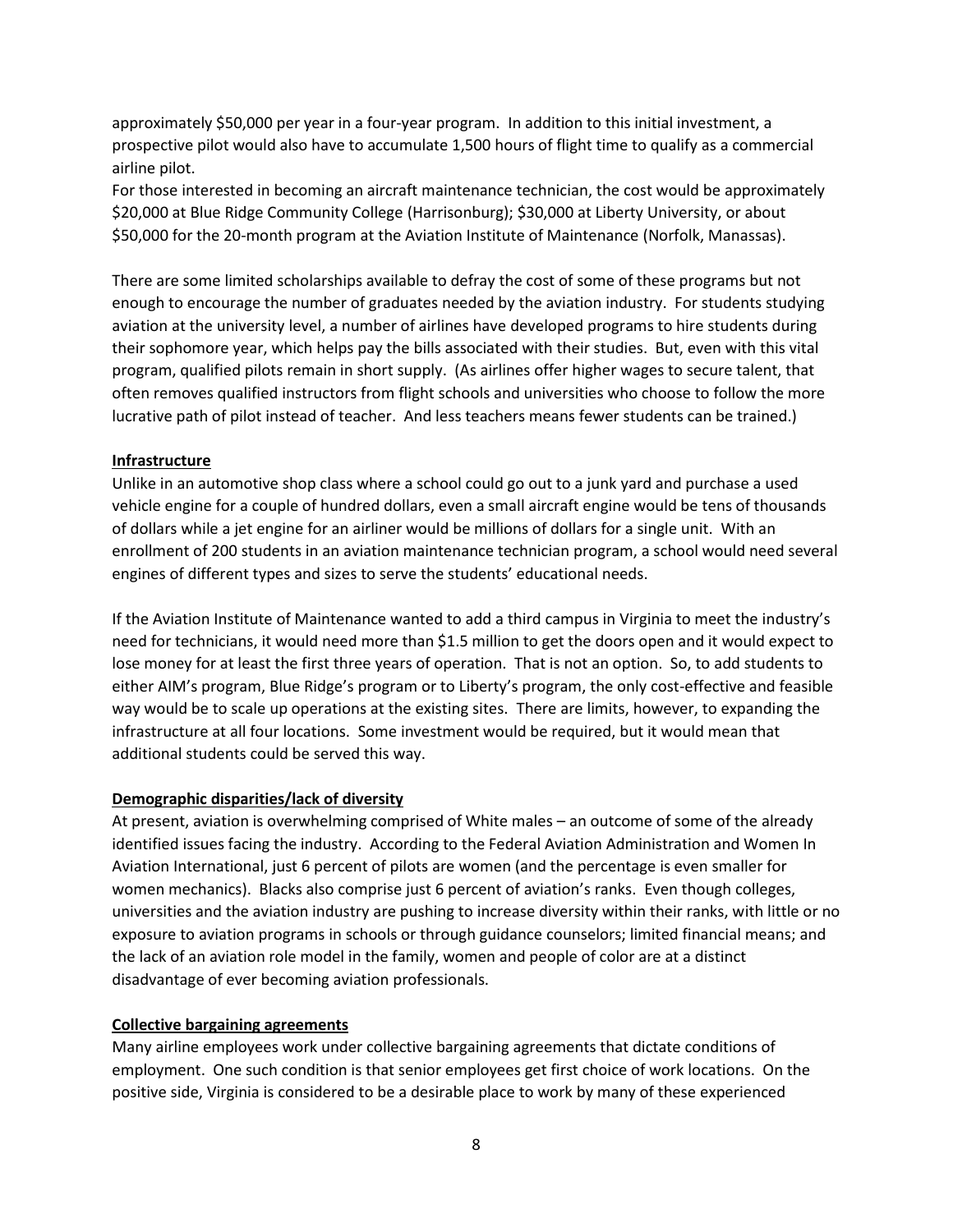workers. With that being the case, these senior employees choose to work in Virginia instead of other locations, such as San Francisco, New York, Philadelphia, that are seen as less desirable. For a young person coming out of a Virginia-based aviation educational program, this system almost forces these new hires to leave the Commonwealth and be assigned to one of these less desirable work locations. While some may view this as an opportunity to explore new areas, many younger Virginians see this as a negative and are not willing to move away from family and friends. Instead, they may turn down the out-of-state airline position and choose another occupation in order to remain in the Commonwealth. So, whether they accept the position and move or reject the job and leave the aviation field, this new generation of prospective aviation professionals ends up not serving aviation's current needs in Virginia.

#### **Closing these Gaps**

The work group believes that there are viable solutions for all of these issues. First and foremost, the work group recommends the establishment of a small task force drawn from members of the SJ30 Work Group.

This task force can help:

- $\triangleright$  coordinate the efforts of the many and varied agencies, entities and organizations that are interested in addressing the lack of awareness issue;
- $\triangleright$  enhance aviation education opportunities in the schools;
- $\triangleright$  oversee the development of more and better outreach programs to be delivered to traditionally underserved audiences;
- $\triangleright$  address affordability concerns associated with entering the aviation workforce;
- $\triangleright$  maximize infrastructure resources:
- $\triangleright$  expand Virginia's G3 Get a Skill, Get a Job, Give Back program to include skilled trades for the aviation industry; and
- $\triangleright$  work with airlines and labor unions to add some flexibility to the collective bargaining contracts that would permit internships and work/study arrangements to benefit both the students and the aviation industry.

#### **Resources**

- 1. "Virginia Aviation & Space Career and Workforce Implementation Plan" [https://doav.virginia.gov/contentassets/38059f3fdbef46c7b8da341638ef5c8f/27526-workforce](https://doav.virginia.gov/contentassets/38059f3fdbef46c7b8da341638ef5c8f/27526-workforce-implementation-plan-plus-appendices-9-26.pdf)[implementation-plan-plus-appendices-9-26.pdf\)](https://doav.virginia.gov/contentassets/38059f3fdbef46c7b8da341638ef5c8f/27526-workforce-implementation-plan-plus-appendices-9-26.pdf)
- 2. Boeing's 2020 Pilot and Technician Outlook Study [https://www.boeing.com/commercial/market/pilot-technician-outlook/\)](https://www.boeing.com/commercial/market/pilot-technician-outlook/)
- 3. Virginia Space Grant Consortium's Workforce Development Report for the UAS industry in Virginia [https://vsgc.odu.edu/geoted-uas/unmanned-aircraft-systems-uas-workforce-survey](https://vsgc.odu.edu/geoted-uas/unmanned-aircraft-systems-uas-workforce-survey-report/)[report/](https://vsgc.odu.edu/geoted-uas/unmanned-aircraft-systems-uas-workforce-survey-report/)
- 4. Current Statistics of Women in Aviation Careers in U.S.A. <https://www.wai.org/education/resources/women-aviation-stats>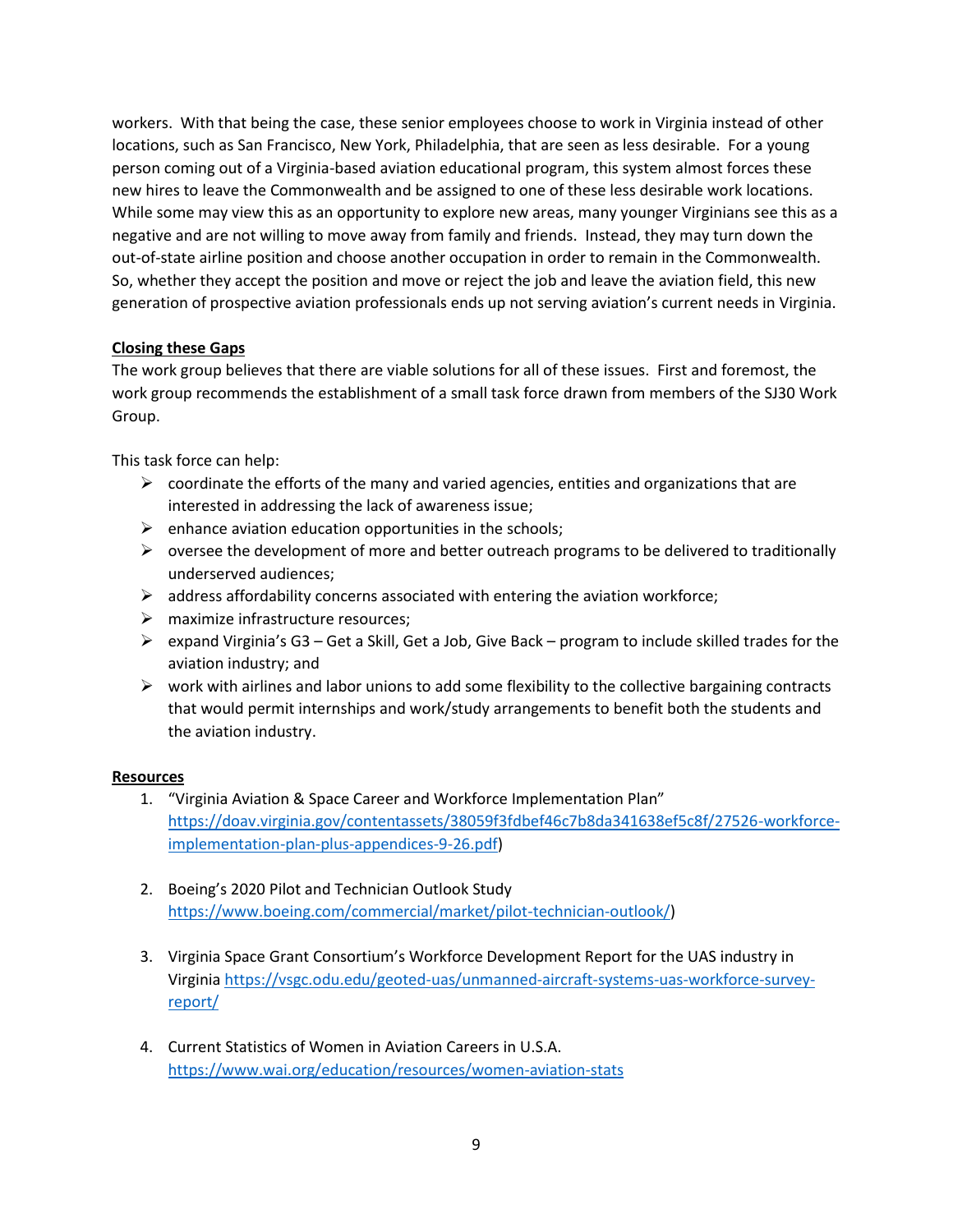- 5. Federal Aviation Administration Statistical Data [https://www.faa.gov/data\\_research/aviation\\_data\\_statistics/civil\\_airmen\\_statistics/](https://www.faa.gov/data_research/aviation_data_statistics/civil_airmen_statistics/)
- 6. Aviation Institute of Maintenance Recruitment Video<https://youtu.be/WNEsD0R38WM>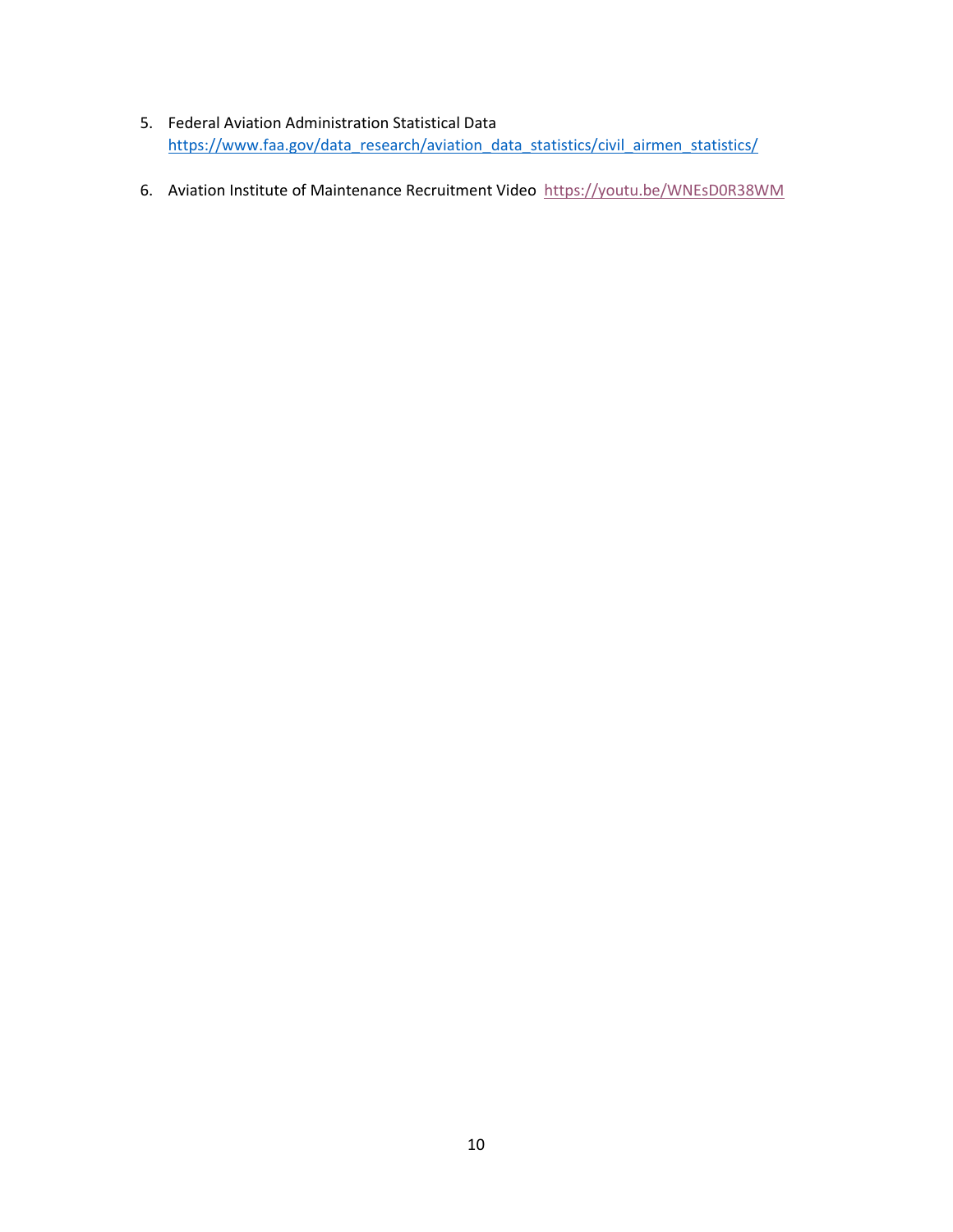#### **Appendix**

Transcripts from meetings one, two and three of the SJ30 Work Group.

**SJ30 Work Group Notes from Meeting #1 Oct. 13, 2020**

DOAV Director and Work Group Chair Mark Flynn called the first meeting of the work group to order at 10:30 a.m.

In attendance: Mark Flynn; Vicki Cox; Susan Yale; Kevin Dallaire; La Vern Phillips; Dr. Aaron Smith; Bob Hepp; Betty Wilson; Todd Estes; John Campbell; Federal Employee 1

**Mr. Flynn** read the charge from the 2020 General Assembly and provided some "pre-COVID" context that the aviation industry was going "gangbusters" where a shortage of pilots, aviation technicians, dispatchers, UAS pilots, etc., were in high demand and numerous vacancies existed. In late March, the bottom dropped out and the aviation industry was dealt a devastating blow.

Because work force development in the aviation industry is a long-term effort, this significant downturn is projected to last through 2023, which means the SJ30 Work Group's charge remains valid and true. We must examine whether there is a lack of coordination and strategic planning for the future demands of the industry as well as internship and apprentice programs.

Mr. Flynn read through the list of questions that were developed to initiate discussions.

**Mr. Phillips** stated there's a lack of awareness within the school systems regarding the opportunities available in aviation. Teachers, guidance counselors, etc., have no idea what's out there; the income potential; career paths and progression. High school guidance counselors appear to be directing their students toward degree programs only. A degree is not needed for an airframe & powerplant mechanic whose average income is in the \$60,000 to \$64,000 range with a license.

**Ms. Yale** asked whether other states are better at informing high school students about the opportunities.

**Mr. Phillips** stated that public schools don't market the program/opportunity. That's left to schools like his (Aviation Institute of Maintenance). AIM has 13 FAA Part 147 schools with a total student enrollment in excess of 4,000. The FAA says that AIM produces about 20 percent of all new graduates each year.

**Dr. Smith** said we need to make a push into the middle and elementary schools as, by the time many students get to high school they have made up their minds and have selected a career path. Any new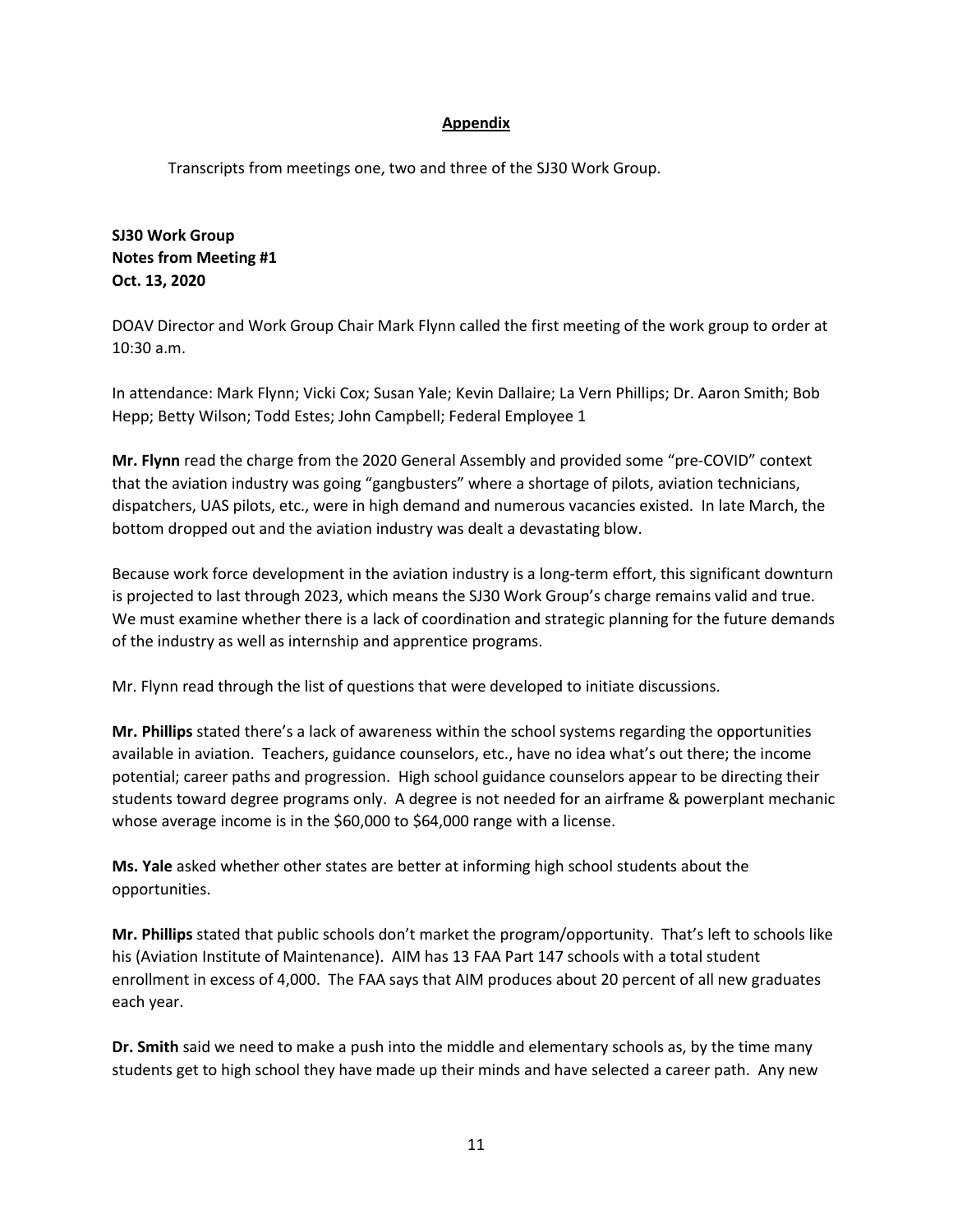initiatives should target elementary school students. Do more "career days" aimed at younger students then saturate them with the aviation industry's opportunities.

**Ms. Cox** stated that while most kids are aware of a career as a pilot, that is seen as hard to achieve and very expensive. There are several other aviation-related fields of which little is known. Focusing on these other opportunities might appeal to a larger swath of the population.

Mr. Estes said nothing makes or breaks a program more than occupational outcomes. There has to be employment. Employer engagement – bringing employers to the programs – is key to success. At the community college level the need is on whether students are getting hired and have the opportunity to engage with prospective employers.

**Federal Employee 1** stated that while working on the strategic plan for STEM and aviation education this summer, they found a disconnect – no continuity of thought when starting with younger children and STEM education with regard to steering them toward possible opportunities. This strategic plan speaks to focusing on pathways and starting that at a much earlier age. Stay with science and math through your schooling and here are the many different opportunities available in the world of aviation. The focus has been on pilots, but there are many more aviation careers that are less visible. But what catches the eye – an engineering simulator or a flight simulator? What are more tactile and exciting ways to introduce the variety of careers? What can we do to introduce and excite career counselors?

**Mr. Phillips** said visibility is high for pilots as they are walking through the airport in uniform. People know pilots are making great money. But who is seeing the mechanic or the dispatcher? In Europe, instead of calling them mechanics, they have a more professional title (aircraft mechanical engineers). This says they are professionals; high-tech. "Mechanic" gives the image of overalls and a ball cap; one who isn't making a great wage.

**Mr. Dallaire** stated that his company has been attending the Virginia School Counselor Association's conference for the past several years. Over and over, the guidance counselors say they had no idea such careers existed. They know about pilots, but nothing with regards to aircraft maintenance dispatcher – it's just over their heads. Early education and bringing awareness is key.

**Dr. Smith** said when kindergarten students see an airplane, whether it's a Cessna or a 737, their eyes light up and that becomes a memorable impression that will be with them for a long time. Guidance counselors aren't likely to know who to contact with regards to aviation career opportunities. There needs to be a way for counselors to get that information and to be able to share it with elementary, middle and high school students through some sort of a network. This would be a huge asset for the schools and the aviation profession.

**Mr. Flynn** said he's hearing a consensus that any such programming should start as early as kindergarten. This goes beyond the current pandemic and means we need to work on early education throughout the K-12 systems to ensure students (and parents) understand these opportunities exist after high school.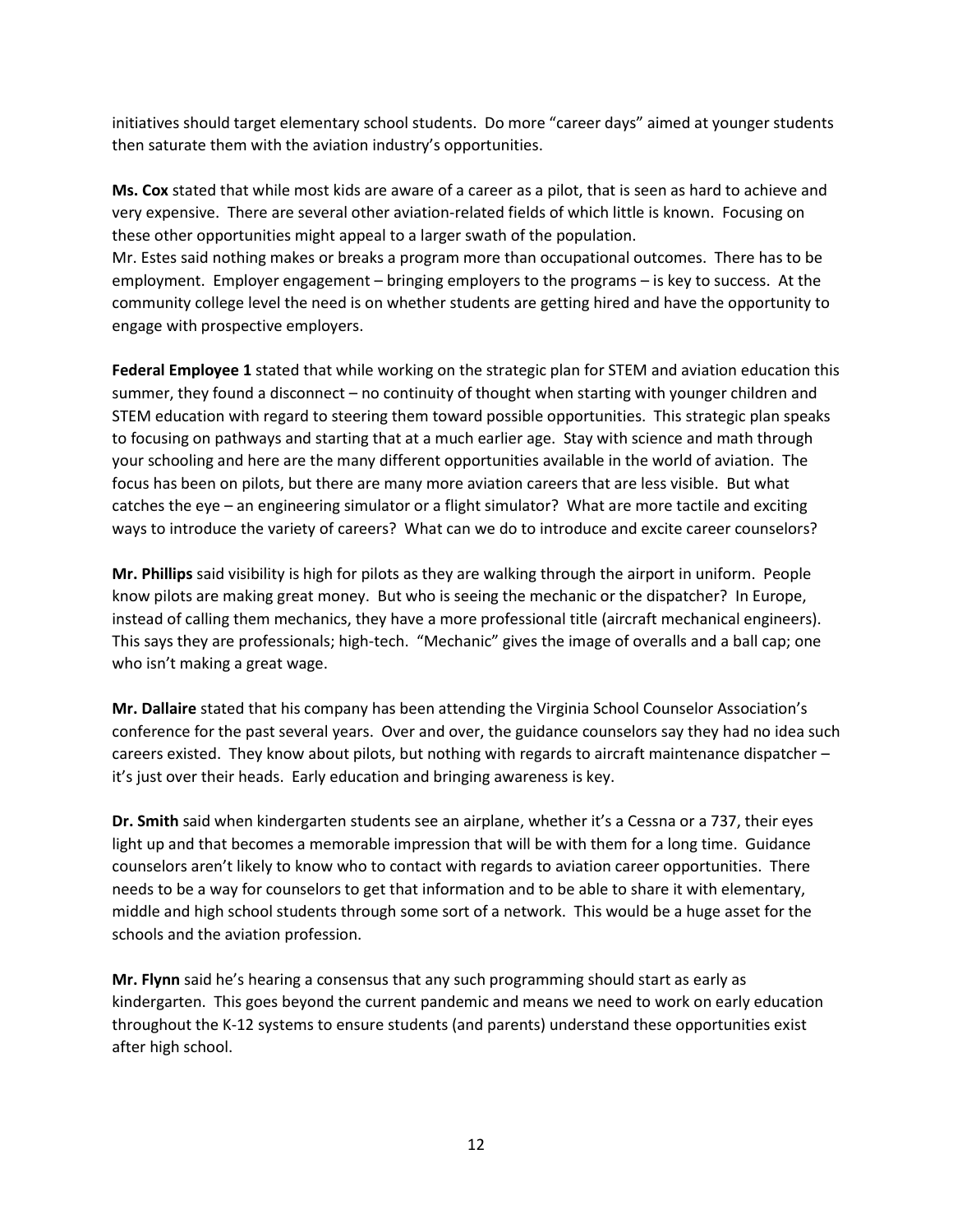**Mr. Estes** stated that getting to kids early before they are making decisions is important both at the elementary and middle school levels. Employer engagement again is important as is labor market information when talking about state-level investment. Is there a clear understanding of what the labor market demand for aviation is within the Commonwealth? (We have national and international data at hand, but what's the demand in Virginia?) Are there 400 jobs available to graduates or 10,000 jobs in Virginia?

**Federal Employee 1** said to pay attention to the emerging careers in the aerospace sector. Look at UAS. There are six times more registered drones than aircraft. These offer phenomenal career potential to students. What will the future look like? What will things look like 20 years from now as Uber Elevate and other such organizations enter the market? There's a broad diversity of aviation careers already that don't have enough awareness.

**Ms. Cox** stated that a lot of teachers are not going to be well prepared to be aviation sector experts, especially from reading documents. NASA has shown how it can be done by providing some teaching tools. Should this work group recommend that various state agencies work together to access appropriate teaching packets and ensuring that they are distributed statewide?

**Mr. Flynn** said that AOPA has an outreach program for K-12.

**Ms. Wilson** said that DOAV offers grants to teachers, hosts the international aviation art contest, provides scholarships, and works with other groups that are providing similar programs. Awareness among teachers is key. DOAV regularly participates at the annual Virginia Association of Science Teachers conference.

**Mr. Dallaire** asked if anyone had mentioned "Choose Aerospace." This new initiative is hoping to get as close to a free curriculum as possible so that more young people can be exposed to the aviation maintenance curriculum as early as possible.

**Mr. Flynn** suggested it may be time to approach the leadership of the Virginia Department of Education and provide them with an organized program that they can get out to schools.

**Mr. Phillips** stated that AIM has been doing community engagement for several years and is also working closely with industry and airline partners such as PSA, United, Boeing. AIM offers a free summer camp to which it invites counselors to participate. Any camper 18 years or older can pass the exam and earn a drone (Part 107) license. AIM hosts open houses and has even taken dinner to schools for counselors in high schools. Also working with Denbigh H.S. to extend credit to high school programs operating as satellite locations of AIM. This enables AIM to get into the schools without having FAA approval of a separate facility, which would be difficult to achieve for most school systems.

**Mr. Flynn** asked what work group members saw as near-term (next two years) labor market demands for aviation.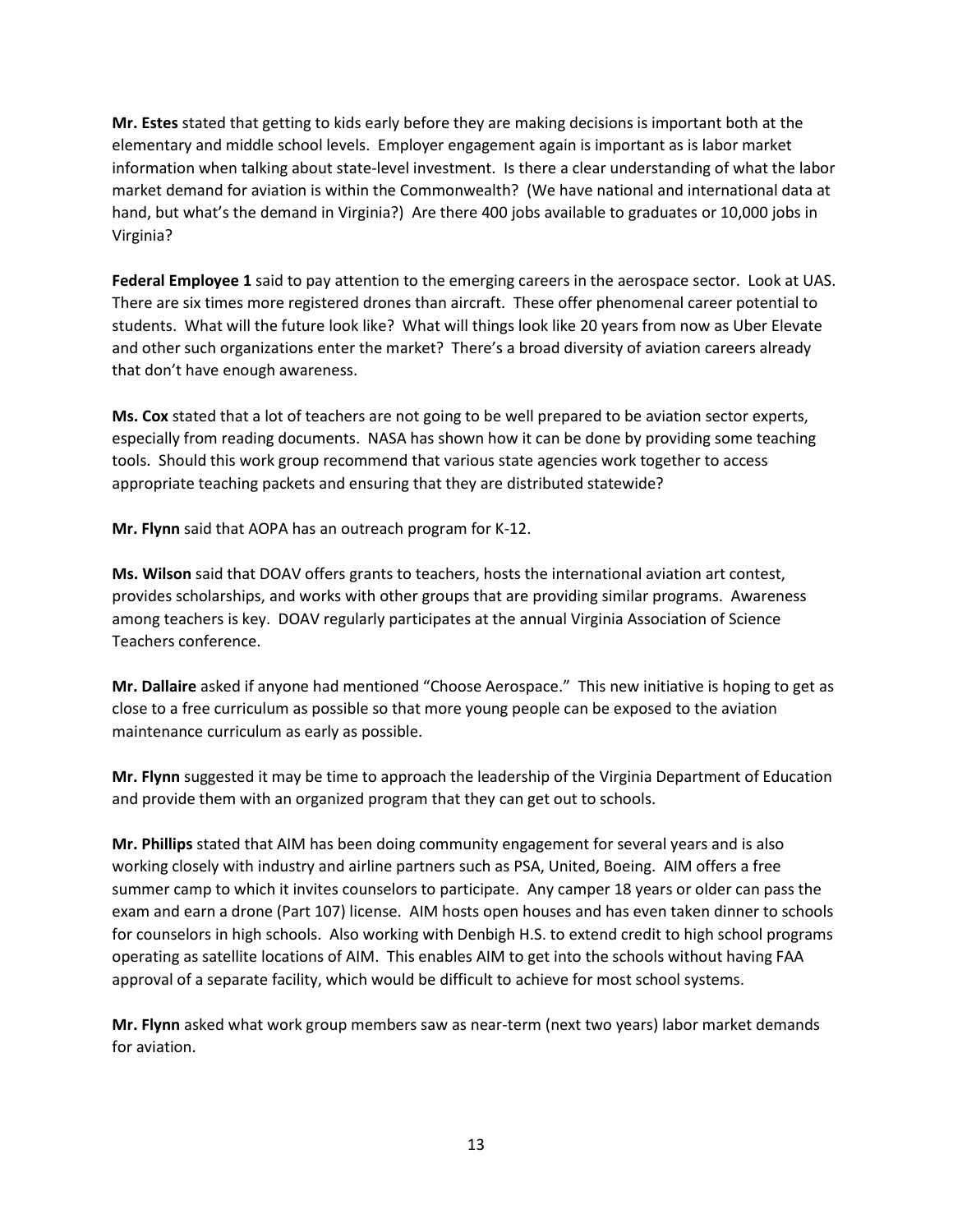**Mr. Phillips** said that passenger capacity is off about 40 percent but cargo is doing better than that. He said predictions are in the 80% to 90% range within a year.

**Federal Employee 1** said that as the mechanic workforce is an older demographic and that workforce is nearing retirement. Pilot shortages are predicted but the mechanic workforce is an older demographic that remains a high concern.

**Mr. Dallaire** stated that his company's expectations are for a 3 year to 5 year recovery (data from IATA) for the airlines with three years for domestic passenger aviation and five years for international. Cargo, private aircraft and general aviation all offer additional opportunities. At present, the public is not confident in flying in a commercial aircraft even though all the research demonstrates that flying is safer than your own office. A vaccine should cause confidence to be restored. "Once people have places to actually go, when vacations can actually be held and countries open back up for a vacation, I think we'll start to see things get better."

Mr. Dallaire continued: mechanics are still retiring and all of the airlines just did massive early-out options; we had mechanics leave which was good in the short term, but all that's going to do is compound our retirement rate when we return to pre-COVID numbers. No retirement age for mechanics, but it's 65 for pilots, which means we'll still have pilot issues. Boeing has updated its pilot and technician outlook and this takes into account COVID. The 2017 study said there would be a need for 118,000 aircraft mechanics in North America. The latest study adds about 50,000 to that number, meaning there will be a need for 170,000 mechanics in North America.

**Mr. Estes** said near-term demand will be less but don't forget about attrition in the aging workforce.

**Mr. Flynn** moved the focus to existing gaps in aviation education and training. Getting into the K-12 system is one gap.

**Ms. Yale** stated that Virginia has either five or six aviation maintenance schools in the state while Florida has at least 12. Is the availability of aviation maintenance programs in Virginia an issue?

**Mr. Phillips** said there are 180 such schools nationwide and four states have no such schools while other states have just one school. California has 20 and Florida now has 14. Many of these schools have only 12 students in the program. An employer isn't going to visit such a school when looking to hire several mechanics. The employers will go to the schools with several hundred students and choose the better ones. Could the Roanoke area be targeted for a 147 program in the high school?

**Mr. Phillips** continued that state-supported schools don't market for students due to budgetary concerns. They don't have much of a budget, and the FAA aviation program is the most expensive program you can run and draws the least amount of students.

**Mr. Estes** stated that community colleges have to be good stewards of public resources so they will focus on those programs in which the citizens are getting jobs. If as La Vern said, an employer goes to a school with 200 students and hires two or three, what happens to the other 197?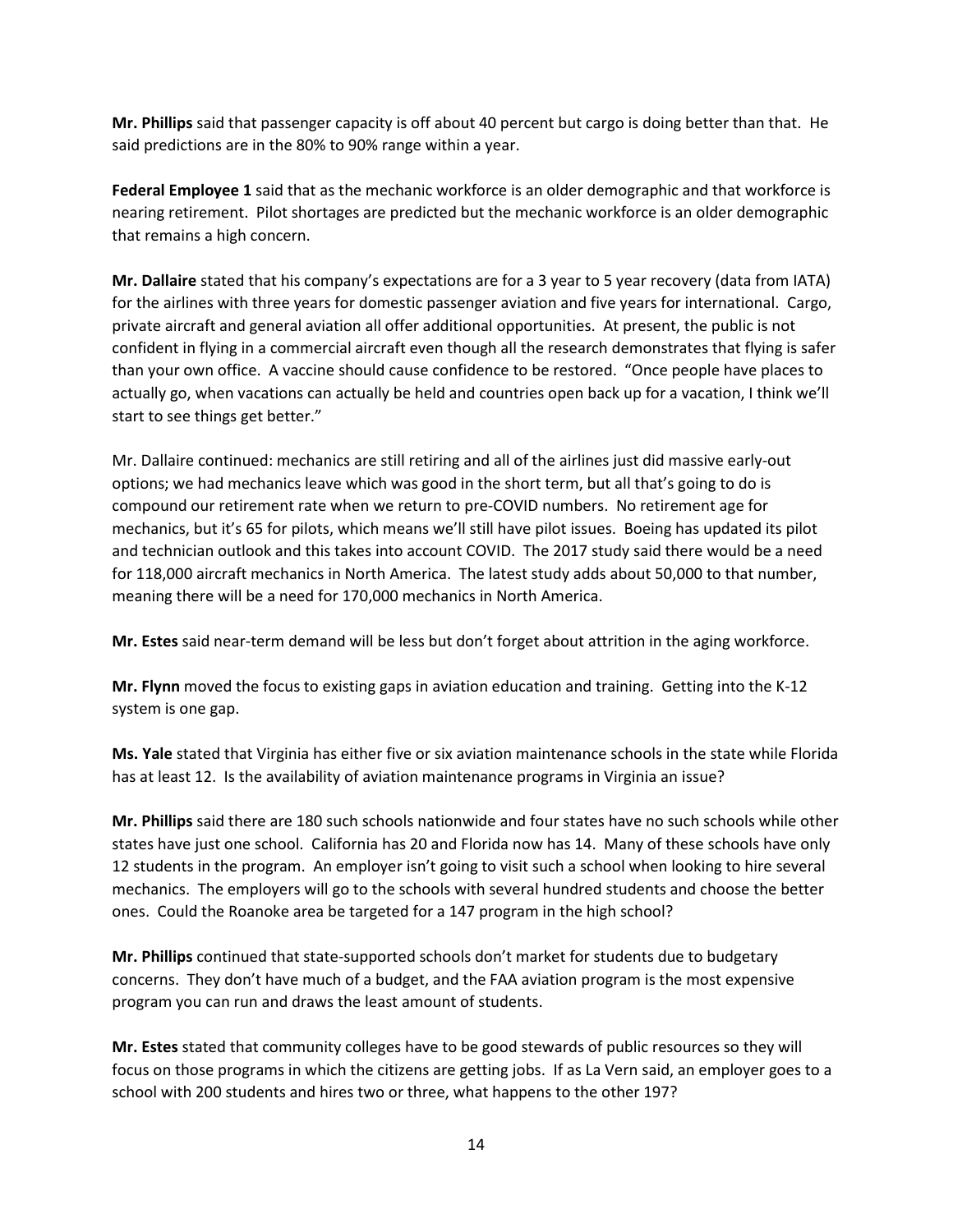**Mr. Dallaire** asked if the data support more schools offering such a program. Getting FAA approval is a nightmare of a process and the investment is significant. For-profit schools charge 40% more for tuition than not-for-profit or government-supported schools, which can absorb a loss by making up the funds elsewhere. The answer is not always to build new schools but rather determine whether existing schools are scalable.

**Mr. Phillips** said to start a small school with about 100 students the upfront cost would be at least \$1 million and the program will run in the red for two to three years.

**Mr. Flynn** said it sounds more efficient to ramp up/scale up existing schools than to start new ones.

**Ms. Yale** said that new schools may not be the answer and asked whether more partnerships with high schools and post-secondary programs would be more feasible.

**Mr. Phillips** said that due to no legal changes in 50 years, that schools such as his aren't required to teach composites. This new technology isn't being addressed since the rules haven't changed. His company has been working for more than a decade to get this changed, but it requires a vote in Congress. Another potential change would be to allow online education to count (due to COVID, it's being allowed at satellite locations in high schools). There is a work-around in certain FSDOs – some will approve, others will not.

Mr. Phillips continued and addressed what skills will be needed by future employers in the aviation industry. Getting into schools earlier and presenting on piloting and aircraft dispatch, which are STEM related would help. Sound character and integrity are vital. An employer cares more about being on time, having integrity and being a team player than it does about having a 4.0 gpa. Some things can be taught; others can't.

**Dr. Smith** said we need to focus on how we can take aviation-related skills and imbed them in the STEM curriculum. Forces of flight should be covered in physics classes, so it needs to be aligned with the SOLs. Teachers need to have training and understand what this is used for. If it's viewed as a professional development opportunity, teachers will line up to get this because it's new, fresh and relevant. Pilots used pre-op flight planning in geometry class. It's value added to the lesson; teachers want to know more. This wouldn't require action by the Department of Education. Teachers can tie into a lesson and use different resources. Forces of flight becomes a real-life application that's integrated into a particular curriculum. It's just a little bit of creativity blended in with the traditional lesson.

Dr. Smith addressed another barrier – hiring maintainers and pilots. It's difficult to find certified flight instructors because many are already retired and doing other jobs; and the pay is significantly less than what they would make in their careers.

**Mr. Dallaire** said that was a great point. We saw the struggles of hiring instructors, especially pre-COVID, so the airlines increased pay to attract more students. That made it extremely difficult for the schools to keep up with these higher wages. As to the mechanic instructors, schools aren't looking at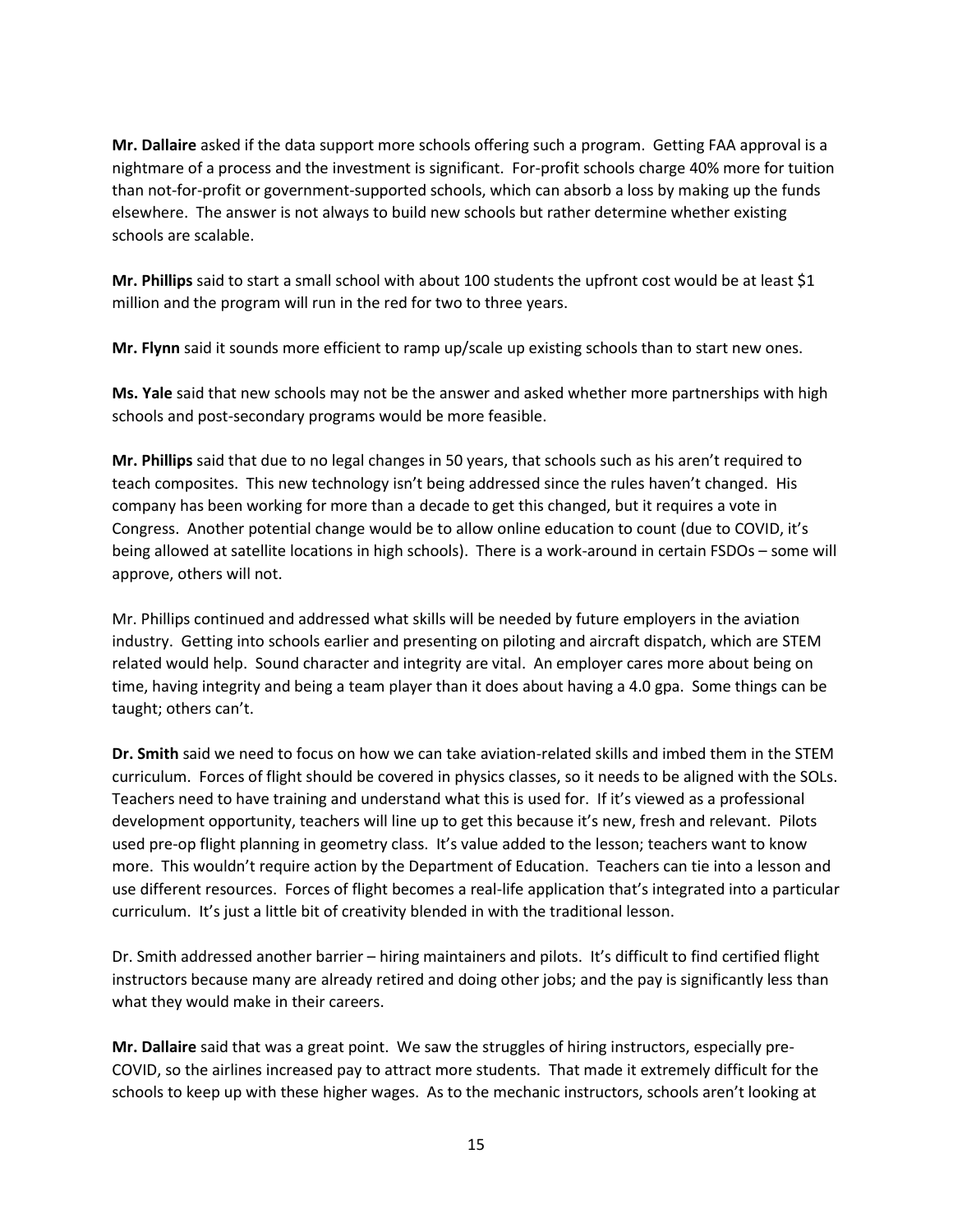retired mechanics but those close to retirement who have experience. However, they are capping out with the airlines pulling in six-figure salaries and they aren't going to respond to an offer of \$50,000 from a school. You have the same thing on the pilot side.

Mr. Dallaire continued that he doesn't necessarily need a certified curriculum but one that teaches the foundational basics. AOPA's curriculum is very foundational. Choose Aerospace will be a general aspect of the FAA curriculum – one that can be taught by an uncertified or non-certified mechanic. Aviation Technician Education Council worked with both the Senate and House to introduce legislation that will change the way the curriculum is designed and taking it out of the FAA's responsibility. There's a lot of resistance on the regulator's side. We can thank the FAA for the aviation safety record, so I respect their desire to keep regulations. We've seen with the 737MAX what happens when you take regulation away from the FAA. While we don't have "shop" classes anymore, there are pieces of aerospace that van be easily added to the K-12 curriculum. If things require CFI and/or certified mechanics K-12 will have a huge burden with wage competition.

**Mr. Phillips** said that partnering with satellite locations on FAA 147 programs provides about 5 months of the 21 months students need in their certification process. There are high school programs in other states that provide summer opportunities for airframe and powerplant.

**Mr. Dallaire** said to Ms. Drouet that perhaps she can carry back to her group the idea of allowing students enrolled in these Part 147 programs to be able to test at age 17 instead of the current 18. It would take an act of Congress, but it's an important wish.

**Mr. Phillips** stated that you can take the pilot's test at 16, then asked why it is not the same for the mechanics.

**Mr. Dallaire** said there's not much the Commonwealth can do in this regard as the decision rests with the FAA, but perhaps someone could speak with Senators Warner and Kaine to see if they could help on the federal level.

**Mr. Phillips** said that may high schools have automotive programs where students can learn to tune up cars and such, but the same doesn't exist for aircraft. Things are different at sea-level than at 30,000 feet altitude. It's all about the physics and technology. It's why you can't have a square window at 30,000 feet – if they aren't round, they will fracture and break.

**Ms. Yale** stated that cyber security made a concerted effort to go out as an industry and make state officials aware of the needs for trained professionals at all levels. Should we be looking at a similar strategy? Getting buy-in at the highest levels of what the aviation industry needs and how education and employers can work together. The cyber security folks has an entire conference now in which they bring in educators and state officials to make them aware of the field, the opportunities and the training programs.

**Mr. Flynn** said in his previous life that he often worked with school systems to do things and found that going to the highest levels of the Department of Education really helped.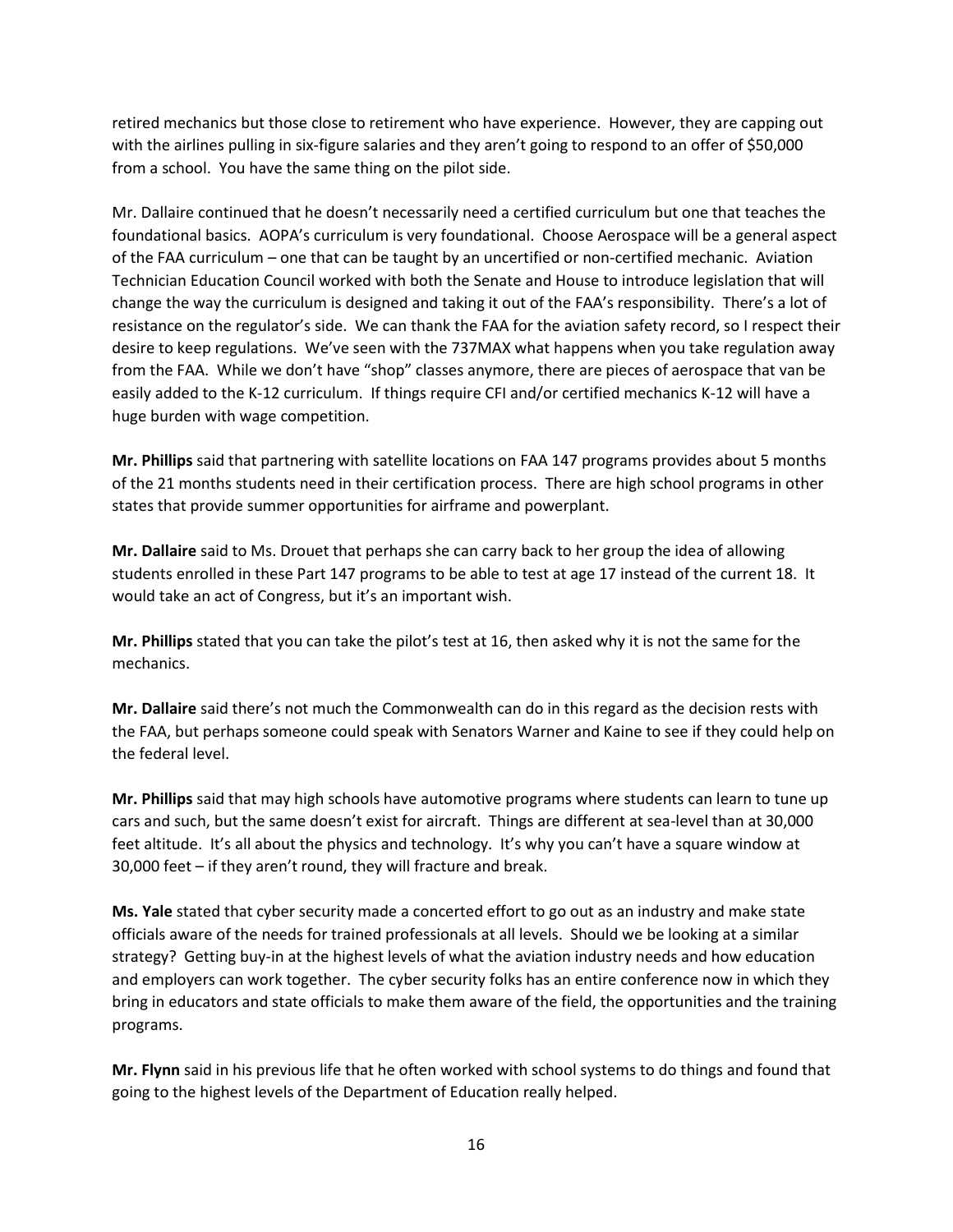**Ms. Wilson** said that the DOAV works with the Virginia Association of Science Teachers and coordinates some programs with the Department of Education. DOE helps share information about our programs. DOE is always looking at how things relate to the SOLs. It must connect to an SOL. DOE doesn't want to initiate programs; it wants to take something already developed and promote it.

**Mr. Flynn** stated that schools need to demonstrate success in teaching things that are in the SOLs. This involves the central administration of the DOE along with the state school board. Getting a program adopted by the central administration would overcome a big impediment.

**Ms. Wilson** said that DOE doesn't necessarily adopt or approve all programs but they do help out. There are approved lesson plans they have on file and I think there are some for aviation. Unfortunately, they are "kind of hidden. We don't see them very often, but they do exist." We actually helped revised them at one point but we should take a look and see what they have in use. School district superintendents have a lot of input on curriculum for their respective districts.

**Mr. Estes** addressed the cyber security initiative and said there was a large public investment because they were able to provide job numbers so that a talent pipeline investment could be made. It was part of the economic development package that helped attract Amazon's HQ2. We need to rally understand the problem we're trying to solve and that begins with numbers. We know we need mechanics, but how many for Virginia? Scaling up existing programs rather than starting new ones.

**Federal Employee 1** asked if we will be enumerating the different career paths the work group is supposed to address, or will this remain general? All aviation jobs are good and you also need aerospace jobs and support.

**Mr. Flynn** said pilots and mechanics are obvious, but there are UAS pilots and a tremendous demand for people to work on drones. It also means tremendous demand for people who can deal with the massive amount of data generated by UASs. Flying the drone is easy; what one does with the information generated is the real concern. DOAV has a pilot program for using drones to identify obstructions around airports. We worked with the contractor to ensure we had usable data for the FAA. Unfortunately, the FAA's ability to process the data was not to the level of the contractor, so we had to go back and redo the data so that the FAA could process it.

**Ms. Cox** stated that the overarching goal for what we're doing is supplying the workforce to businesses already in Virginia but also look at fields of study that could attract new business to the Commonwealth. This might lead to some new ideas about areas of education we might want to pursue.

**Mr. Phillips** said another area of concern is that his company would train people to become aircraft mechanics but other industries such as wind farms, robotics, HVAC and even Disney World would hire new graduates at higher salaries than were offered in aviation because these people can do just about everything.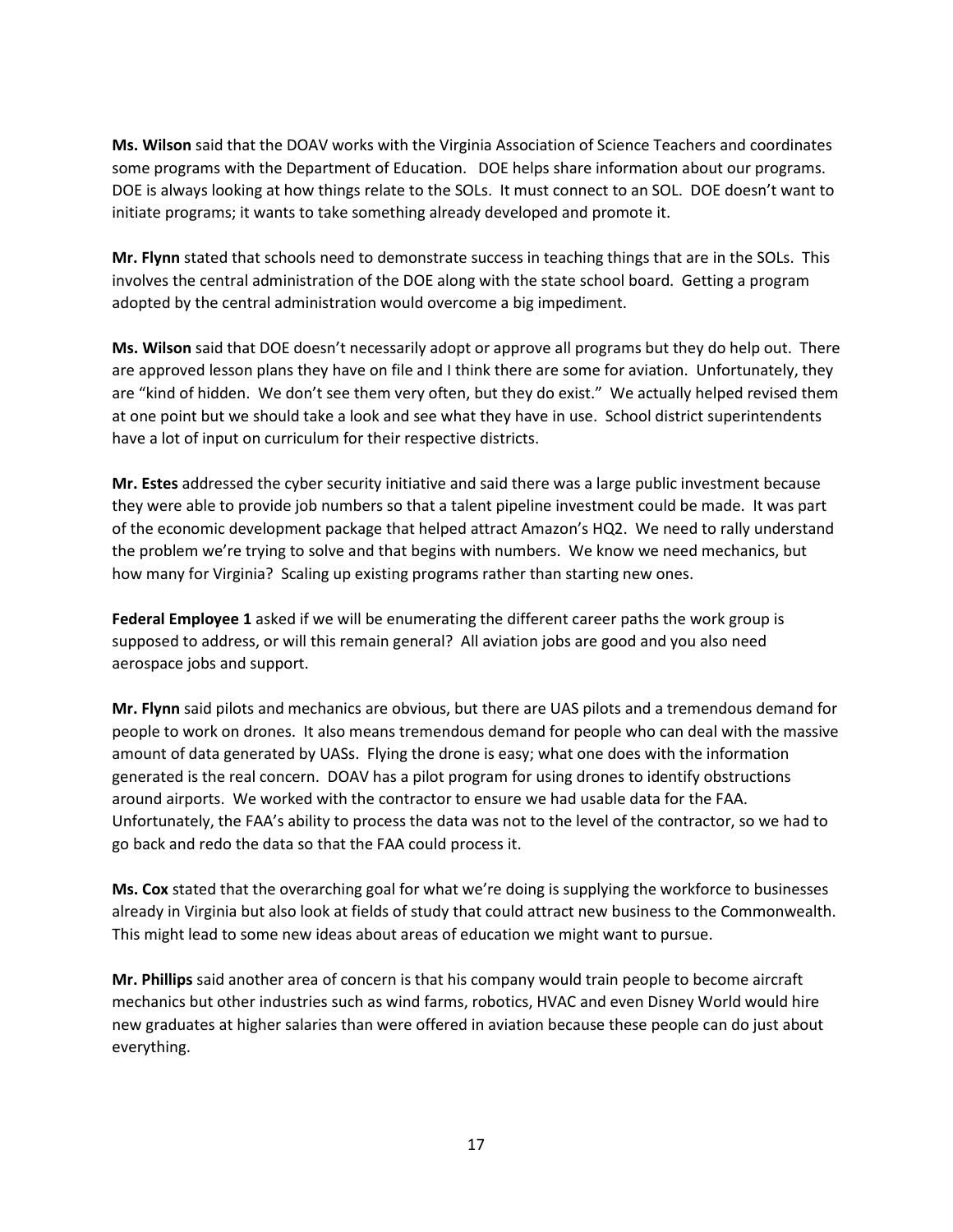**Mr. Dallaire** stated that this goes beyond pilots and mechanics, but our scope is very broad so let's not forget UAS and other areas. Let's be sure to focus on the skilled aspects of aviation, not necessarily the ramp agents or gate agents. Skilled trades, jobs at Wallops Island are important, too.

**Mr. Flynn** adjourned the meeting at 12 noon. Next meeting is scheduled for Tuesday, Oct. 27, from 10:30 a.m. to 12 noon Eastern time on Zoom.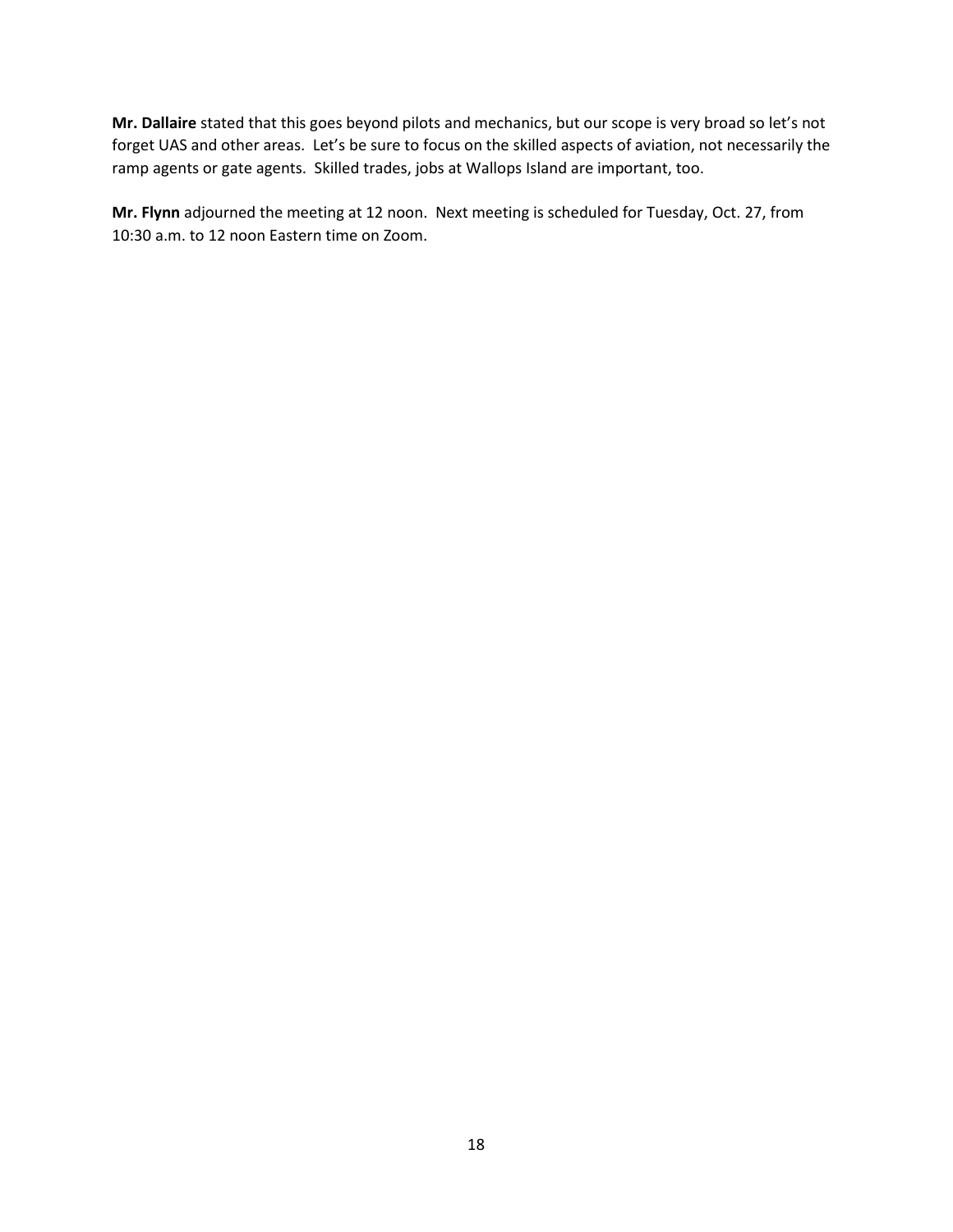## **SJ30 Work Group Notes from Meeting #2 Oct. 27, 2020**

Chairman Mark Flynn called the meeting to order at 10:30 a.m. Eastern time.

In attendance: Mark Flynn, Vicki Cox, Susan Yale, Kevin Dallaire, LaVern Phillips, Dr. Aaron Smith, Bob Hepp, Todd Estes, Bud Oakey, Travis Williams, Tariq Rashid, Dr. David Eshelman, John Campbell, Betty Wilson, Federal Employee 1, Federal Employee 2

**Mr. Flynn:** I know everybody got an email from John about the Boeing outlook. I wanted to just go over that very briefly. It was really encouraging and it was really consistent with what you all had advised us at the last meeting about what's going on in the industry.

I would have been really worried about the industry being sort of dead in its tracks. And you know you all talked about retirements and there will be before long and then certainly in the time that K-12 and and the secondary schools would be working on stuff that they'll be needing for a lot of folks. Well, the Boeing report which you all had sent to you shows in North America over the next 20 years the need for over 200,000 new pilots 200,000+ technicians and 169,000 cabin crew members. That's a total of 569,000 new personnel being required in the next 20 years just in North America. You know Canada accounts for some of that. Uh, but we're certainly the bulk of it. So that was that's very encouraging. I was really impressed with it. So we have that. The other thing that I just received it, I think it was yesterday, was the Virginia Economic Development Partnership's quarterly Virginia economic review. This issue focuses on aerospace, aviation, and unmanned systems. We're working on getting you all hard copies of it. I will say that I am one who has always taken economic impact surveys with a certain grain of salt.

But this one, it really is a good survey of what's going on in Virginia, with the resources that are there, and the demands that are there. So I'm going to have some for you. It's really, I thought, really well done. And really valuable.

So I'm gonna start off then by hopefully quickly reviewing what John Campbell and I took from the last meeting. One was the issue of coronavirus. I mentioned earlier that that is a three to five year disruption, but there's a pretty significant offset in the longer term by the retirements. And, of course, as Boeing says, the need for new employees in the entire workforce. You know, being a CEO of an airline right now is going to be a not fun job, but in the timeframe that we're talking about in this group, it's not going to be so much an issue. So then we saw I saw at least three major categories of issues in K through 12. And then the post secondary schools, whether it's tech schools, two-year or four-year institutions an new career paths. The third one of the issues that pervades all of them, of course, and particularly issues in K-12 and Postsecondary is the cost. We'll get into that as one of the issues we touched on. How can we help schools with the costs? How can we help students deal with the costs of getting that education? So we had in the K-12 arena getting into the standards of learning and figuring a way to think more generally by incorporating aviation, aerospace, unmanned systems, which I'm going to just call that aviation for now. OK, this for shorthand, incorporating that into the core programs of K-12 education in Virginia so that there's a way to make people understand, the kids understand the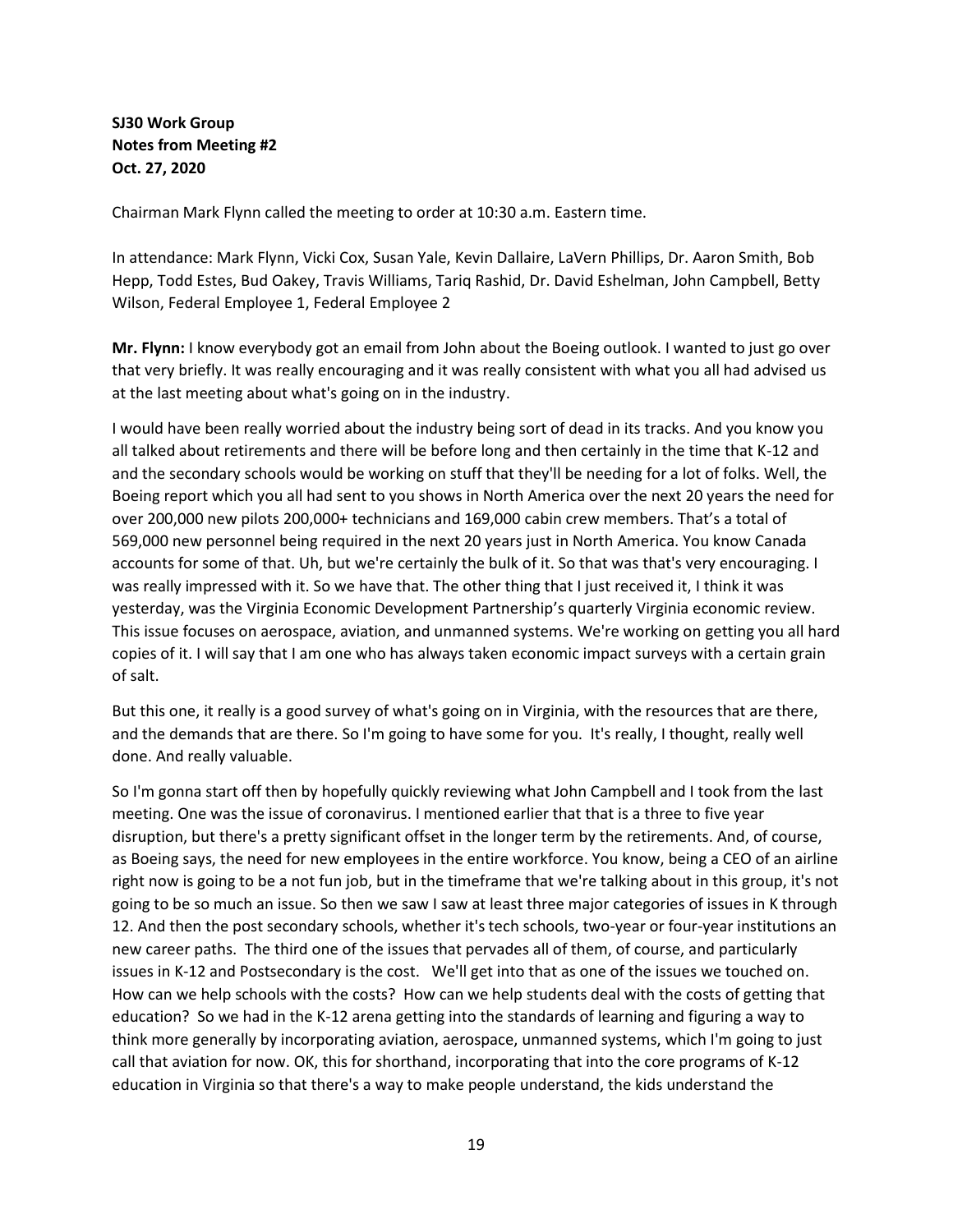relevance and importance of helping prepare kids to go into this area, this world as a way to make a living.

So part of that, and David this certainly comes into your areas, is how to let school systems know what's out there? What resources are there? We talked about some of the things that folks are doing. We talked about integrating aviation issues into STEM programs, so, as I said before, integrating them into the Standards of Learning.

The cost? How do we deal with the cost for kids to get the technical education while they're in high school? To get them to begin to work on becoming a pilot? We talked about professional development for teachers. And how to get more professional development for teachers so that teachers understand the relevance and the importance and significance of aviation for their kids? We talked about the coordination of the Part 147 schools, aviation maintenance technician schools, with the high schools and there is some of that going on, right? Obviously Denbigh Academy is the probably one of the shining stars for K-12 Education doing aviation stuff.

So that was in K-12; now for post-secondary. Why don't we talk about other things or develop those issues that are in the K-12 round before we go on to the post-secondary stuff? And we have Dave. We have a fairly relaxed approach here. Anybody who has anything to say just says so.

**Ms. Cox:** I'm wondering if we could be a little more specific and focus our thoughts – we should not even talk about all K through 12. It might be K to 9. The K-9 discussion is more one of intro teacher packages, teacher training and then the 11th grade is more focused on integrating with the technical training institutes or getting more specific or college prep for aviation-related industries.

**Mr. Oakey:** Mark, this is Bud, VABA. I would carry that even farther down, because we know all of the studies show that the impressionable years are in that 7th, 8th, 9th grade area or the middle school area. I'd ideally push them into Aaron's program. We have STEM program for all the grades; we almost need to segment it into three groups and understand how the kids do it so we can get them into the post high school era.

**Dr. Eshelman:** Mark, I'll jump in. Don't know exactly where to start to go back and look at career exploration. You're exactly right. There's an emphasis right now. Actually, students are developing a portfolio beginning in kindergarten. Based on all of their experiences as they as they move forward and how their experience is possibly tied to their interests and their abilities. And as they get to the middle years in Virginia, students are developing an academic career plan along with a portfolio to help in the development of that academic career plan. Students in high school, in many cases, continue to explore opportunities. Many students continue to take electives, not exactly knowing what they want to do and even earn dual enrollment college credit while they're in the process of exploring; and some students will go through high school and still exactly not know what they want to do, which is fine.

They're taking advantage of career exploration opportunities. That's the important piece that students continue to apply the content. Knowledge in, as you mentioned, course subjects in elective areas in creative ways, and I'll give you an example. In the Hampton area, they redesigned their entire school system around career pathways. Students are actually selecting a career pathway in all of their electives. Well, I should say all of their core content is relating to the elective areas in the pathways that they identified and connected with. They went with a Ford model next generation learning.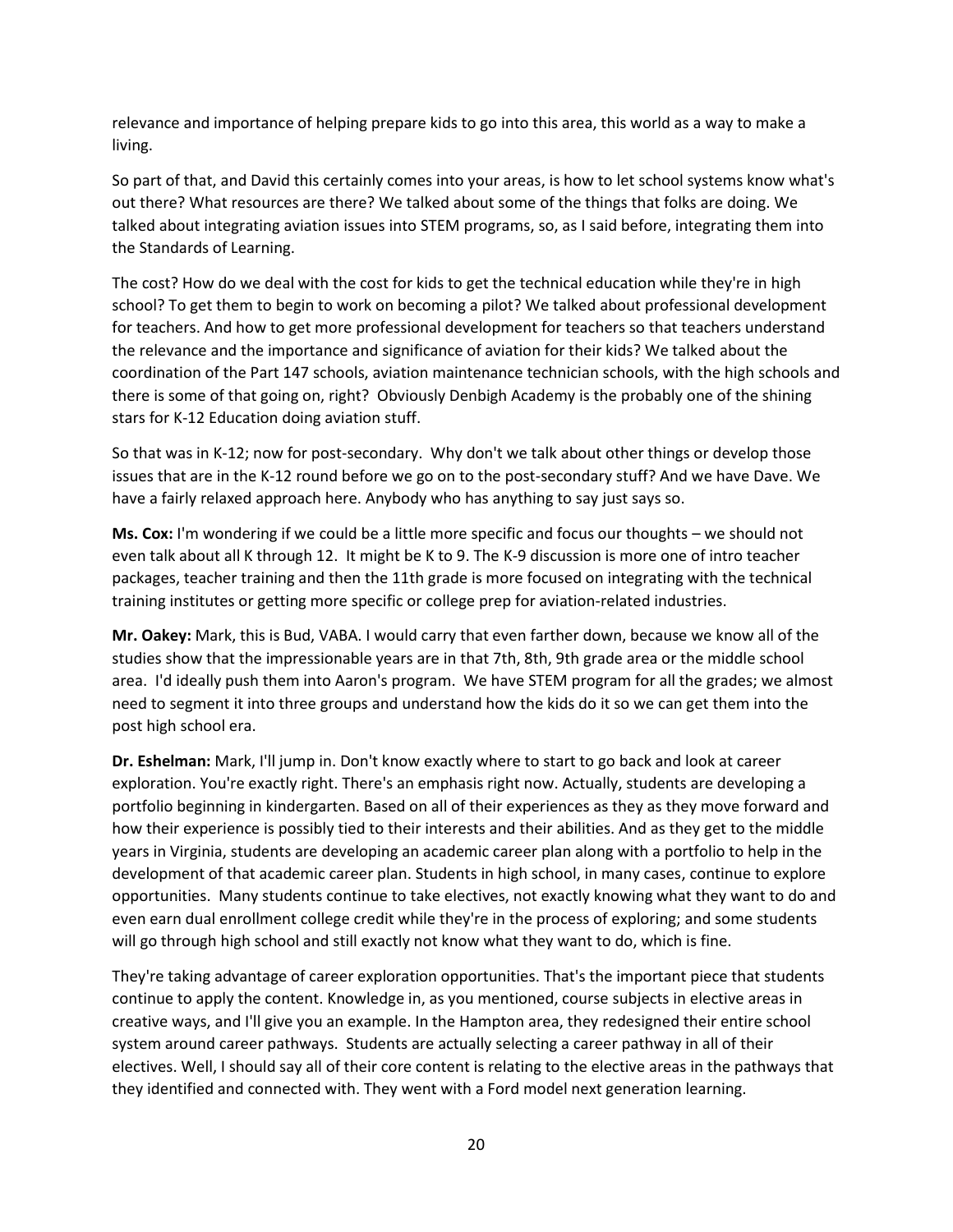And it's been a multi-year process, but it's one that has been extremely successful in how they're redesigning high schools around this idea of career exploration. When I started my introduction, I said that this is an exciting time, and I see Todd is on the call with the Virginia Community College System. We've been working together, and if you're not aware of our federal funds that support career and technical education, Perkins five was reauthorized a year ago, and it's been over 12 years since that federal grant has been reauthorized. So this state developed a four-year plan. We had a transition year in the first year, which every state in the country did. They went with a one-year transition plan as states developed their four-year plan.

So we have a four-year plan and, for the first time in that plan, the governor and our state superintendent moved to add a reserve fund. And we are in the process of establishing work-based learning coordinators regionally throughout the Commonwealth.

And it's going to be phased in based on funding. We didn't want to do this where it would have a negative impact on community colleges or K through 12 schools, so we're phasing in this reserve fund and we're starting with three positions around the Commonwealth. And we're hopeful to expand to six and then, in the third year, we'll have one in each of the eight superintendent regions that will be focused on working with businesses and industry to align programs to the labor market needs of the Commonwealth and beyond. So this has never happened before in Virginia, where we've pulled that money off the top to do something like this. It is something that must support secondary and postsecondary. So I don't want you to think that these individuals will just be working with K through 12 schools. They must support secondary and post-secondary, so Todd and I are actually working together. We're developing the job description for those positions. We're hopeful to get those positions posted as soon as possible this year, so we're not, you know, going to take this out any further. We want to immediately get these individuals involved. And why am I saying this? I'm saying this because where we've seen success throughout the Commonwealth, and I'm guessing Todd would say the same thing, is at the Community College level.

It's not where school divisions worked independently. It's where we've been collaborative and worked closely with business and industry. Those partnerships have really created some unique career experiences for students before they graduate from high school and, in Todd's case, before they finish a post-graduate program.

We can't do this alone, so looking at what you're trying to do, school systems are looking for partners, and that's been the challenge. As you could imagine in a school division. You could be the science director, but, in a small division, you may also be the assistant superintendent for instruction for that school division so you have limited time to get out into the community to really network with business and industry. So we're really excited to be able to have some people focus their attention on bringing these individuals, these partners and school division players together to build out those pathways. It's been a challenge for school divisions to be able to do that. So understanding the labor market needs and the information that you shared is extremely important. We work with the Weldon Cooper Center at University of Virginia for any school division that wants to build out a new program. You mentioned aviation maintenance technician. If a school division wanted to move in that direction to build that out, you do have to prove and show the labor market data in your application for to the state department to be able to add that new program where we're just not in a position anymore where school divisions can just add something for the sake of adding something. Because there may be a particular teacher there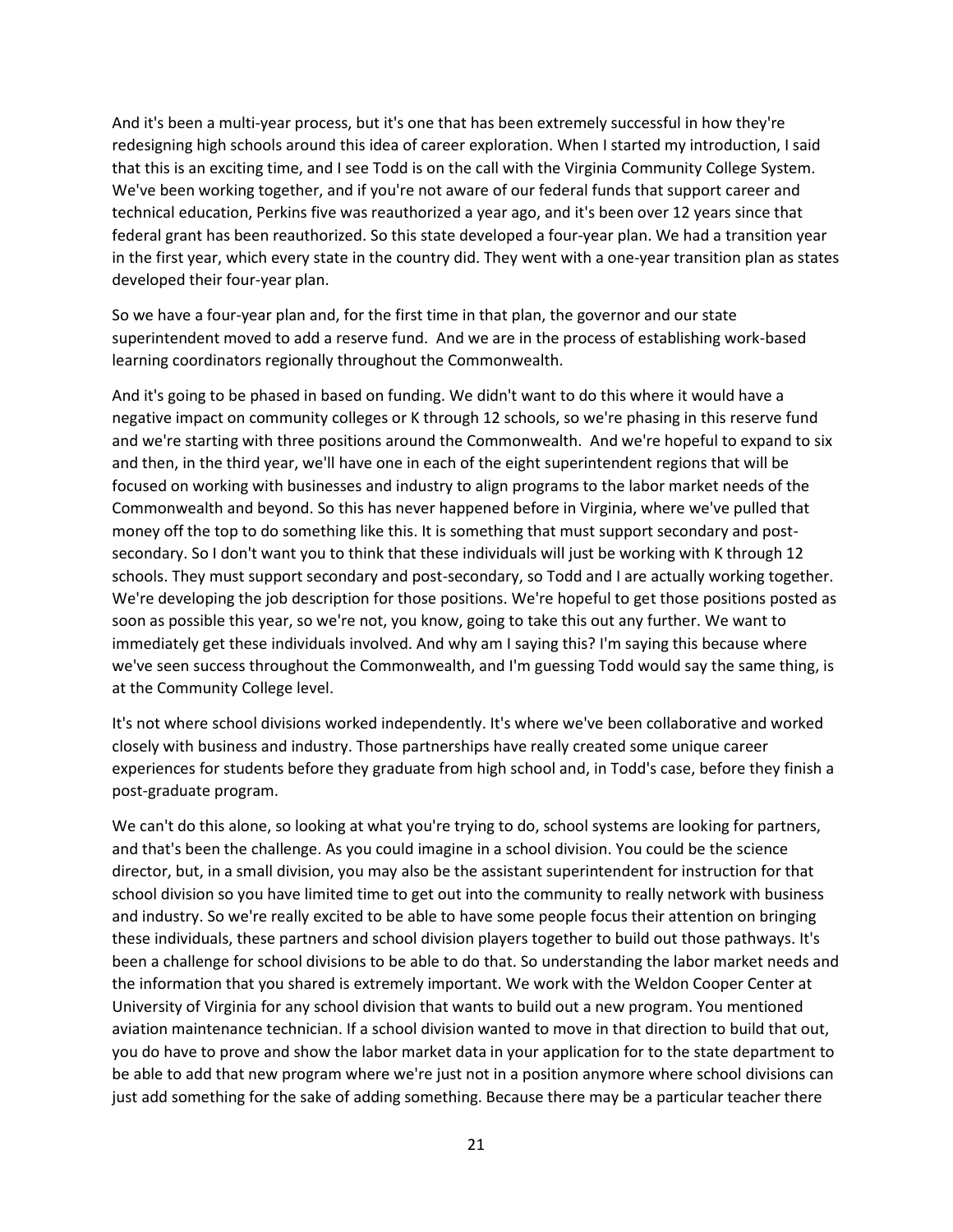that promotes something or you know a community that supports something. It really does need to connect to the labor market data.

#### **Mr. Oakey**: Can I ask?

**Dr. Eshelman**: Interject something, Mark, but right go right ahead. I just wanted to kind of give you that background with some of the things that we're focusing on when you're talking about career pathway development.

**Mr. Oakey**: One of our concerns at Virginia Aviation Business Association is we've got a wonderful network in Virginia in federal policy and state policy. Grab it into our Community College System, Department of Education, and ship based on workforce need and demand. We have a problem in the aviation industry, whether it's dealing with manned or unmanned or space in that we have very, very competitive environments for workforce needs. What happens is industry goes to where the workers are. For example, in a maintenance repair operation which we have wonderful facilities, we are geographically located well in the United States, but we do not have the ability today to meet the workforce demand. If somebody were just interested directly. So what they do is they look for those states that are focused on tomorrow's need, not today's need that are building towards it. I had this discussion with NBAA and Signature Flight Services. A lot of these MROs that are going after and I think we heard from him last aviation conference that we had live. These states have aggressively gone out to build a workforce in this area, sort of like Doctor Smith is doing down in Denbigh.

But we cannot meet that workforce demand in Virginia because we don't necessarily have the graph because the Labor Statistics don't show the demand today. And so, from the industry standpoint, we're sitting there saying in Virginia, we have all of the elements except this one component. It only takes about five years to build it. If we get a 9th grader, we potentially have an A&P mechanic in five or six years. If we get a 9th grader, within 10 years, we have an engineer and potentially a Master's degreelevel engineer. For most of us on this call, that's a short period of time to build a ready workforce. But we do know if we have a ready enabled workforce that it will come to us because we're seeing it in another state. We're seeing it in Kentucky and in North Carolina. We're seeing it in Maine. Believe it or not, but they actually attract in into Europe. Uh, so how do we and I think part of this dialogue should go? How do we look and try to adapt, not change, but adapt part or be agile enough to where we can help some of these school systems get out in front of the curve?

**Dr. Eshelman:** Yeah, oh, but thank you for sharing that. If I could, Mark, respond, I'm going to give you an example. I was fortunate enough with several of my staff to go to an industry partner in an area near Petersburg, and it's the Center for Advanced Manufacturing. I'm just going to use that industry as an example. They have a need to fill advanced manufacturing people and what they did is they created an event. And they brought all the school divisions in that region, and all of the businesses large and small, that have that need and many of those many of those businesses wanted to partner with school divisions. But they had no idea how to start. They didn't know what to do, so they created this event and they brought these people together and what they did is they took our state data. Right now we have 12 forms for example of work-based learning that's approved by the State Board of Education. Some of those are apprenticeships, internships, externships. You know job shadowing experiences all at different levels, and what they did is they took four that they thought really aligned with advanced manufacturing and they created their own cheat sheet explaining those four and the benefit for their business and what they need to do to actually implement one of those opportunities.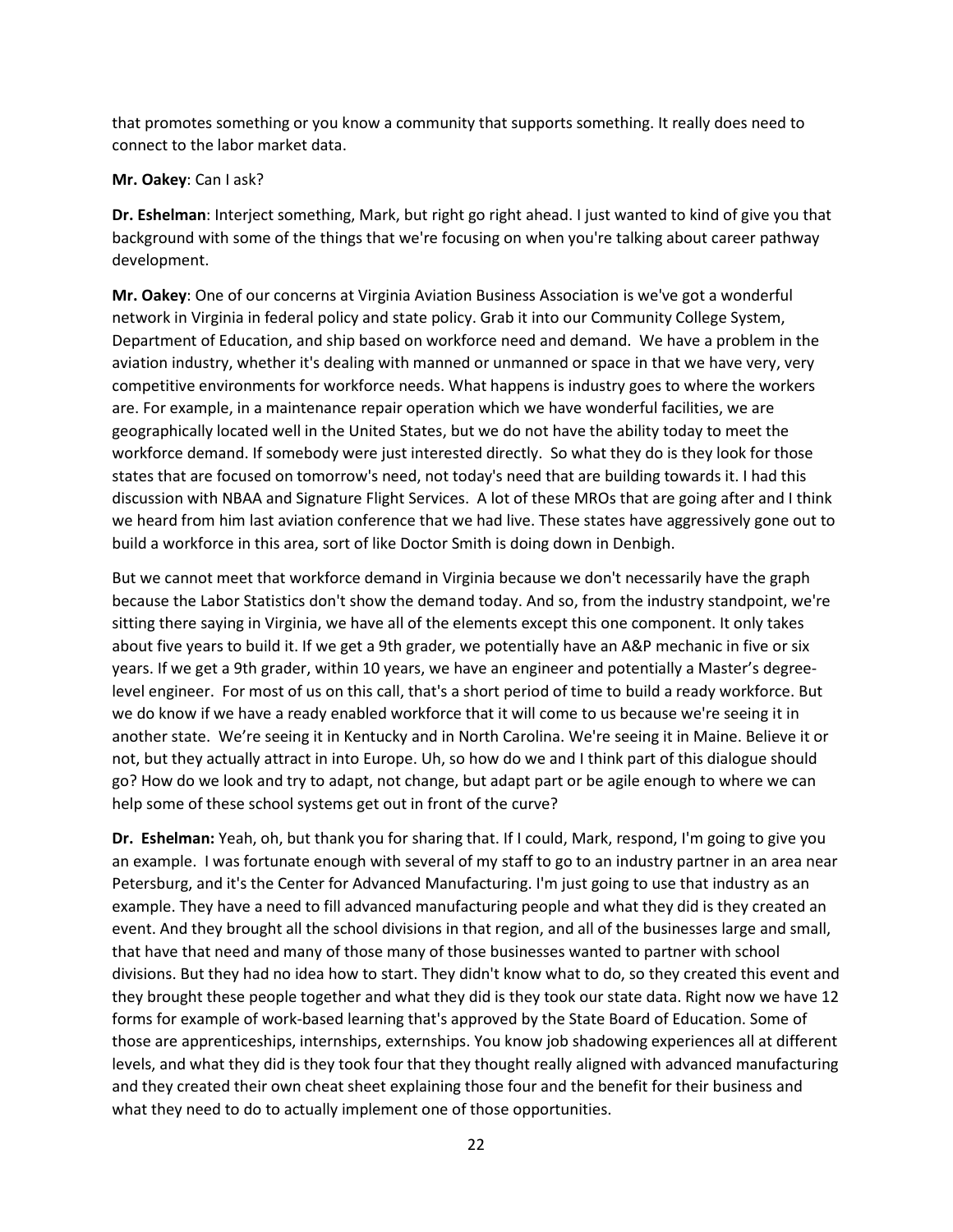And then with having the school divisions there, they basically turned it into an educational opportunity explaining the importance of those work-based learning experiences and how they benefit the school division, but also benefit the business and industry. Because there is an expectation just to give you this in your hip pocket. Um, starting with this year's juniors, Virginia is moving in a direction for each high school will have a performance indicator, and it's going to be a college career and Civic Readiness Index indicator, if you will. Basically, the high school will have this indicator score and one of the opportunities to get a plus point in the numerator of that calculation is to provide not only a sequence earning a credential. That would be one way. Another way would be to experience a work-based learning opportunity. So I'm sharing that with you so that you understand there's definitely an interest in any school division wanting to connect with its community and business partners. They really need to do this in a number of different ways. So to answer your question, it may be a great way to start in a certain region of the Commonwealth where maybe you already know that there is some interest from school divisions or business partners and develop an event like that to really educate. You know all businesses in that industry sector of the importance of engaging in work-based learning.

**Mr. Estes**: If I could chime into real quick, Bud, you bring up a really, really important point. And it's a very typical tension between workforce development and economic development. But what you said is absolutely reality. How do you prepare job options of the future when you have to prove that the jobs exist today because there's a tension there, right? And so that's something that we deal with a lot in these discussions. Now, that said, both are reality. Absolutely you need to be able to ramp up quickly to attract businesses, right? But you also need to be able to employ your graduates that you produced today. And, so, how do you go about that?

We talked a little bit last week, and I think a big key to that is getting your economic development partners involved in discussion as programs are built. So I'll go back to the VEDP project, right? So at the core of the VEDP proposal to Amazon Web Services in Northern Virginia was writing up degrees in computer science. Basically that's what they did for VEDP. They were to get the collective this system degree to produce a defined number of degrees within the next 20 years, and that won Amazon Web Services in Northern Virginia. So now that one what they did that they were able to commit to scaling existing programs, so that may be a strategy that you could use for aviation. Right now the Boeing report talked about North American demand, but really we're talking about state-level demand. I mean, you're talking about the math when you talk about public educators. So that level demand may not be huge. Or maybe you guys will have to tell us that if it is not at a point right now, but in the next 10 or five years and with the economic development you expect it to be what we need to get our arms around with at the education post-secondary level is where we are today and be able to scale quickly to meet that demand and bring our economic development partners into conversation? You really have to address both. You have to address current demand and where you are headed in order to get a feeling.

**Mr. Phillips:** So this is LaVern with AIM. To pick up on what David said earlier, we would like to extend an invite to anybody that is not familiar with aircraft maintenance technician training. We have a campus in Manassas. We have a campus in Norfolk. We invite anyone that would like to come. We can arrange a group or we can do individual tours so that you can see the processes that take place. One thing, too, is you have to accommodate your customer – the student. A lot of these students work day jobs, so they're not available for some school programs because they can only go at night time. And there's not but four schools in Virginia that offer this program. There's Liberty, there's Blue Ridge and our two AIM schools. OK, so if that is something of interest, I'm happy to coordinate that. The school in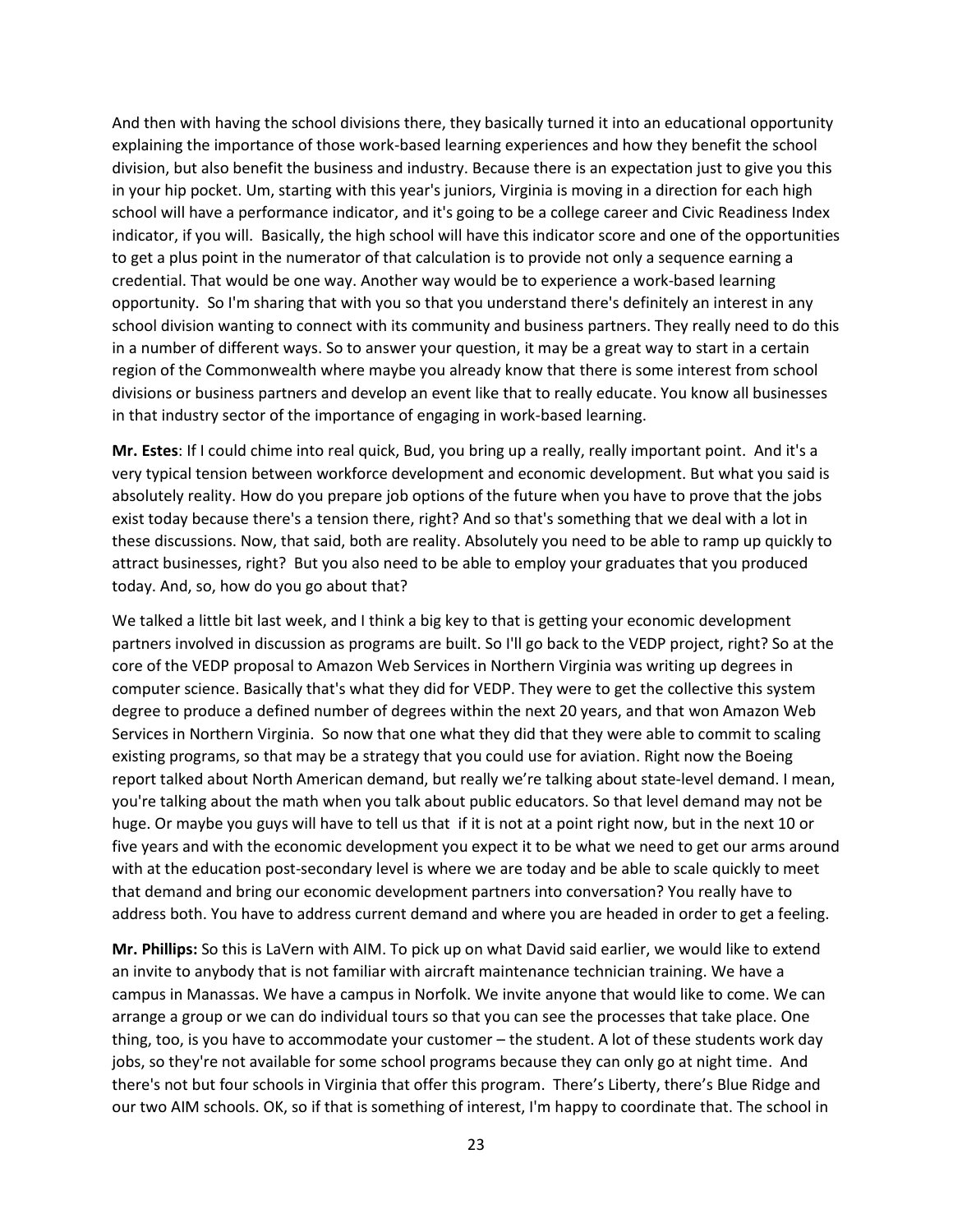Norfolk has a little over 200 students. I think the one in Manassas is about the same size, but the complex is smaller.

**Dr. Eshelman:** LaVern, can it be a virtual tour?

**Mr. Phillips:** We could probably do that through our marketing/advertising folks. I'll see if we can set that up.

**Mr. Oakey:** Yeah, LaVern brings it up. You know pretty much any child or adult that goes through AIM or Blue Ridge or Liberty is employable. From our standpoint, we want to make sure they are employed in Virginia. And it's one of the things and if we can take baby steps and just develop a path, then we're a lot farther along today with economic development than we were three years ago or four years ago, and I think all of us would agree with that.

But, if we can start changing; if we can get 5 percent of community colleges thinking to adapt to and what I just go to, it's the workforce that is needed. But not needed in Virginia; not needed in Blackstone today. We're not needed in Mecklenburg County today. But we have the ability to if we can get a prepared workforce. To draw businesses to those areas, we know it if we start developing and driving more of these young people into LaVern's program, Liberty's program, Blue Ridge's program because they're excellent programs and the competition is for those people.

I mean, and LaVern, you correct me if I'm wrong. But the King's Dominion and Busch Gardens, and Six Flags and Disney all want your people just as much as the aviation industry does. Because they need the same skills. Yep, the difference there is in aviation you gotta sign your life away on that aircraft safety and you don't want that ride at Kings Dominion.

And the true partnership is between industry and academia. It all three levels. And I'm dying for Aaron Smith to chime in here. Yeah, because he and I have this discussion all of the time.

**Dr. Smith:** So when Bud and I've had these conversations the things that come to my mind number one is, in the academic world, they don't always see the power and the dynamics that the aviation profession can bring to an industry to workforce development to the tax base and everything. The second thing is when you recruit, people want to look at a couple of things. They want to hear not only salaries, but, as a parent, they want to hear what kind of skills in particular are they getting within the aviation industry and outside of the aviation industry. Then they want to see what kind of experiences that they can tie into.

And drawing on my experiences as a math teacher, one of the things that I did a poor job with was I didn't tie enough real life experiences in knowing what I know now at aviation. The more we can saturate our teachers' understanding of aviation examples into math, into physics, even English, the more it's going to be retained in this area. It's so important now more than ever, that the competences that CTE is understood by the parents that drop the skills for tomorrow. And that's kind of where you focus at the careers and the skills combined with the knowledge that the academic world can share with the parents in the community.

**Dr. Eshelman:** Yeah, Aaron, that's a great point. Going back to the area of advanced manufacturing, the company that I work with actually brought parents into the facility, educated the parents and then that school division turned around and used the parents in the recruiting. So it was parents hearing from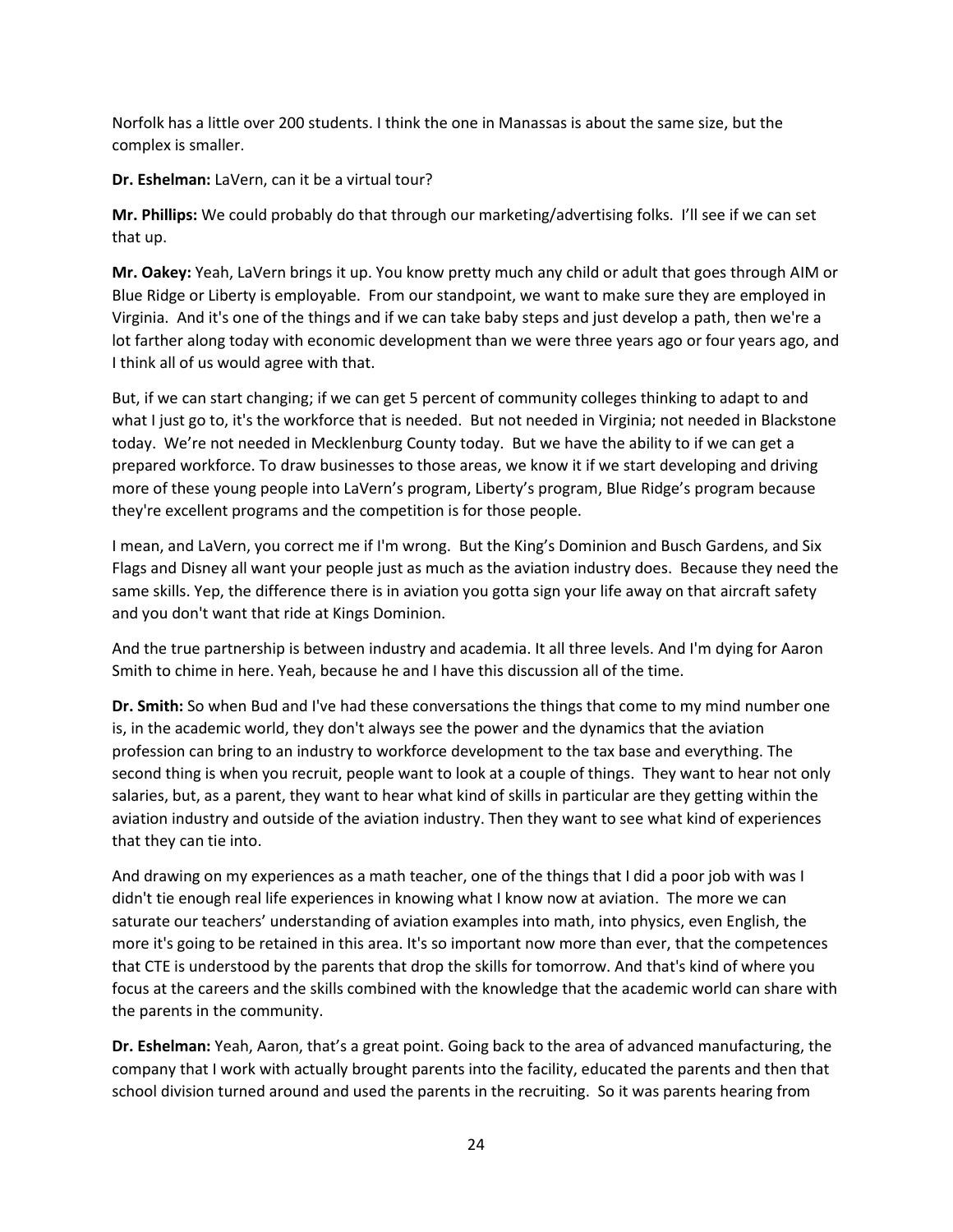parents – very powerful. When you actually get into the facilities and you're hearing directly from parents that had students participate. Yeah, I just wanted to go back on a couple of things. One, when school divisions are developing new programs, they are looking at the labor market data of current, but they're also looking at future trends. So the data that we do pull from the Weldon Cooper Center does go out identifying future trends. You do need to be thinking in those terms. I just look at, for example, Virginia Tech years ago when they started their green engineering program. The jobs weren't there. I had a friend that his daughter went to the program, graduated and even at that point the jobs weren't there. But they are there. They were projecting, so I think that's an important piece where a school division isn't going to just look at the current needs. They do need to be looking at the future needs, and I'll tell you why – because it's very hard to turn programs around with equipment and the necessary professional development for staff. So you're not going to just look at something for right now. You do need to be looking at your existing programs. How do those existing programs evolve based on the future needs of that industry?

**Mr. Oakey:** Yeah, David. Are those programs, when they're looking at future needs, are they sitting there saying we have this demand on a global basis or in Virginia? I'm oversimplifying, but Virginia for the time being, is not doing anything to attract that. But if we had these elements in place, then we would be attracted to this type of industry. Is it going at it from that angle?

**Dr. Eshelman:** Yeah, it's interesting. School divisions have a priority focus and that is to support their community in their local community colleges. So that's why you're seeing secondary and post-secondary work together in the development of these pathways because we should be developing something where their student couldn't continue that pathway with their local Community College. So they are looking at that local data. But they're also preparing students for jobs throughout the Commonwealth and throughout the country, where they are needed. It isn't just a local decision.

**Mr. Phillips:** If I may, Kevin and Bud can add to this, but currently today we tell the students that when you graduate and you have your license, you have to be willing to support the industry. The industry, when Kevin comes in, he doesn't have all of his jobs in Virginia. He has jobs around the USA -- typically where the aircraft hub, the MRO, that's where the jobs are, say Charleston, right now. They just moved from Seattle all the 787 manufacturing. They're getting ready to blossom out. And, uh, they currently come to three of our schools in that triangle to find employees to come to work. Airbus down in Mobile area – same thing. So, for Virginia, if you want to train up the Virginia population for aviation jobs, we have to have the aviation sector there to create those jobs.

#### **Dr. Eshelman:** I think that's it.

**Dr. Smith:** That that ties in with something that that David brought up moments ago – the future jobs. When you talk about schools, schools are not necessarily going to know what those future jobs are, what those future trends are unless somebody actually takes the time and invest in learning about it. So what industry could help schools with is not only telling them about the current needs, but also the projected jobs that are coming down the pipeline in 10 years. Get that saturated in the school system so that it's there and in the career days so that the parents are able to see what's coming down the pipeline the next 5 to 10 years. That's going to really spark kids' excitement and enthusiasm when they see this living, breathing thing that's on a simulator that's been brought in.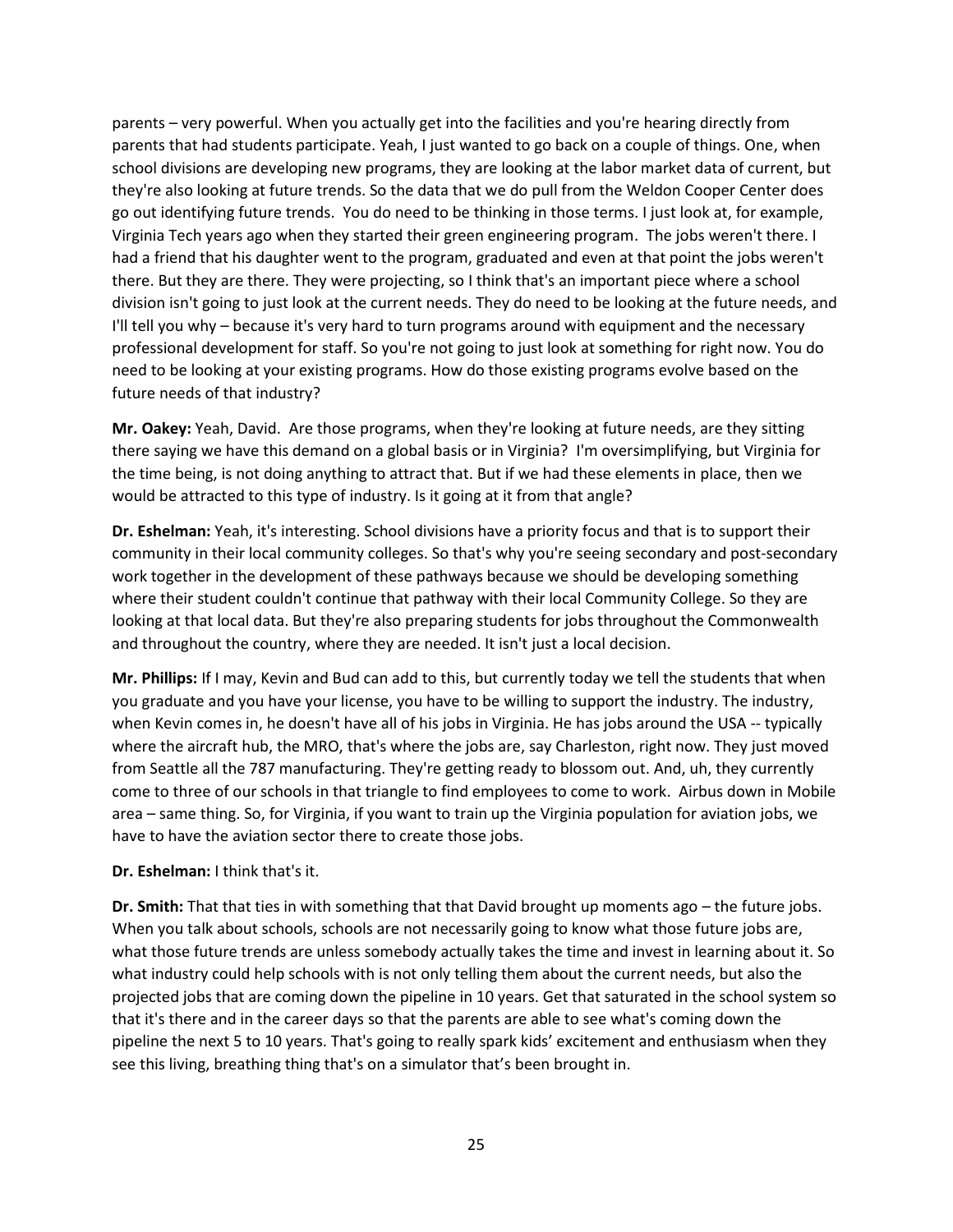**Mr. Oakey:** At hearing that, I agree with that, but that's hard to do in this industry, and it's hard to do for a number of reasons. One is we're fragmented in this industry. If you go to Danville and look at Goodyear Tire and Rubber, is it an aviation industry or a tire manufacturer? If you go to Fredericksburg and you look at Zenith Aviation is it an electronics company or is it a manufacturer of avionics? We've got many examples of that in this industry where you have the support categories that come in just in support of aviation, but they're not even close to the next code as aviation, electronics, or manufacturing that are out there. They're designing engineering, but they're not aviation. So that's the first problem. The second problem with it is, as we're seeing in the trends In North Carolina, especially in the Greensboro area, is dealing with this right now is driving hard and they've made the investment to grab hard in training, but they are still only getting a small piece. We can look at the Boeing study and there's some PW Cap study out there and there are other studies out there that show these economic trends on a global basis.

But, as a policy standpoint, which is what we're talking about. That's actually what drives David and Todd and their funding. From a policy standpoint, we need to start driving. What are these things that are based on our geography? In Virginia, if we do certain things, it will come and we can grade against, and that comes back to what is our piece of the pie that we want to get there. Kentucky's done that. How many of us will know what Kentucky brags on all the time? Maybe that's because he's in far Southwest, but Kentucky's number 2 export is aviation-related products. And most people don't know that, but they made a conscious effort as the Commonwealth of Kentucky to say we're going after and we're providing focus on that. So it again it comes down to how do we from a policy standpoint? Give the Department of Education and give Virginia Community College Systems, the Superintendent of Public Instruction the ability to support it, your level, and then the high school level with these STEM programs. We've got the greatest STEM programs in the world available to us. But it's still hard to get him in there in this particular area.

**Mr. Flynn:** It's possible, yeah, if I could say what I'm hearing from this and give it back to you. I think somebody like one of us needs to be the coordinator for putting those kinds of industries together. You know the UAS industry is a huge one that's growing like crazy.

**Mr. Oakey:** UAS is a good example, but you ask manned aviation and space at this level – the basics are all the same. And we've got to get these kids interested and that's the biggest thing that we all we know. We gotta get them interested to feed the pipeline just to go to the next level.

**Ms. Yale:** I agree. Can I just jump in for a second? Because what I think I'm hearing, Mark, you're absolutely right. And then David and LaVern also brought this up. What we may need to do is create this virtual event or create an event that brings awareness and brings partners together. Make the school districts aware of the industry and what careers are out there.

**Dr. Eshelman**: I agree Susan. I wanted to share a couple of things as I was listening to everybody speak. I'm really excited about data, crazy enough. And where we're going right now in Virginia is more data dashboards. And we're in procurement, so I can't really get into the exact process of where we're going. But being visual with where the needs are and the future needs in a visual map and where the programs are in a visual map and how they align is something that we're working on currently. I wanted to also talk about policy but really hit on a huge piece. I'm going to give you some background the National Governors' Association 40 years ago developed a project through their policy program and they engaged that started with six states and it's now gone through phase two. There are 19 states that have been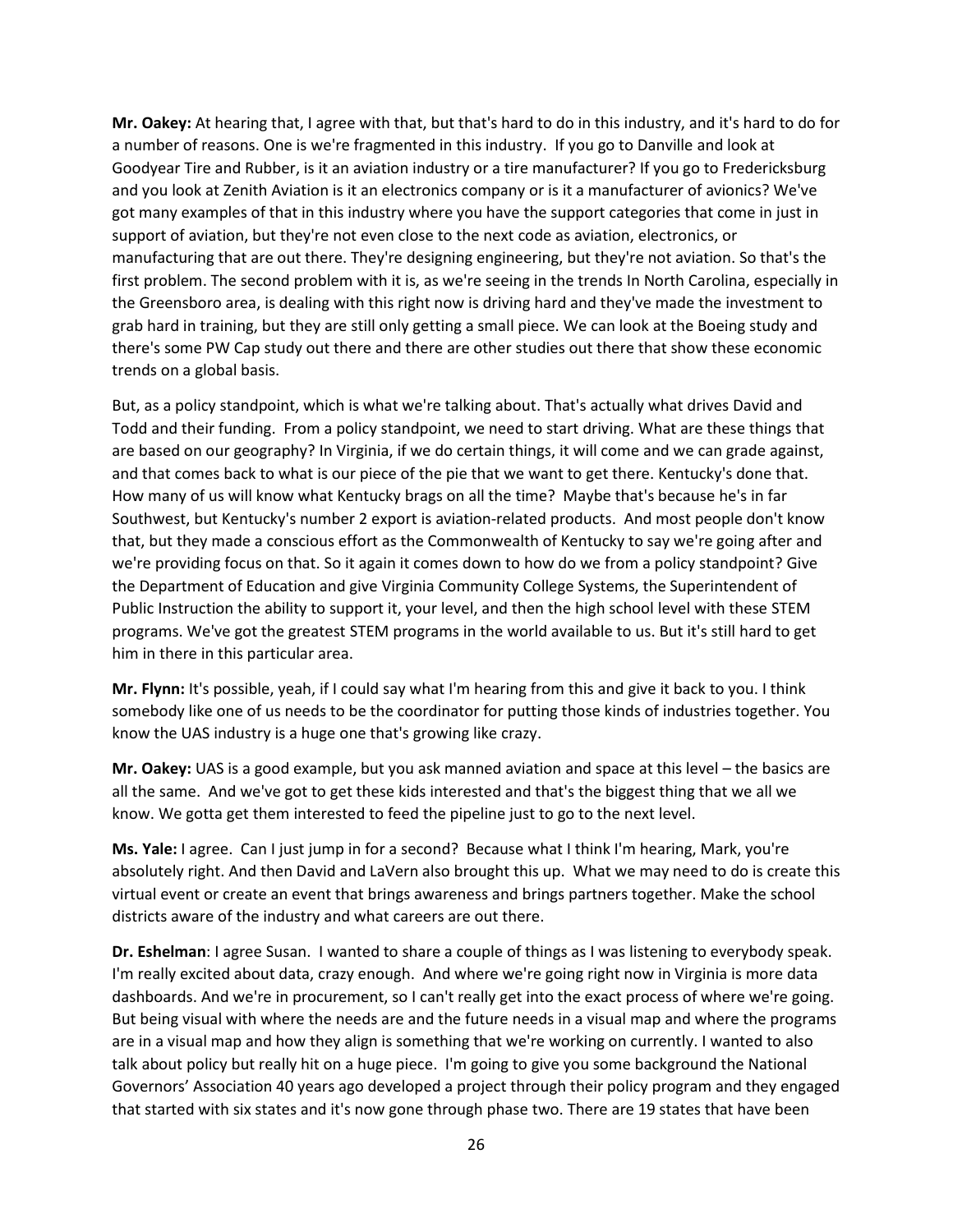associated with expanding work-based learning opportunities because the Governors' Association understands the economic impact for states. If there is that investment you mentioned for North Carolina last year, the governor put in his budget \$10,000,000, and it was approved. And it went into the Commerce Department, and they turned around many grants for business and industry to help build out virtual work-based learning opportunities. So an example in the STEM area they call it STEM East Connector in North Carolina and several regions in the eastern part of North Carolina developed. They took that funding and they developed some virtual work based learning opportunities to align with the workforce needs in that area. So I can't lobby the General Assembly, but there is that need if you're looking at the policy side of things, that is a direction to go because money is needed to desperately build out virtual work-based learning experiences. It's not an end result of the impact of COVID-19, but at providing equity across the Commonwealth. I'll just use NASA, for example, in Hampton. If they develop an internship, what about a student in Lee County in Southwest Virginia? We have to make sure that we're providing work-based learning opportunities, not based on someone's zip code but on the resources that we can develop to tear down those boundaries. So, where I'm going with this is, wouldn't it be great if the aviation industry invested in help building out virtual work-based learning experiences so that students all over the Commonwealth could benefit and not just where there may be industry? And in this particular case industry outside of Virginia, you know, so we're even thinking big and thinking about how we can partner with surrounding states. For example, because some of those work-based learning experiences in Virginia are actually in other states. When you look at, you know, the border areas around the Commonwealth.

**Mr. Estes**: May I jump in and make this one quick comment then I'll be quiet? I'm talking from a state policy perspective. I think, Bud and Mark, you both hit on it. How do you move policy when you have an industry that is maybe not well defined or identified when you talk about the different employers that have pieces of the aviation pipeline, but they're not even defined as aviation pipeline? I think you hit on it already. If you can get a collective voice, there's nothing that CTE in post-secondary level respond to more than the employer voice, and so the key is figuring out how to get that important voice together in speaking? It didn't have to be in unison, but at least it is engaged at the system level. These are needs. This is what we see. Our future needs to go back to that economic development chicken or egg conversation and start having that conversation. It's very difficult to at the state or system level when you have these fragmented, independent conversations going on so there's something this group can do through trade associations, through agencies to help get that voice into one. Then you can get engaged with postsecondary system level and Dave Eshleman in K-12 at the system level. Then you can start making progress in planning for that future, right?

**Dr. Eshelman:** Todd, just to add to what you said, that is perfect and I'll use it. Use the example of the energy sector. You know that an industry that that lobbied, and funding came forward, and now Virginia has adopted the 17th career cluster in energy. So there's a national model that Virginia's been using for years in 16 career clusters – transportation is one where you would fall with aviation. But there's an example of an industry sector lobbying and getting the support to identify the need to establish a 17th career cluster. So Virginia is one of six states that has now an energy cluster. So that's a perfect example of pods at point.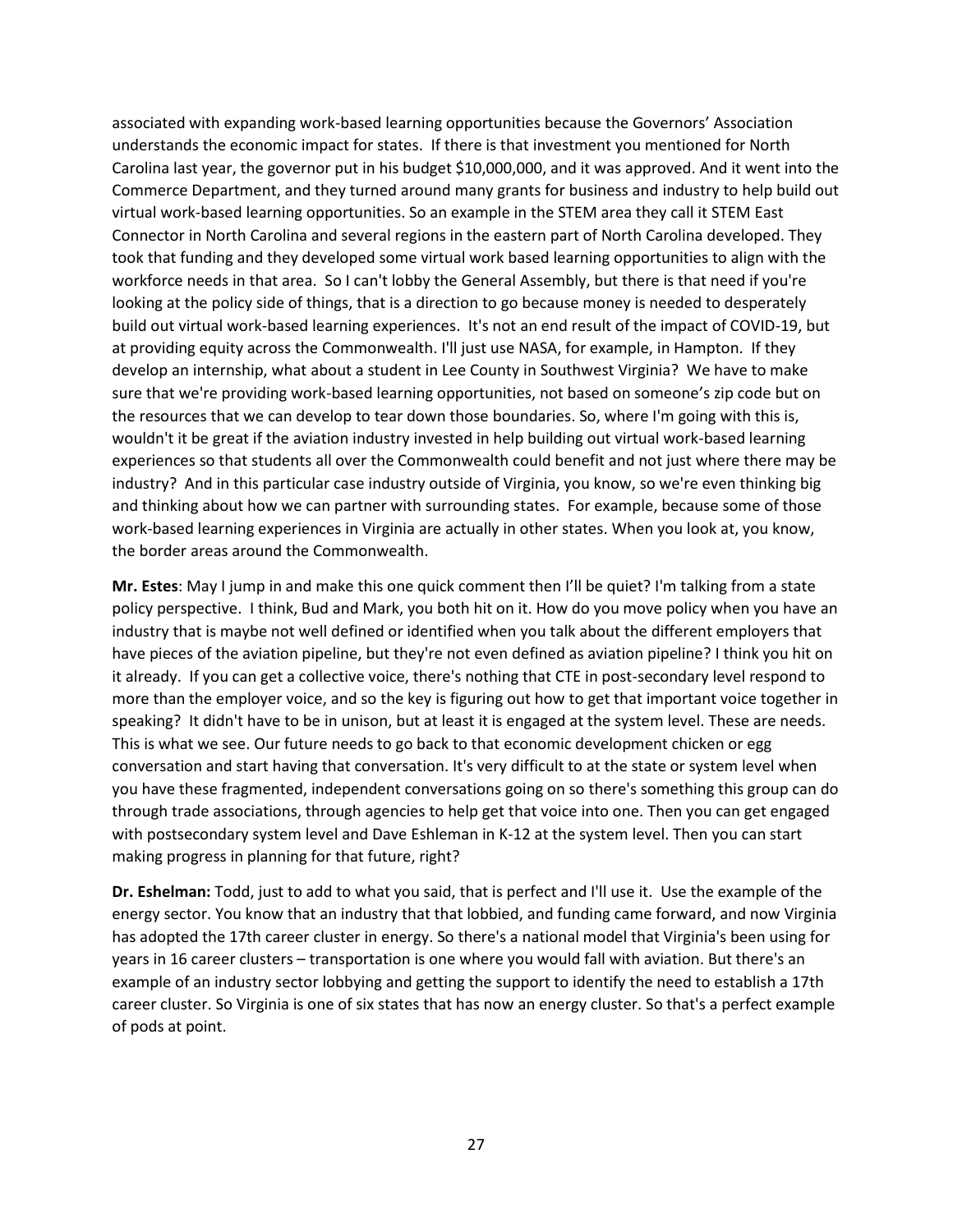**Mr. Phillips:** I gotta comment on what David said, too. We are currently in Orlando, and in Charlotte due to economic development. They courted us. They had to have a workforce in order to draw the business to them. And so they got us to agree to come and open the school in their locality in order to win contracts and bring the business to their state. Same thing in Illinois. We are in the process right now of opening a new school, and as soon as the support of AR, which is a MRO, and United Airlines, they have trouble getting people to relocate certain areas and that's one; San Francisco is another. Do they have trouble getting staff to work?

**Mr. Oakey:** Well, Mark, just going along with what everybody else just said. LaVern kinda hit it better. From where I'm coming at is the state's aggressiveness in coming after him to meet the workforce, demand to attract the industry. I think the fact that we're talking about it and I do have a little knowledge on lobbying here in developing the policy side. The economic development study and the SJ 30. I think it's safe to say that what we should probably have in this study is it coming out and saying this is a hole in our policy framework. It's not. It's not the end all be all, but it's one piece of the pie and this is a hole that the Legislature needs to focus on. And the Governor's office needs to focus on filling so that we can help take this pipeline forward.

**Mr. Flynn:** Since we do have a representative from the Office of the State Coordinator for Workforce Development, Megan Healy, on this Work Group, that's the place that we ought to work with very much. They've been unable to attend these first two meeting calls, but I'll talk with Megan.

**Mr. Oakey:** Well, in my discussions with Megan, Mark, she understands it, and she's certainly been thinking about it more. She keeps on coming up against the hit from a policy standpoint that we do have demonstrated demands in industry in Virginia, based on existing industry. But this is not under her purview with regard to existing demand, and she's having a hard time marrying those two pieces. And I think that's where we have to make a stand.

**Mr. Flynn:** What we have now is a new response. This thing that I held up before – the Virginia Economic Development Review. I mean, this shows what's going on, and it's cool because it shows not only traditional aviation, it shows aerospace and UAS. So you know an assorted collection of sister agencies are also saying, "Yeah, it's there."

**Mr. Dallaire:** Just to echo from the industry perspective, so Piedmont Airlines when we opened a new facility in Richmond four years ago, we looked at the area. Richmond International had a hanger for us, but we looked at the workforce development in the area. Where were we going to pull people from? That was a tough one for us. The closest schools were Manassas and in Norfolk. Liberty's program was like 2 1/2 hours away. That was a tough sell for us two years ago. We opened a new facility in Albany, NY. We went there, and we're like, OK, you got a great hangar, but how are we going to sustain a workforce? How are we going to get employees? First off, what is your workforce look like currently? How can we possibly steal them from other people? But what are we going to do to have sustained employees? Realistically, our attrition is high as regional airline. New mechanics come to work for us and then they go to work for the main airlines or other industries. So we needed a sustainable workforce in the future. That was a hard sell for us in Richmond and in other places. So, you can tout, hey, we've got a hangar, but without schools in good locations or areas, I mean one of the things we're talking about right now is K through 12, right, bringing awareness? Even looking at the Richmond area, in the Richmond area, nobody knows about aviation. The schools. It was a struggle. We've partnered with some of the local schools to come in there and sell aviation, but there just wasn't that interest.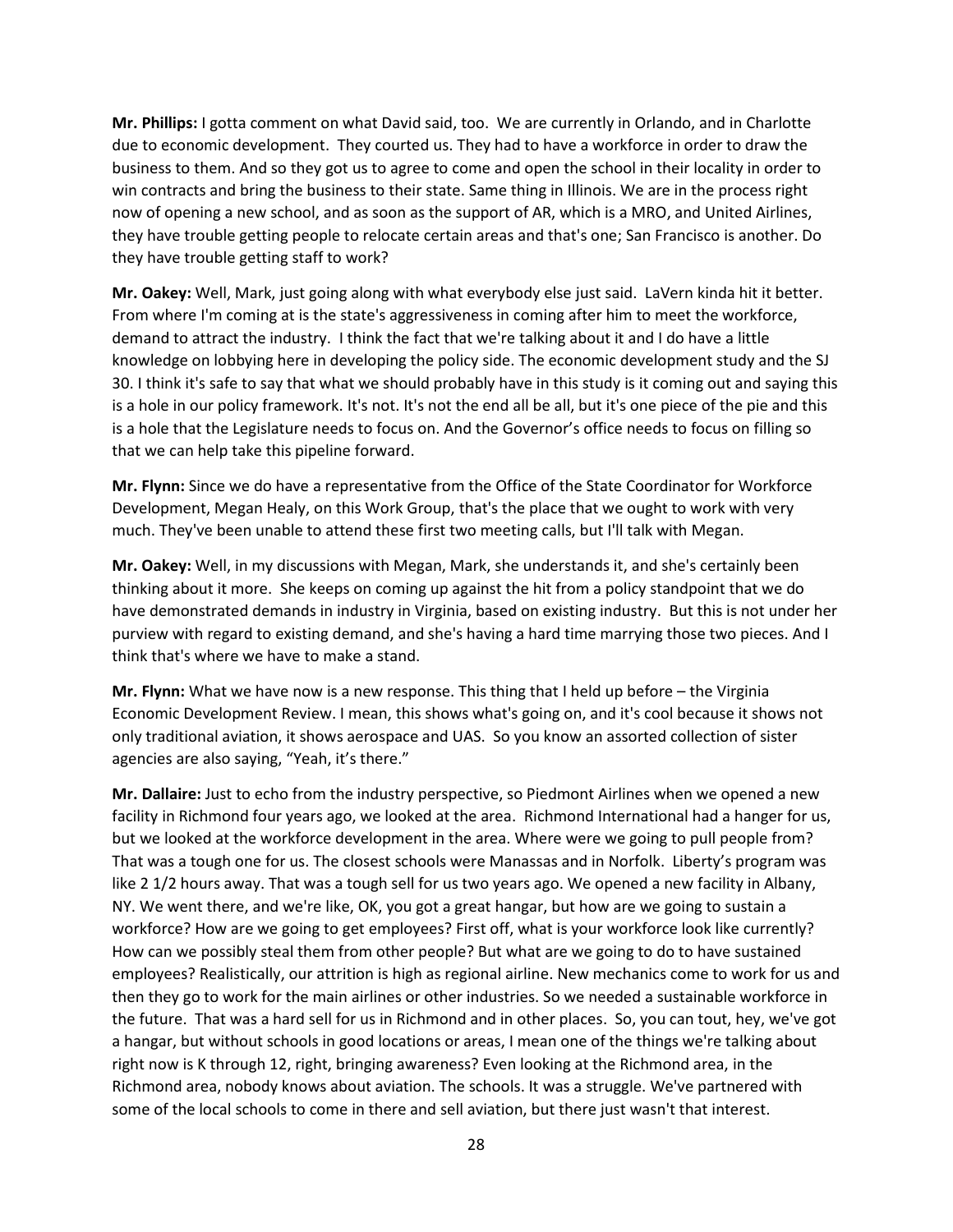**Mr. Flynn:** Well, Kevin, you just put yourself to work with the Department of Aviation. I know because we do the outreach things with this, with particularly underserved community schools and having you partner with us in this endeavor, that would be really fantastic. You know, I think we talked about it that we have bought an icon A5, which is a cool looking little airplane and the kids can actually get in the thing and you know move the stick and see the ailerons and rudder and all this stuff move. Plus flight simulators, and we do a lot of related stuff, so we'll be talking.

**Mr. Dallaire:** Sounds good.

**Ms. Cox:** I have a quick question. Let's see linkage out there between the workforce development effort in the Commonwealth and the VEDP, the economic development effort. Is there a close tie in there? Because it seems like there should be it. One is of vital importance to the other.

**Mr. Estes:** I will tell you one piece and David, I'm not sure you know, but VEDP stood up a new training arm in an accelerator training capacity within the last year or so and that is done in partnership with the Virginia Community College System. And so what? What that is designed to do is in the process of their economic development conversations with new employers, they can offer employers some rapid training to meet workforce demand immediately when that company comes in, and then that training program is handed over to the Community College System for long-term sustainability. So that is a relatively new program that was stood up through VEDP that is in partnership with the Community College System.

**Mr. Oakey:** You know, Vicky, I will get from industry standpoint. I would say the VEDP in the last three years has done a good job of looking at the aviation and aerospace community differently. They have also applied some resources. But they're like every other agency of state government. They're spread thin. And you know from the private sector it's all of a sudden they get into what is the priority I have to spend the most time on today? We've got four or five companies. If you look at Dynamic Aviation, if we look at Piedmont, if you look at Leidos, if you look at some of the other things that are going on that are having these demands, but it's still not demonstrating enough to people who want to change from traditional bricks and mortar areas, so these agencies, and I'll go at it from my standpoint, it's not intended as anything other than process – the agencies function based on budget and policy. And so they need some support from up top. Coming down, it says this is part of where we want to focus and then they have to have some funding to do that so that they can properly resource it. And then from our standpoint, our Department of Education, especially the Superintendent of Public Instruction and the Community College System. What's going on at Blue Ridge needs to be replicated everywhere, uh, in our mind, but it's a build that we will come and they're not on that build it. We will come model from a policy standpoint, which makes it difficult. I think the interesting issue on the workforce issue in all of this does tap together as David pointed out, having a point person, but there also and I think from my standpoint, of course, having sat in your seat, I sit there and think the Department of Aviation should be the center point of all things in this area. But we need to have a greater focus on what this workforce demand truly means? UAS is the perfect example.

The aircraft is a small piece of the total solution. It's the aircraft plus the technology that goes with the aircraft are on the aircraft, and that's whether it's manned or unmanned. That's whether it goes to the moon or not. We've got to have these components together and the workforce component under Megan's group is the perfect place for that, but even policy-wise it's not structured to do that.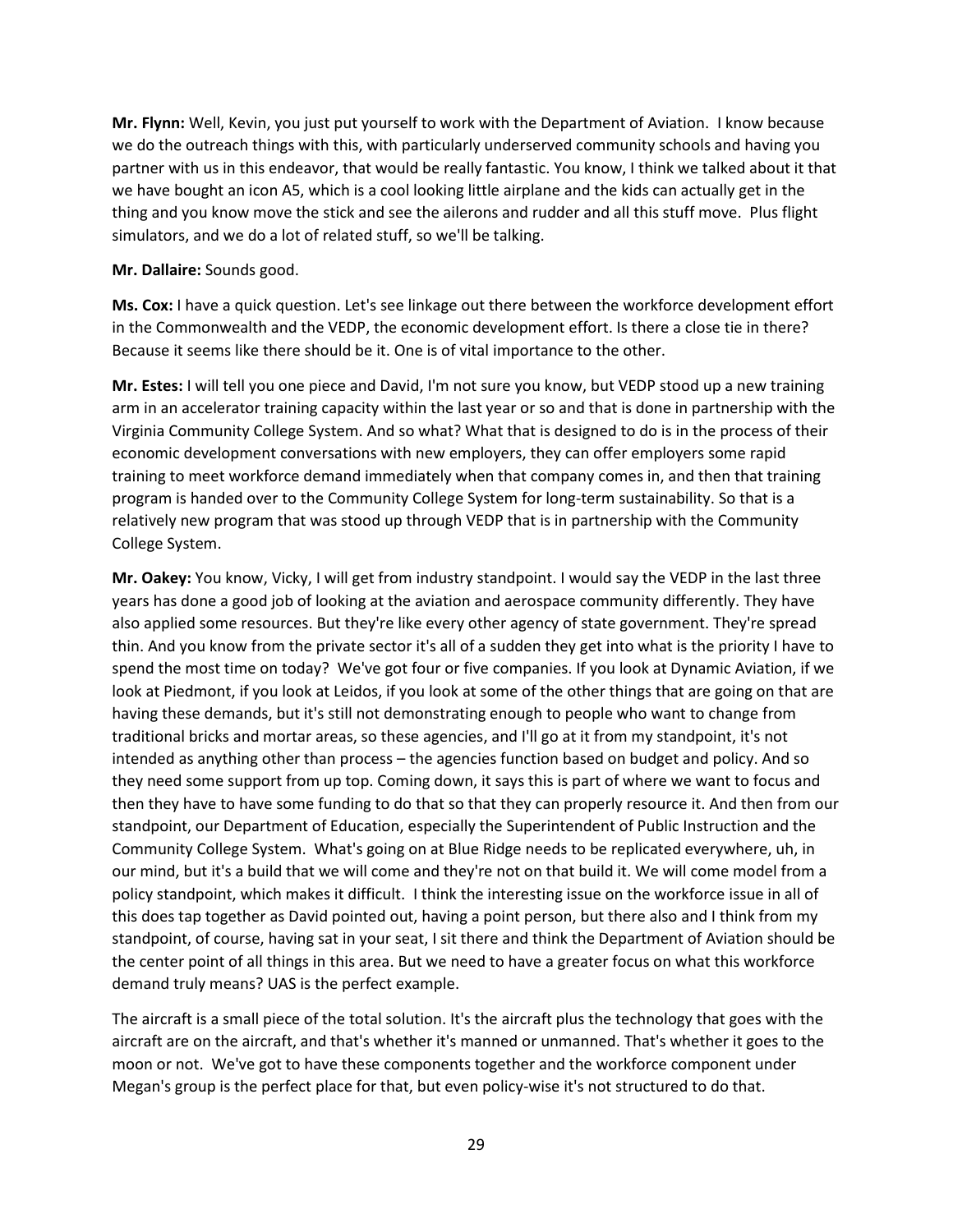**Mr. Estes:** And Bud, I'll have to agree with everything you're saying. If you start off by saying look the VEDPs and to be quite honest, BCCS, is in the world you have. You have your defined priorities and your funding chases your priorities right? And so you're competing with cyber security, Healthcare and the shipbuilding industry in Hampton Roads. There are lots of priority areas. So you have to have these aviation entities get their voice heard in the midst of all of that.

The governor, this administration, anyway, right Megan in this governor has defined his priority sectors and those priority sectors are manufacturing and, ultimately, skilled trades. Now that aviation is not in that language, but certainly aviation technicians are part of the manufacturing or skilled trades area and so gain your voice within those other priority areas.

**Dr. Eshelman:** For the past three years, we've been running a statewide conference at the secondary level, and it is called Experience Works, and it's a summer conference for school divisions all over the Commonwealth. They bring staff there and we talk about everything related to workforce development and work-based learning, so it's a focus on that. It is scheduled right now. The proposed dates are June  $16<sup>th</sup>$  and  $17<sup>th</sup>$ , and it will be this year a virtual experience. Now the benefit of something like this. We have been bringing school division to the Richmond area and then part of it is they actually have the teachers and the staff get out into business and industry. They need to hear directly from business and industry, so they would put together these virtual tours. So, if you can pull those resources together, we would love to have you not only provide a virtual tour for June 16th and 17th, but even a possible breakout session. Educating educators about this industry sector and the importance and the need for this. This would be a great opportunity and vehicle to do that. And it's June 16th and 17th are currently our proposed dates. As you can imagine you know trying to lock this in, we just decided to go with it virtual rather than bring people to the Richmond area.

**Mr. Phillips:** Yeah, David, if I may, the FAA previously – this is a couple of years back and I think it's still on the website – tried to promote the career opportunities. They did a video and I can share that. I've got it linked to it, but they filmed the aircraft maintenance training part in our school in Atlanta so you can see the students working on engines and airplanes and running engines, but they also were in Bombardier. They were in, I think, Gulfstream and a few others. Very good video. They showed aircraft in flight, etc., prepping. If you're going to a virtual format, it can't be just aircraft maintenance training school. It's gotta be the employers you're going to have to get. NBAA, Bud and his group, and Mark and others pull people together to do a virtual combination.

**Dr. Eshelman:** Yeah, definitely, and you can imagine if you're trying to connect with school divisions and they don't have the business partners locally, we need to find a way to blur the lines if you will and make sure that you know they have access to information. I know I keep stressing that, but it is a challenge for school divisions when the partners aren't right there. It makes it very easy when you have local partners. The example I gave you with the regions in a certain area with advanced manufacturing they were all there and they brought that event and they brought people together – that's easier than in some cases. You know where these these resources, the partnerships aren't in their own backyard, we gotta find ways to make those connections in other ways.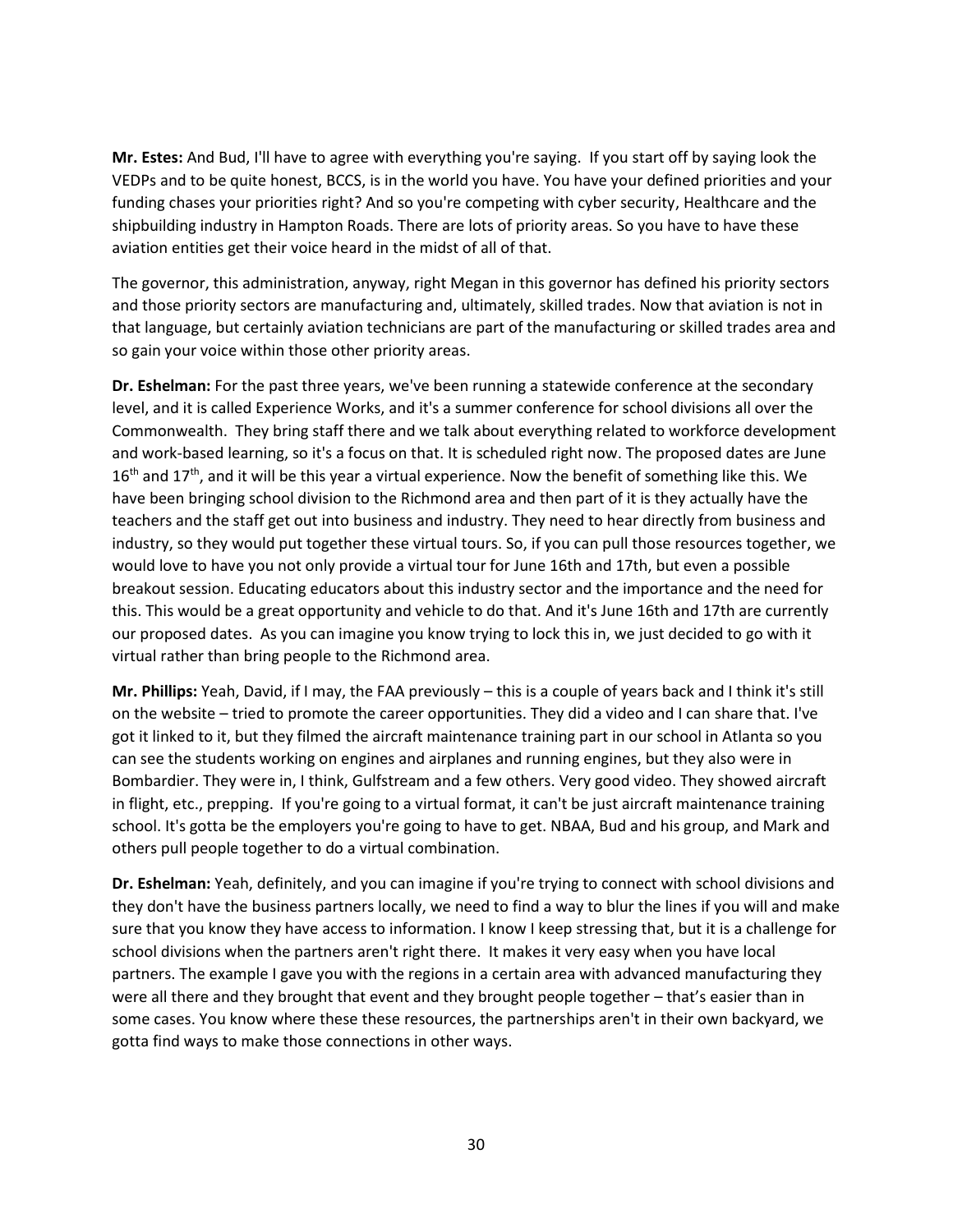**Mr. Oakey:** I think between myself and John Campbell's division within the DOAV, we can help you facilitate and pull together business and industry in a very 3 dimensional way. If we can get these kids out of high school and they want to work, they will have a job. And it's not a question of the only interest is are they willing to work and do they want the job? In many cases, it's are they willing to move? But if we're producing enough children, those jobs will come to Virginia quicker than any place else 'cause that's what industry is looking at. Kevin just told you, but you got the same story. I can put 10 A&P mechanics in Dynamic Aviation today, and I would dare say at Leidos, too. And then they're gonna want 10 more tomorrow. And I'm watching LaVern nod his head. You know, every single business that we have is looking for these skill sets. And they're not all college degrees. Although we need these, we need these college degree engineers, but we also need electronics. We also need metal forming. We also need hydraulics.

#### **Dr. Eshelman:** Yeah.

**Mr. Phillips:** I often tell new applicants or when I speak to an orientation or something that what matters most to Kevin is you had that FAA certificate with a rating and airframe and power plant preferred but also single-rated programs. We get veterans to come out of the military. There, a metalsmith never worked on an engine. They can get their airframe rating and get hired very quickly with that one single rating. Doesn't mean they can't add a rating at a later date, but it gets him or her in the door. I have a nephew that was involved with B-2 bombers in Air Force for years. He's now working for Boeing up in San Antonio. He doesn't have any engine rating. But he's making pretty good salary with Boeing in San Antonio right now, and he doesn't have a degree. He can get that later. That comes into management. That's when it's really important there. But to get your feet in the door and learn and grow, you have to have a license.

**Mr. Flynn:** Well, I think we have a way forward on this area; I have some really good ideas. I think we can try to pull those together and will send out notes on that issue. Of course that also involves cost. Cost for the students; costs for the school systems; costs for everybody involved. How do we address that? How do we address those cost issues?

**Mr. Phillips:** Let me say something on cost. We have two different categories in there. We had the public school nonprofit works pretty much like the public schools and then the for-profit. Of course, AIM is for- profit. The biggest 10 colleges out there. Training aircraft means technicians or for profit. One of the things there is the public universities are given money. They write grants. They're given things (donations). Our cost is higher, but we're not given anything. If I want to open a school. I've got to have about a million and a half dollars to even think about opening a school. There's no grant writing. If I need an airplane, I gotta buy it. Can't make a donation to a for-profit. Well, they can give it, but they can't get a tax advantage. So I mean, there's restrictions. But you know why are we higher than Liberty? Well, not Liberty, but Blue Ridge? Blue Ridge is a fine example. They're probably in \$20,000 range. We're closer to \$50,000, but we did not focus on degrees. We're focused on getting you in, getting your license, and getting a job. We're connected with industry. So that is part of what we promote – we have the relationships with the employers. Kevin is one of many to come in our schools and interview students right in the school building before they even graduate. And any offers made are contingent on finishing the program, getting your license and being willing to relocate to where the job is. So the students have to decide, do I want to stay in this locality? That may limit my income earning opportunity. No, it's not that there's not a job in Virginia or in Richmond or certain areas, but they might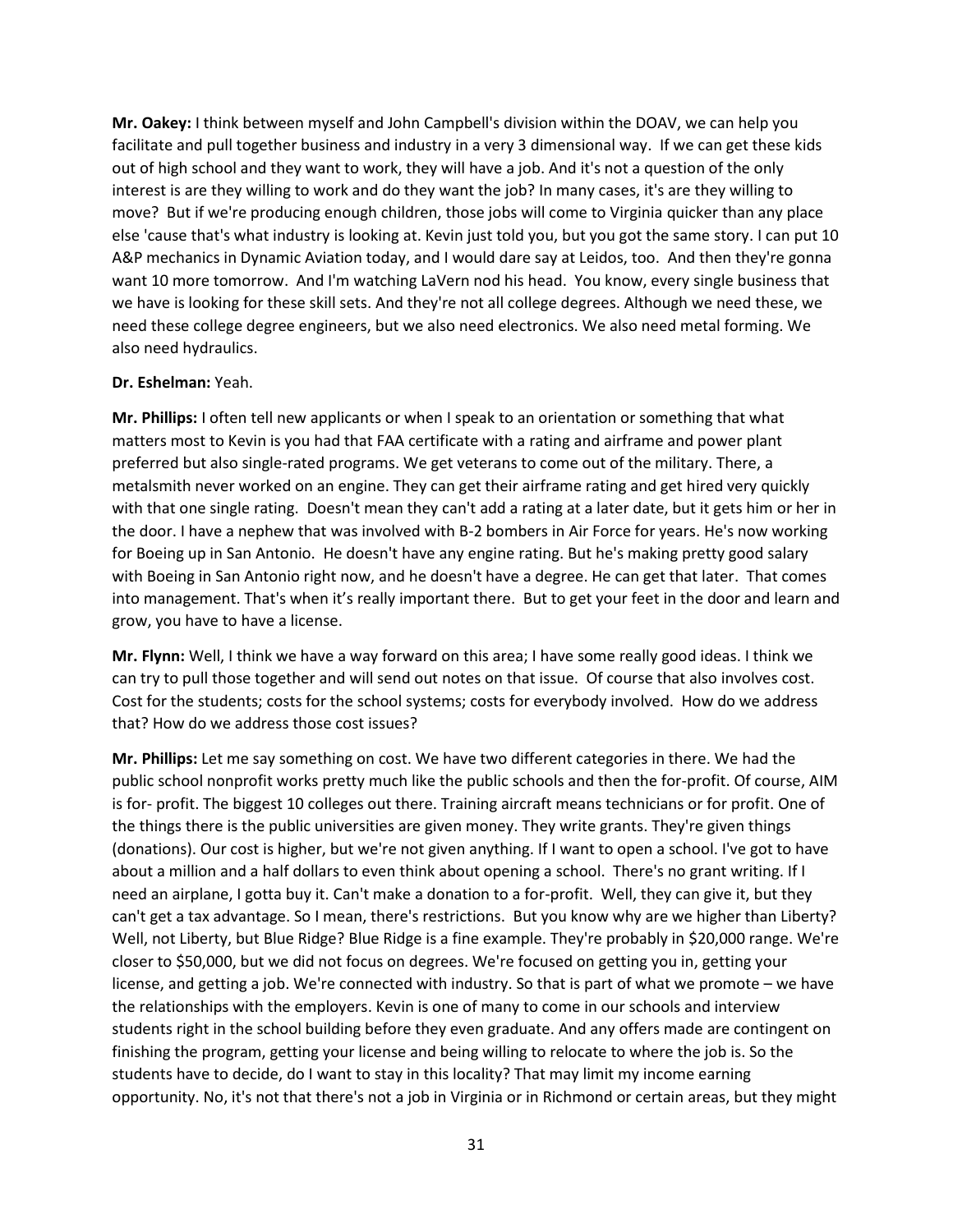be offered more money to go to a less desired area like San Francisco. They have to pay out a lot of money to get people to move to San Francisco for United Airlines.

**Mr. Oakey:** Mark, but let me come at it from a different angle than LaVern did. Because I think where you're going is how do we pay from this from the state level, whether it's through the community colleges, the Superintendent of Public Instruction within the Department of Education. Where does this money flow from.

The next step is going to be, what does that plan look like? If that includes a more coordinated effort as a recommendation, is that with at least one dedicated staff person to help organize that? Among the Department of Education, VCCS, Superintendent of Public Instruction, Department of Aviation, various stakeholders, localities, etc., we should come up with that. That's going to define overall budgeting, and I don't think it's a lot because as you recall from past GAAC meetings, you know the question is: What's industry's share?

Whether it is, as LaVern says, they get their A&P certification. But then, all of a sudden, they're at Boeing or they're at Leidos, at Dynamic. The company wants them to get a bachelor's degree to go to the next level. So there's a lot of shared expenses that will go on if we can just kick start this, But if we look at this, SJ30 will evolve into a more coordinated approach that will come with baby steps and we're going to have to sit down with Chairman Torian, and we're going to have to sit down with Vice Chairman Sickles – he's senior on the GAAC – and come up with these recommendations and then you know my organization. You will have to come in. We're going to have to get La Verne and Kevin and Bob and everybody from their respective sides of this to come in and talk about the need. And we can coordinate that. But, you know, we're not going to have that answer: What this is going to cost with this SJ 30 study.

**Mr. Flynn:** And, of course, one of the areas we've talked about it some, but one of the areas that is really growing is UAS. Tariq, I know you're up to your eyeballs in what's going on. Are you finding a challenge getting enough workforce, or how's that going for your world?

**Mr. Rashid:** Yeah, that's an interesting question. So what and where are Wing positions? I've worked for three different commercial drone companies since I left the Navy and they stretched from like where there's a lot of really hands, intense fieldwork for UAS. And what seemed to work best there was those people who already were kind of domain experts in that industry. Whatever the use case was being trained up to use UAS seemed to be more effective than having people who are pure aviation people go and try to do that. I know those companies have had trouble getting like the aviation culture indoctrinated into their organizations. With respect to where I am with Wing, Wing is kind of on the opposite end where our system is extremely automated. And so what we have is the public man who's almost like a supervisor, decision maker. And our exemption, even though we're considered an air carrier, our exemption actually allows us to use a Part 107 certificate holder as a pilot in command.

As a consequence, we have a wide variety of Part 107, partially because the way we've sourced staff in the US, which we may change, but we get a wide variety of skill sets. We get people who are just Part 107 holders with no prior manned aviation experience, and then we have people with significant amounts of aviation experience, and so we have a challenge. Sometimes in standardizing, you know reaching a safety consciousness that is often kind of native to people who come from a manned aviation background. So we have to kind of bring everybody to that safety standard. And then we have other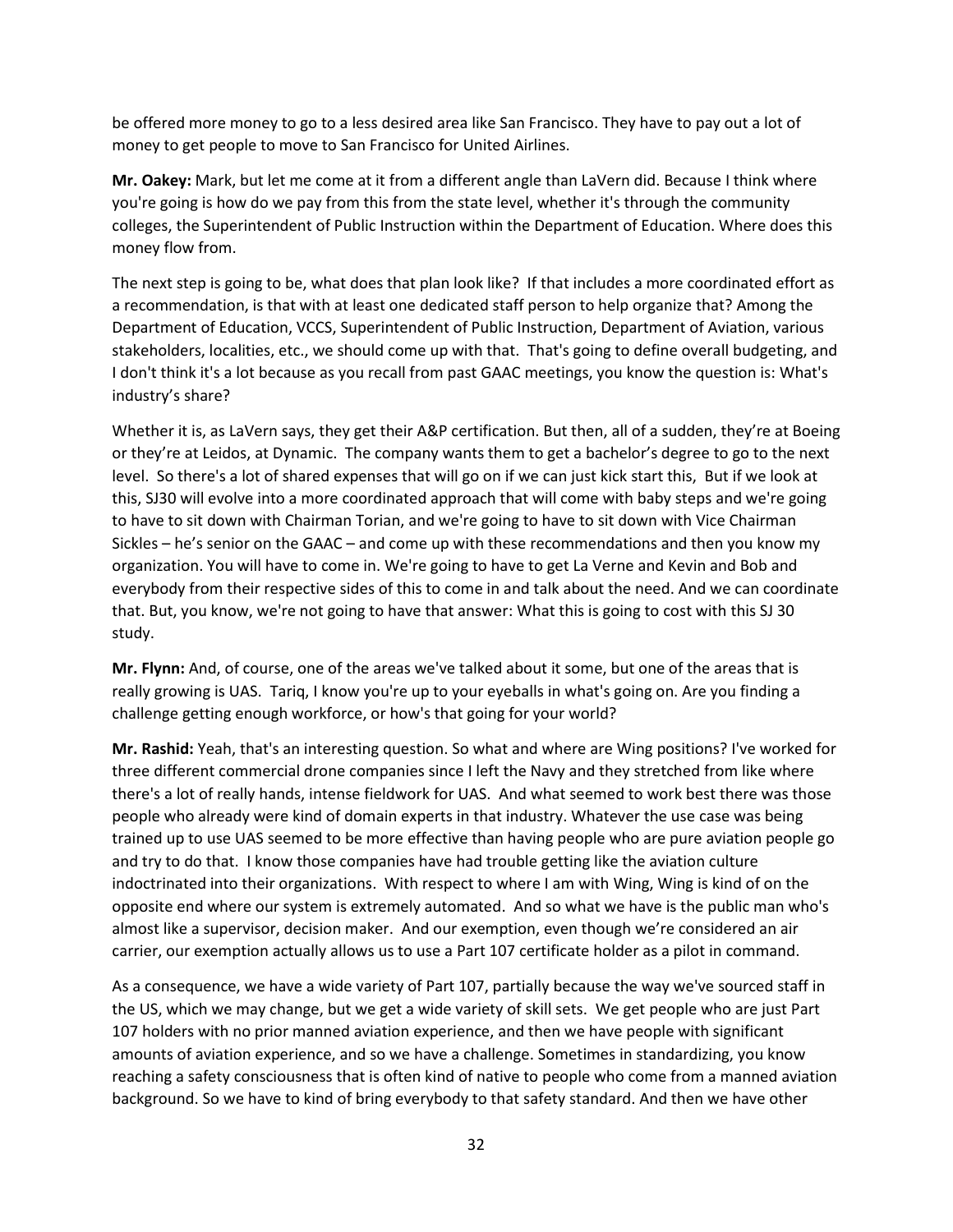roles, which, because our aircraft are so automated or almost so simplified that we don't want to see people get complacent or bored. But you know, you don't need to have an A&P or to have a lot of experience or skills to do some of the stuff we do. And so we have this challenge where we gotta have people who have the safety mindset of manned aviation. But those people also sometimes get bored or not complacent, but they cut the system. They're kind of babysitting the automated system. The challenge is, ohw do you keep those people interested? And how do you develop career path lines for those people? That's something that actually we're on. Just to be honest, we're still kind of struggling with it. Once commercial drone delivery starts to take off in the United States, finding people who have that aviation safety mindset but also are willing to accept not being as hands on as they might want to be is going to be challenging. We've already seen some retention challenges based on that.

**Mr. Flynn:** Who was putting that together? Do you think that sounds almost like there's a whole new education path? And that is educating people to have the safety concept, but then to have the technical expertise to manage the systems that you all are dealing with. Something very different than a person who comes out of AIM would be thinking about.

**Mr. Rashid**: Yeah, that's it.

**Mr. Flynn:** Changed the magnetos on a [drone].

**Mr. Rashid:** Exactly. I mean it's gonna be interesting. We actually just had a pretty intense conversation yesterday about trying to figure out about trying to shift some of our aircraft manufacturing into the United States. But at the same time, in order for drone, at least the Wing's model of drone deliveries based enabling local merchants. So it's really based on local delivery, direct to residents. In order for that to scale and be economically viable, the cost of supporting aircraft must be really, really low. This may mean that we basically manufacture the aircraft using it once they hit like some really short service lifetime or something breaks, we just discard it or remanufacture it. So trying to figure out how you establish an acceptable maintenance concept? I mean, be acceptable to the FAA, where we don't just follow strictly Part 135, we'd have to have our own maintenance department within the air carrier side, and it's not obvious that that's economically scalable. What we'd like to do is just have the Wing manufacturer in the US somewhere. Just give them the aircraft back and then whatever components of aircraft that can be reused, get remanufactured into a new aircraft and we just take the new aircraft so that requires some some skill sets, but like you said, it's not people changing a magneto. So there's just no way the economics makes sense when we have a lot of touch on aircraft that are in service. It probably makes sense for the aircraft to essentially get remanufactured, which requires some skill set as well.

But that's just Wing. I mean there's going to be 20 other drone delivery companies that have completely different economic models, and some of them, such as Valkyrie, have aircraft that are hundreds of pounds. Those aircraft are probably gonna fall under the exact same or very similar maintenance support requirements that manned aircraft do.

**Mr. Phillips:** Yeah, this company in California with 1,000 pound payload.

**Mr. Rashid:** Yeah, but I know by no means is Wing going to be the only drone delivery company.

**Mr. Flynn:** I mean we have Aurora Flight Systems, and Textron down at Blackstone doing very different stuff.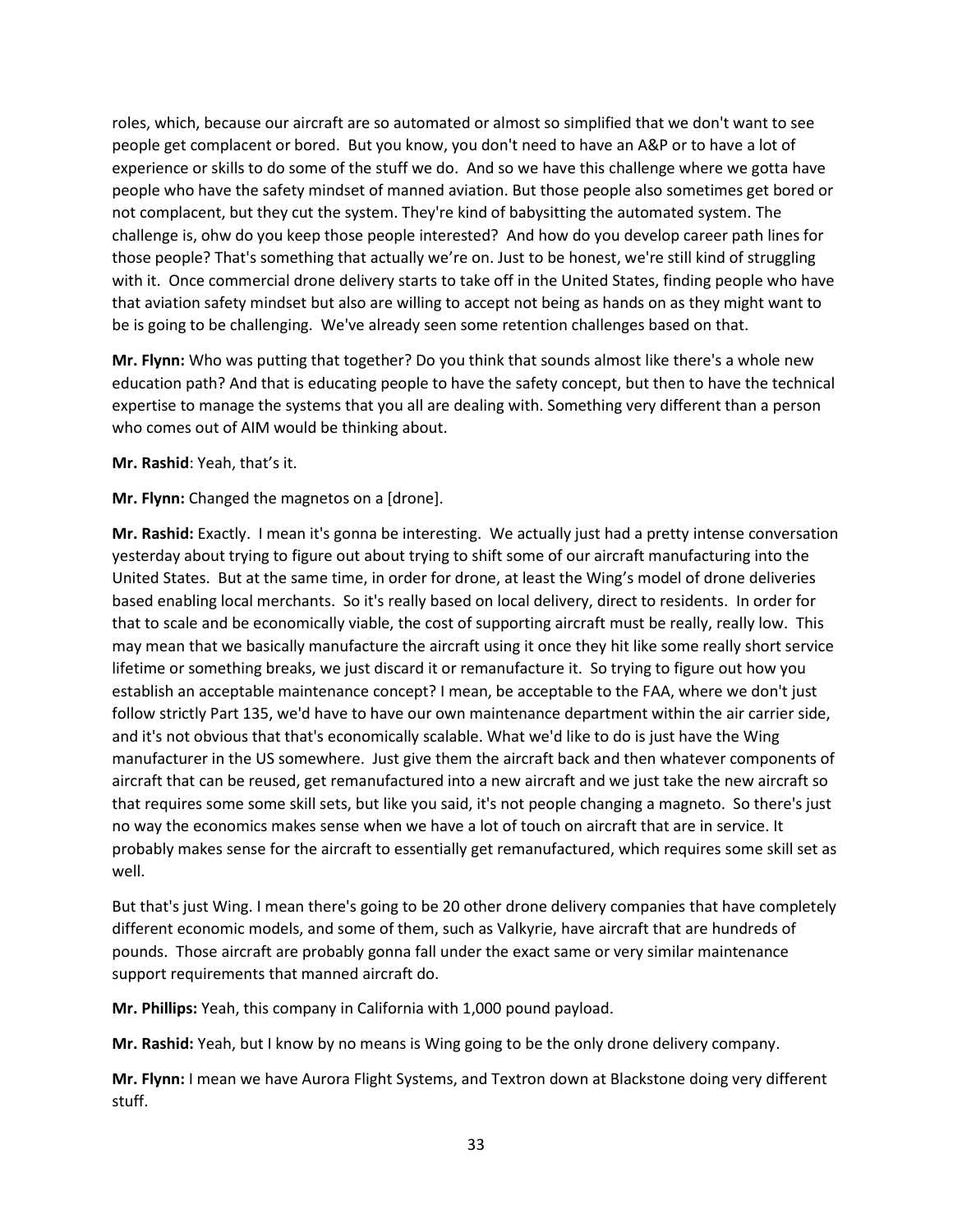**Mr. Rashid:** You know absolutely like the Bell stuff. The APT. Yep, so it's gonna be interesting. I mean, I think there's going to be a lot. I mean, there's a company working with robotic systems and they took a Cessna Caravan and then they made it remotely piloted. So, I think in 10 years you'll see all types anywhere from our 15-pound drone up to 1,000-pound delivery drones.

**Mr. Oakey:** Well that goes to the point from the teaching standpoint and the technical standpoint. That whatever we're giving these kids today in K through 12, they're going to need to go to the next level because it's not in the drone. You know, look at what NASA is doing at Langley with UAS as well. There's gonna be so many different options. We can't imagine what it's going to really look like in 10 years.

**Mr. Estes:** Just real quickly to talk about a couple of assets that are already in place that could potentially help in scaling for the UAS as well as the rest of aviation there through the Virginia Space Grant Consortium. Their National Science Foundation 80 Center just got funded again to help professional development in the Community College System around UAS pilot training basically in program so and so. That's a resource that's available that can help us scale, and then there's the Governor's G3 program that offers tuition dollars towards specific workforce programs. Aviation mechatronics programs are included in that, so that will help address your student costs.

Now the capacity building costs is what we have to get our arms around, which I know LaVern highlighted last week. If we were to take Blue Ridge and try to duplicate that in other regions then there are capital investments that have to be made to do that. So the student costs were set up to do pretty well through G3. Just said we would have to get a long-term capital piece for the for the public site.

**Mr. Flynn:** We need to close this out. Does anybody else have any comments before I do that?

**Mr. Phillips**: I'm going to check with our marketing/advertising department and maybe with the blessings of the president they would be able to help you develop a virtual session that can be shared.

**Mr. Flynn:** Good, right? Well, it's been fantastic, and we've certainly scratched the surface anyway. So we're going to send out notes from this and then we will poll to see about another meeting. It sounds to me like we need another meeting. Can I have a show of hands on a reaction to having another meeting like this? Alright. Pretty good consensus, so we'll do that. We will close for today. This has been fantastic. I've learned a terrific amount. Thank you all very much.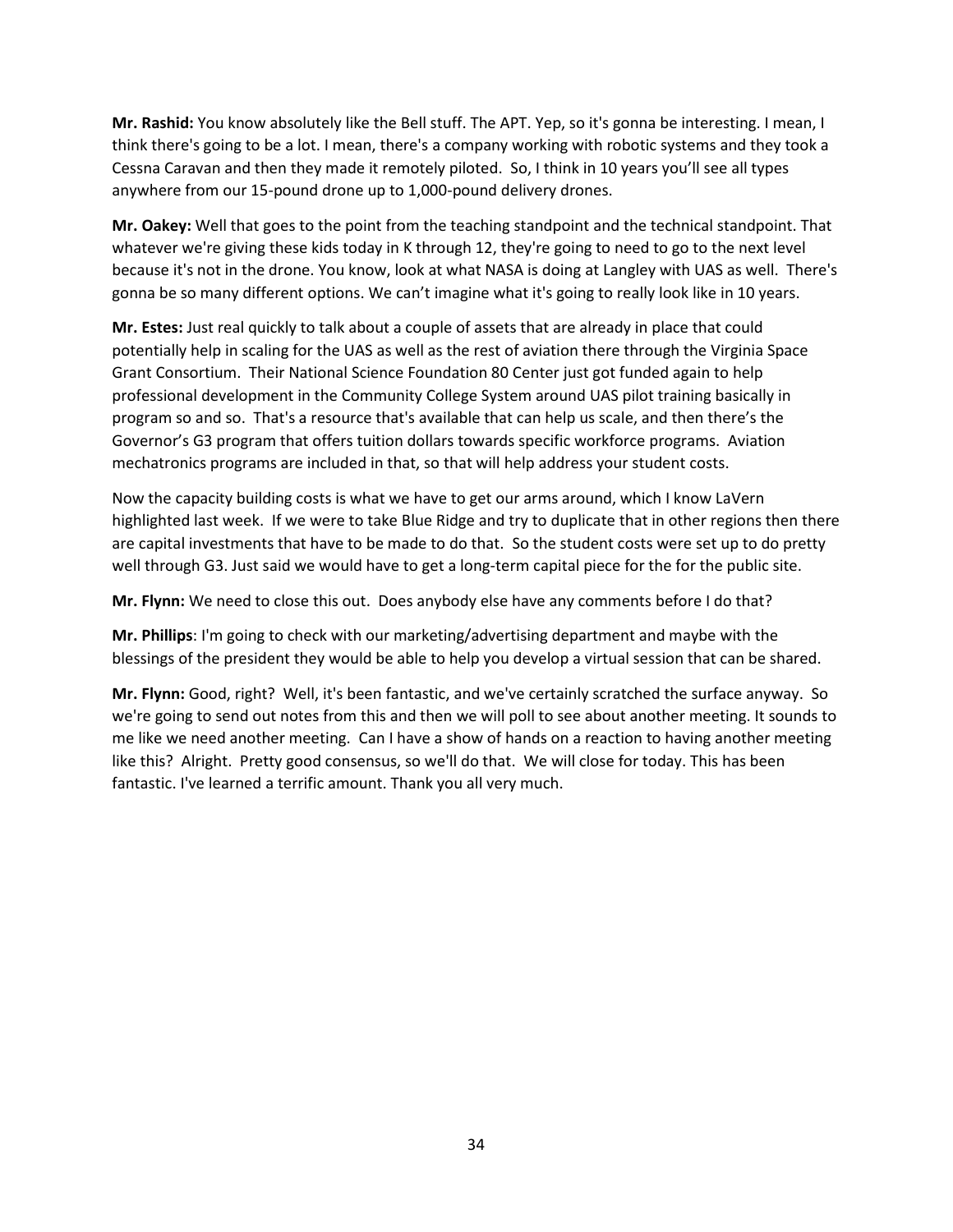# **SJ30 Work Group Notes from Meeting #3 Nov. 17, 2020**

In attendance: Mark Flynn, Kevin Dallaire, LaVern Phillips, Todd Estes, Bud Oakey, Travis Williams, Felix Schapiro, Tracy Montross, John Campbell, Betty Wilson, Federal Employee 1, Federal Employee 2

**Mr. Flynn:** So, of course, this is the third meeting and from my perspective they've been really good meetings. You know we're charged with looking at how we improve workforce development in aviation and I'm just going to use the term aviation in the broadest sense. That would in my mind include for this discussion, aerospace and UAS as well as traditional aviation.

During the last meeting on the  $27<sup>th</sup>$ , we ended up with a discussion boiling down to needing someone or some small group to really coordinate the efforts in workforce development including education about aviation. Aviation Board member Vicki Cox was unable to join us today but she did send us a page of thoughts, which she split into three areas: 1. K-8 to increase awareness and aviation's associated careers; 2. then grades nine through 12 for vocational technical education courses focused on training needed skills in aviation and then in STEM by increasing knowledge linkage between traditional coursework and awareness of aviation; finally, 3. the College/University level, to include all of the important work done there. She had the same reaction that I did in that we believe the answer lies in improved coordination among and across all these ongoing efforts.

It's really struck me that we're down to needing a small working group that would that would push this all forward into the future to ensure aviation/aerospace/UAS are integral parts of the educational system. And, of course, working with the industry folks to ensure we are coordinating all of these efforts and bringing the industry together with education. You know we talked about the internships, apprenticeships, the opportunities to just simply expose kids to what's going on in our industry.

Within this environment, maybe a virtual walkthrough or a virtual day. You know at the factory and how things work in a company. That was my take on this. And I'm not hitting every detail, I know, but I'd like to bounce that off of you to see if that concurs with your impression of where we are. Or if you have other thoughts. So please everybody feel free. And the first one into the water is always the toughest, right?

**Mr. Oakey:** That was a good review, Mark

**Mr. Flynn:** Thanks.

**Mr. Oakey:** And I think the question is maybe, OK, what next?

**Mr. Flynn:** Yeah, that's what I'm getting at. And my what next to try to prime this pump is probably recommending a small working group. I don't know how formulaic this has to be. You know we are doing a report to the Virginia Legislature but I think, in my mind, this goes well beyond a report. This small working group could include the Department of Aviation, the Department of Education, the Community College System and, perhaps, the Governor's Secretary of Workforce Development. We have Felix Shapiro, and I see Felix's phone iPhone is on. Good morning, Felix.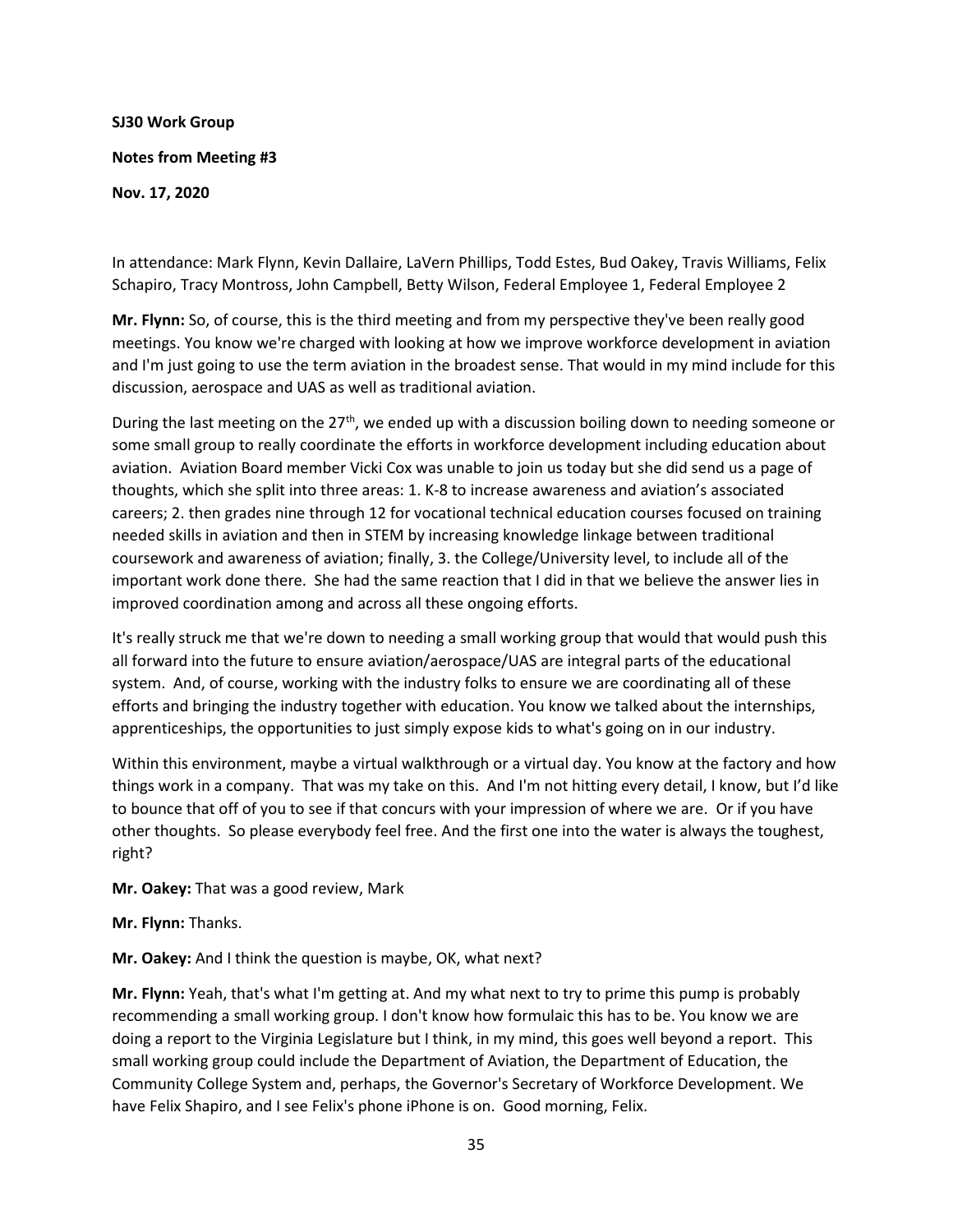**Mr. Schapiro:** Good morning. Great here to be here with you. Interested in learning more about the aviation industry.

**Mr. Phillips:** Oh yeah, Laverne Phillips. I've joined. I could not connect via the computer.

**Mr. Flynn**: But soon you know this, I'm sort of saying maybe we ought to be recommending something a bit broader than just a group comprised of government officials. If other people are willing to volunteer for it, this fairly small work group would be open to others willing to serve. But, ultimately, these are, you know, government activities getting into the K-12 system and into the community colleges and the four-year schools.

**Mr. Oakey:** Mark, I would say that I agree with the small work group. Industry needs to have a position at the table just so that on the academia side they are hearing real time needs and all that we're talking about. Because it's a lot more than theory. It's practicality and industry, and every time we introduce the gap into the legislature, everybody is always asking what's industry's contribution to this. What are industry needs? It's one or two people, large and small facilities from the technical degree to the certificated. That that piece of the pie needs to be at the table.

**Mr. Flynn:** OK, yeah. Other comments on the industry participation in the small group?

**Mr. Phillips:** Uh, this is La Vern.

**Mr. Dallaire:** This is Kevin. Absolutely. Oh, go ahead, LaVern.

**Mr. Phillips**: OK. What I was gonna say was you know we have two schools, Part 147 schools, in Virginia. One in Manassas, one in Norfolk, VA. As far as facilities, would be happy to work something there for any tours of educators or if they want to see why they might want to partner up or what it is that their students could learn and how they could benefit. And we're also working with Davis High School, their MAG program. It would be an excellent opportunity for them to speak with other high schools and find out, you know, what did they gain out of it and how it helps students in the long run. I would just put that out there.

**Mr. Flynn:** Yeah. And so, and Kevin, you were going to say?

**Mr. Dallaire:** Yeah, obviously industry would love to have a seat at the table. I think one of the discussions we ended our last conversation saying that there was we didn't really know who all the players were in the state of Virginia, so I think that's probably a great kind of starting point to figure who are the players and make sure they're all at the table or at least have the opportunity to be at the table.

But, Mark, just quickly, Tracy Montross, my colleague from American Airlines, is our director of state and local affairs for the Mid-Atlantic area. She is listening on the call. So just to give you heads up that she did join.

**Ms. Montross**: Thanks Kevin. I said hi to Mark before you dialed in and again appreciate the opportunity to listen in on today's conversation. Hi Bud. Hi friends. Nice to see you all.

**Federal Employee 1:** Something that I'd like to point out, and I'm sorry if I didn't mention this in one of the earlier meetings. I hope most of you are aware of the two task forces that are currently on going that were part of FAA's 2018 reauthorization. There was a Women in Aviation Task Force that kicked off in the summer; and the Youth in Aviation Task Force, which kicked off last month. They have slightly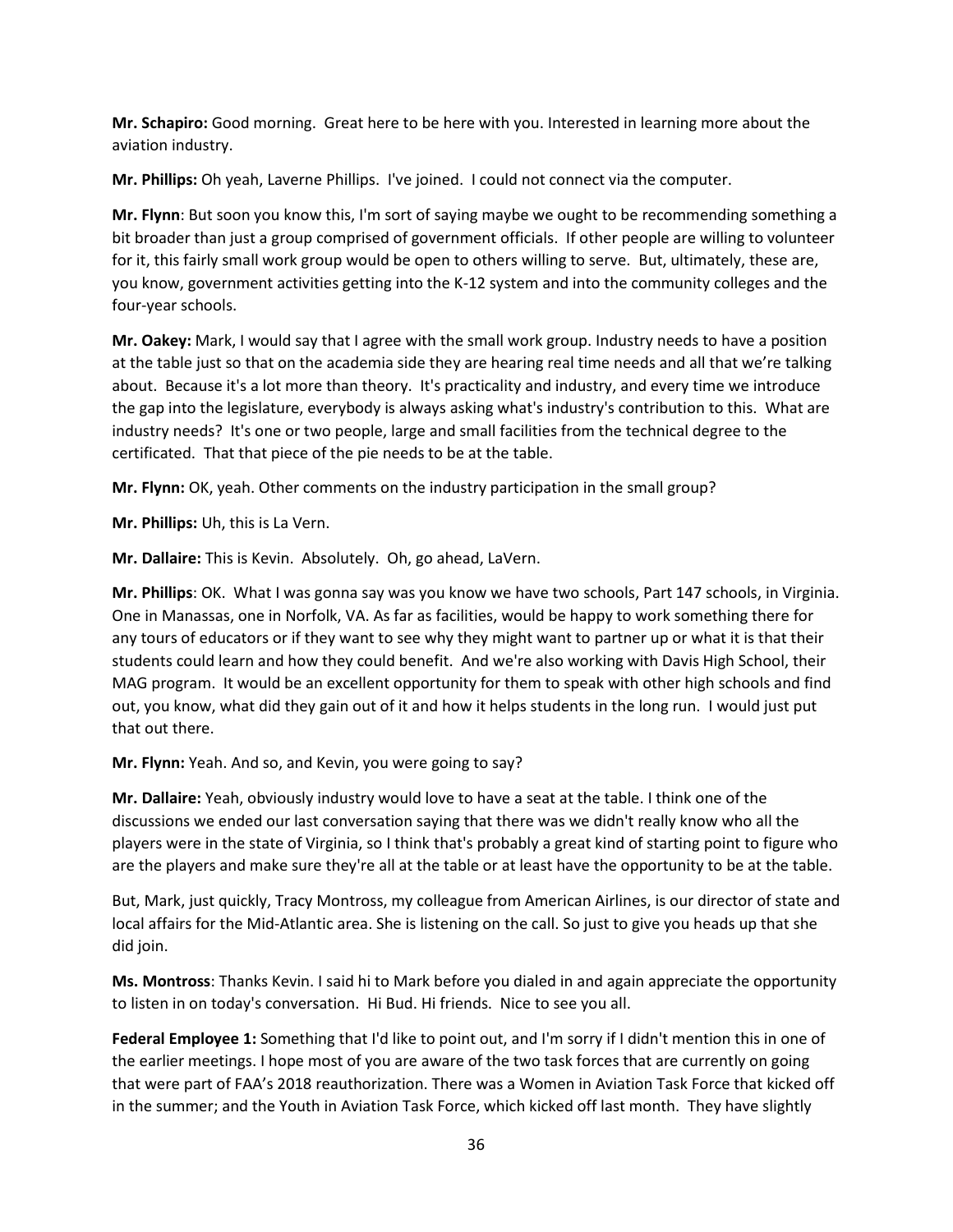different charters and slightly different durations, but very good representation from across the country from academia, from industry, and your various professional organizations as well. Both of those tasks task forces would be something that I think would benefit you from following and listening into their meetings. Their meetings are, I believe, quarterly. They are open to the public, and then you can always go on YouTube. I believe the recordings of their sessions are on YouTube as well.

**Mr. Flynn:** Are those under the auspices of the FAA or are you all managing?

**Federal Employee 1:** We are supporting them by providing them a forum and providing them the logistics, if you will. We are not directing those efforts. The net result of those efforts will be recommendations to the agency that we hope we can take forward along with impactful changes moving forward.

**Mr. Oakey**: Mark, I'd like to add a comment on that, but I'd like to come back. We were looking at the small work group. You're also looking separately at the study report. There's two separate activities. Am I correct in that?

**Mr. Flynn:** Through the report I think would recommend establishment of the small work group, you know, to actually have something happen.

**Mr. Oakey:** The reason I bring that up is the boots on the ground with you at the legislature. Having been preaching this, feeding the pipeline sermon almost in the K through 12 area, for what now four years? Three years? Tracy, you and Kevin chime in here, and Laverne you, too. The big thing that we have seen is the states that are succeeding – and I think Christina can bear this out as well -- the states that are succeeding with the attraction of aviation industry and growth are the states that are proactively working to make sure young people are coming out of high school interested in aviationrelated career sets. Whether it's advanced degrees looking at space; looking at aircraft design; looking at UAS design; or it's being the pilot or the maintainer or some other type of support structure. There's not a lot of talk going on with that. The reason the discussion is so important is there's not a lot of different people telling the legislators that, and when it comes to program we're competing against so many other needs in K through 12 education for funding that the legislature is saying, "Well, nobody's beating our door down." And then workforce is saying, "Well, we don't see a demand in aviation. We do see a demand electronics. We do see a demand in manufacturing. We don't see a demand in aviation once because our industry is all spread apart. I would reiterate that in this group, that we've got to be collected behind our message. We have to really think as a work group. How do we take that out and educate more broadly? And I'm gonna throw that out there and shut up to see if anybody thinks I'm on base or off base.

**Mr. Flynn:** Most certainly, you know, from the last discussion, a big and significant part of this work group is to help industry understand the workforce development opportunities that Virginia has and then help the education system broadly understand the industry need for workforce for employees in the future. It's bringing them together. You know. Dave Eshelman talked about what they're doing next June -- the Experience Work summer conference. It's that kind of thing of ours, in this case, our small group bringing that message close to the K-12 and then breaking into industry.

So, yeah, I agree with you. And I think that's what the small work group would be in charge of is just getting the word out to both sides and helping, you know, working in Department of Education to come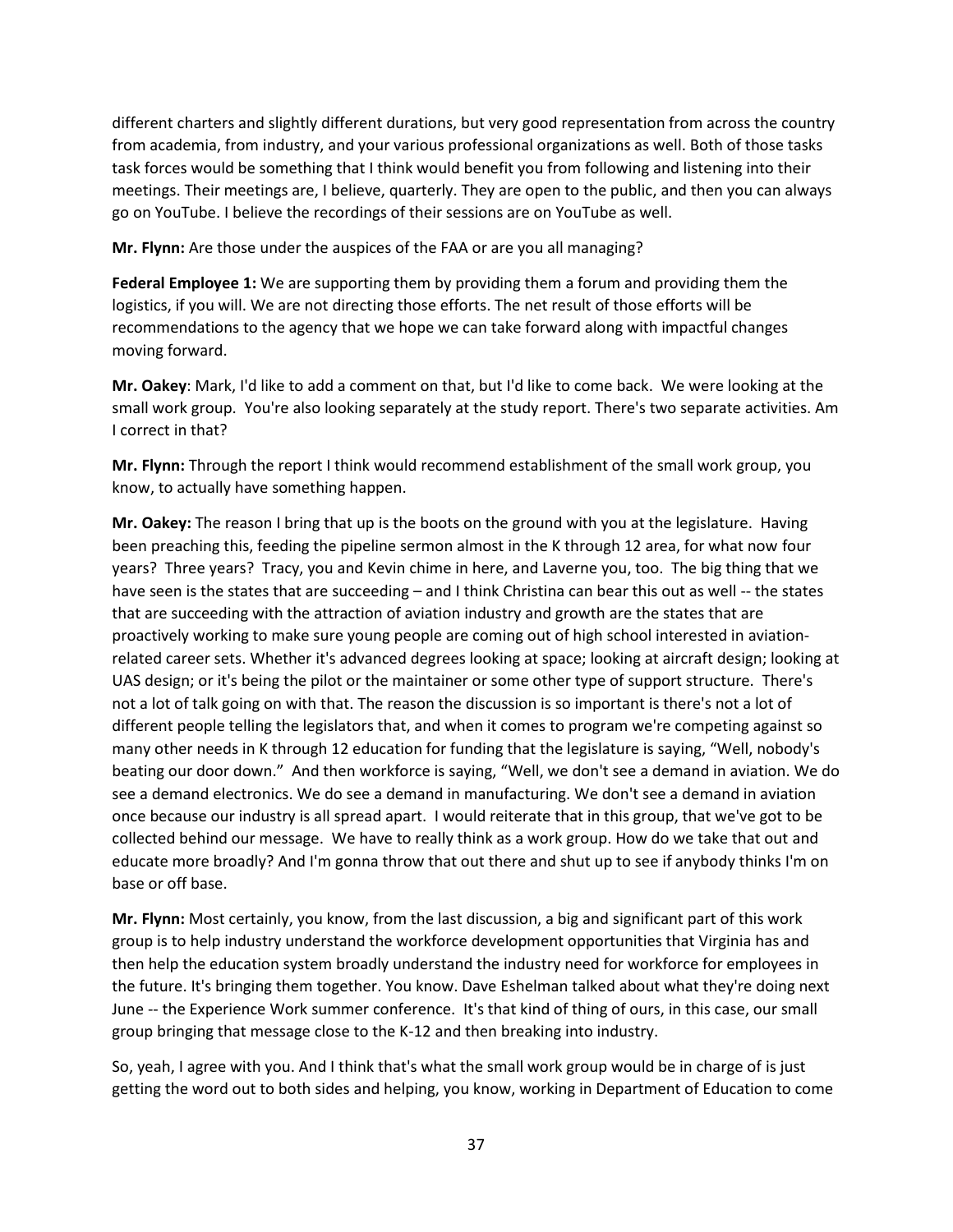up with the programs that school systems can pick up on and use to expose their students to the opportunities. And you know, LaVern, the kind of thing that you suggested about going to AIM, our facilities, and going to Denbigh, you know, that's what this work group can help push forward.

**Mr. Dallaire:** Bud, I would absolutely agree with what you were saying. Obviously, we've got Tracy to help us navigate resources in Virginia, but she's looking out for the entire American Airlines family. But when it comes to Piedmont specifically, you know we're obviously a smaller organization. And while we've got two facilities, it is difficult at times because of a lack of resources to navigate what is available in those specific states. You know, we can try to start diving in a little bit, but, at times, it is burdensome, so I think that is a great piece of that.

**Ms. Montross:** Yeah, I will just add that when we look at like Newport News and their Academy, it really takes the leadership of the school there to reach out to you, know the airport and the local leadership to get them to come out and engage. And I think if there is a lot of activity and kind of an attention made by the school leadership to reach out to industry, that makes it easier on us to participate rather than going into programs or into schools and setting up our own program. We are looking for kind of a just an easier way to engage. It is certainly more compelling and just a better use of our time, honestly. And then, when you look longer term, I think, on the in workforce incentives piece, which, you know, I'm sure as a function of what this group is analyzing, part of our challenge will always be that so much of the training that we do in specific markets. Often those employees, because of our Union bid system, will be eligible for positions outside of the state, and so really where we see probably the most competition for both cultivating talent and placing that talent in the state is when you have facilities in the state. And, so for us, you know, where we have markets that have huge pipeline needs or desirable locations to live Chicago, New York, Philadelphia. You could be trained in Virginia, but, unfortunately, the folks who want to work at our stations in Virginia are tenured employees. The ones who have earned their stripes in a less desirable station. So I just wanted to put that out there. I think there's certainly a willingness on our part to engage with local institutions. But it takes kind of the ask on their part to get us there and to make it easy for our team to show up and to make the most of the opportunity and then, separately, just recognizing some of the challenges, particularly Union-organized, industries will have when it comes to the bidding system related to placement.

**Mr. Flynn:** Well, it goes without saying that Virginia would command the highest bids, of course.

**Ms. Montross:** Exactly, that's right. You're such a desirable station. You know the Commonwealth is a wonderful place to live, and so we don't have any trouble recruiting people to work at these stations. Yeah.

**Federal Employee 1:** I appreciate Tracy's comments. We see the exact same thing happening in our air traffic controller workforce, in that the controllers will train for three years at a much smaller facility and then they can't wait to get out of town to better, you know, a larger facility. In the controller workforce, this means more pay as well if it's a busier facility. But it is just, you know, the handful of people that to them, that's home that are the constant in some of these smaller communities with air traffic control facilities.

**Ms. Montross**: So let's say one apprenticeship, sorry Mark, because I know how as a buzzword, apprenticeships are you know so critical to manufacturing, and I know that our partners on the MRO side. Or are you interested in pursuing those relationships with high school seniors and then those right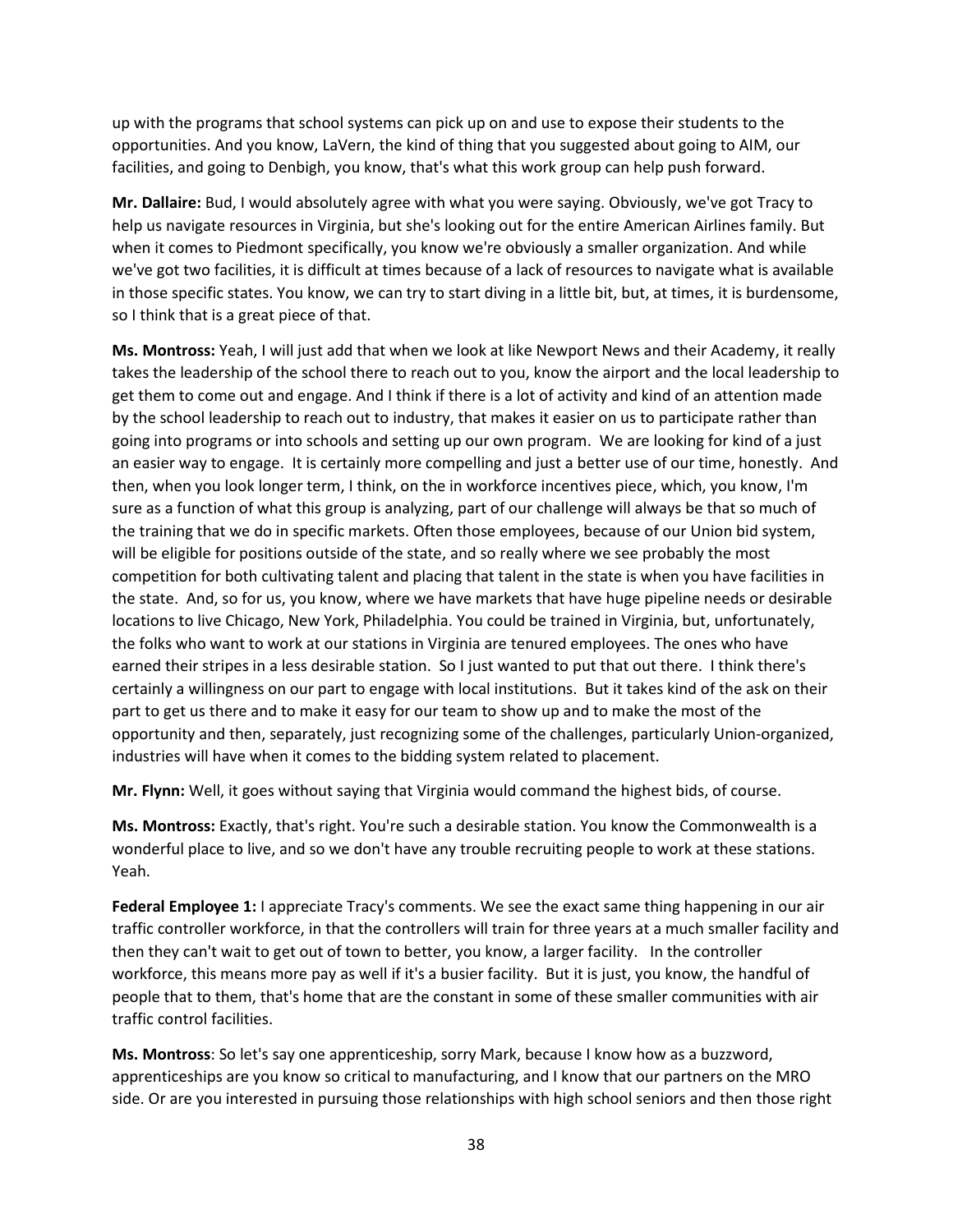fresh out of college? And those again with technical training. But again, for unionized organizations, we really struggle with the apprenticeship program because we don't have that type of language within our collective bargaining agreements, which permits the training of individuals who are not FAA certified to work within the facilities.

So, I just want to keep in mind maybe there's something within this task force report that can kind of spell out some of these challenges associated with our union agreements, and how they can honestly be a bit of a hurdle for some of our states to be more advantageous about recruitment and supporting that pipeline. Just a good level set for folks.

**Mr. Flynn:** So for Felix and for Todd Estes, how do you all feel about your agencies being involved in this small working group that moves forward? What's your reaction to that?

**Mr. Schapiro:** I certainly think we'd like to, you know, be participatory and supportive as possible. I will say many of our resources are stretched pretty thin in the workforce development space at the moment dealing with that onslaught of the COVID-19 crisis. So it may be difficult to fully engage on this issue in the short term, but I definitely think the state wants to be a good partner to y'all on this and do what we can to support the aviation industry.

**Mr. Flynn:** Yeah, and Felix, we had a conversation during our first meeting that if you look at the current situation, the current environment of aviation, there's a amount of doom and gloom, I guess. It was pretty tough. Airline business is not easy now. FBOs are having a tough time. But what really struck me is that what we're talking about here is a longer term than in 2020 or 2021. Beginning in 2022-2023 or 2024, that we're going to be going gangbusters again in the aviation world. We'll be going gangbusters, and particularly, you know, K through 8<sup>th</sup> grade and then 9th graders -- by the time they're ready to be employees, the coronavirus will be a bad page in our history books. It will change things, perhaps forever, but we won't be in the situation we're in now. So, Felix, this thing about currently being stretched thin, I get that completely, but we very much like to have your workforce development secretary involved for sure.

Todd, what about the Community College System?

**Mr. Oakey:** Mark, yes, if I could ask a question with both community colleges and Department of Education workforce on the call. You know it's even in spite of COVID-19. We have a workforce demand, and we're finding through the studies we're doing right now that a lot of our maintenance repair operations are actually increasing their workloads and still have strong needs for certified mechanics and electricians and the like. So, I would come back to the Department of Education, BCCS and IT workforce and say, What do we need to do to get the commitment behind you guys to focus more on this effort for the growth of this industry in Virginia? We have a workforce issue and the companies are going to the states that can meet the workforce. Demand in Virginia is not one of 'em.

**Mr. Flynn:** And so that you know that communication back and forth, I think is a part of it ongoing. If we set up this small work group.

**Mr. Schapiro:** Yeah, I mean, I will say I think one of the things that's very attractive to us at the state level when sort of determining our workforce strategy is looking at what sort of historically disadvantaged populations might be served?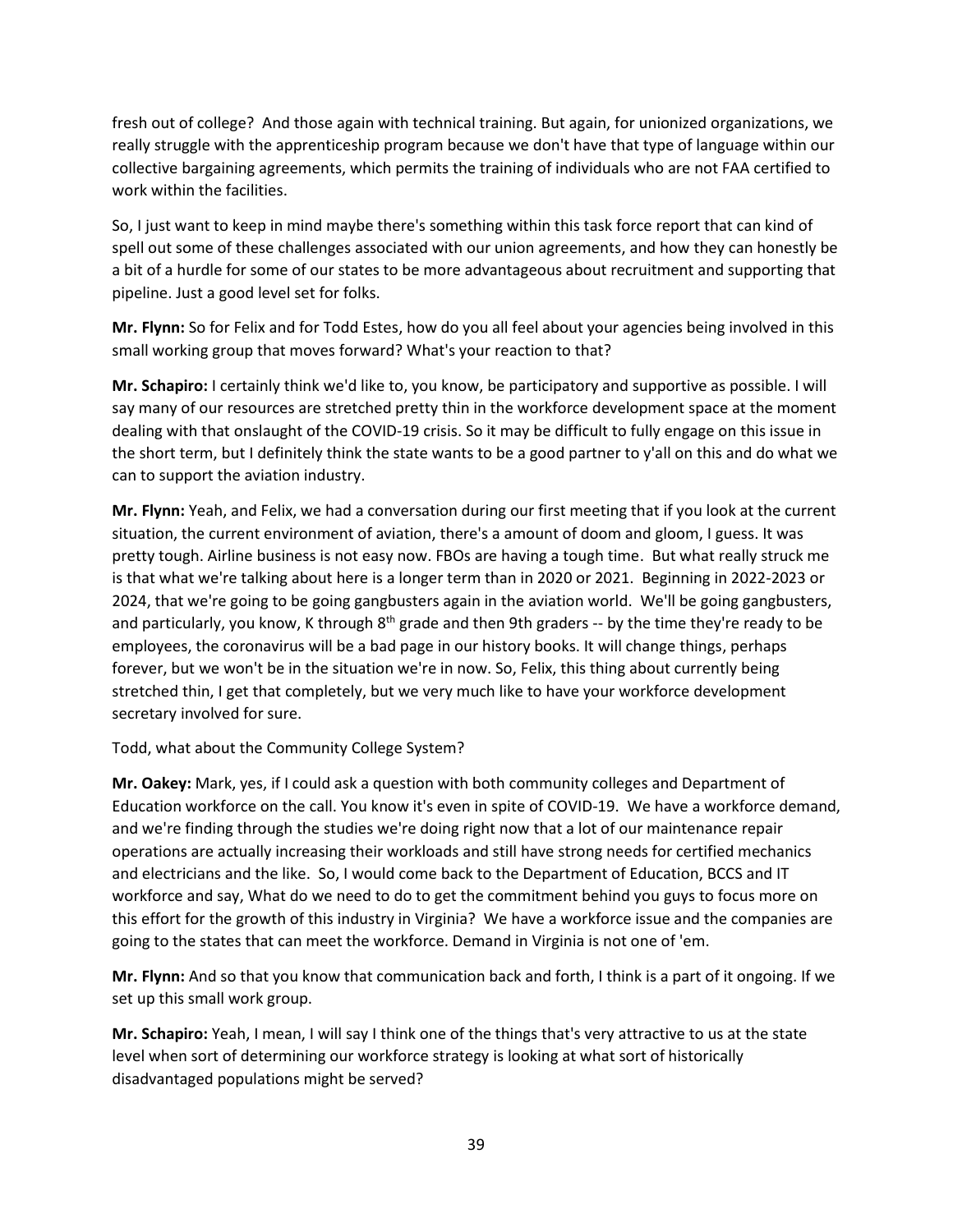By sort of public partnerships and public investment. So, I am fascinated to hear about, sort of these are what the governor calls "new collar jobs" that sound akin to the types of employment we're seeing around the Newport News Shipyard. And I think it would be interesting to see if we could sort of build up that kind of high wage, apprentice opportunity elsewhere through the aviation industry.

**Mr. Flynn:** And certainly we have, you know, we have the opportunities for that. For really decent wages, be an aviation mechanic. LaVern is here. Laverne, your folks when they graduate and go into a program, what kind of median salaries do they see? Or, Bud, if you're seeing it?

**Mr. Oakey:** \$55,000 and up plus benefits in full-time jobs. We can take LaVern's kids right out of high school and, in 18 months, certificate 'em! We can do the same at Blue Ridge Community College. We can do the same at Liberty University School of Aeronautics. If the child could make the commitment.

There are higher paying jobs right now. I can tell you three companies that all of which will hire 5 A&P certified mechanics today. Laverne can probably add 20 companies to that in Virginia alone, and that's before we get out of state. That's the frustration we have as an industry. We have the job demand. But we can't get the kids into the pipeline.

With the interest to go into the pipeline, we can employ graduates if they want to work. And we look at these underserved neighborhoods that we keep talking about and you know the state or the city or the town. We gotta get these kids out of high school, but we can't get him out of high school. We can employ them if they want to work. We just gotta get them into these programs.

**Mr. Phillips:** OK, this is a Laverne again. I figured out I got muted and figured out how to unmute. I'm working from home as I'm sick today, but on my phone that's all I got left. Anyway, high schools where you're talking about. I've been calling all schools; all FAA 147 schools. Trying to talk to them, and I find that Ohio is one of the big ones that engages high schools where they actually have some schools or high school program. Only summer high school and adult programs mixed, and I'm finding more and more of these threw out as I make my phone calls and talking with the faculty. What they are doing in the high school program because they have to complete high school curriculum is that they are completing general and some of them as a single rating airframe or power plant by going through summer and extended hours, which means the parents are also involved along with the school system for that to happen.

One of the things I heard was it almost knocks the students out of sports because of the extra time requirements, but there is a way in that UA rack is supposed to make it easier for the 147 schools to work with high schools because they're going to classify them as satellite locations. But that legislation had been at work for years and is still not approved yet. So maybe they can answer more about that.

**Mr. Flynn:** Yes, that's great. Thank you. So it seems like we're getting the vision of a way to move forward. Lots of loose ends of course. I think if we get this small group going, it'll certainly refine things a lot. Do you all agree with that sense of where we are?

**Mr. Phillips:** I agree that it's going forward and we seem to have some conformity in there and in thought.

**Mr. Dallaire:** I agree.

**Mr. Oakey:** We agree.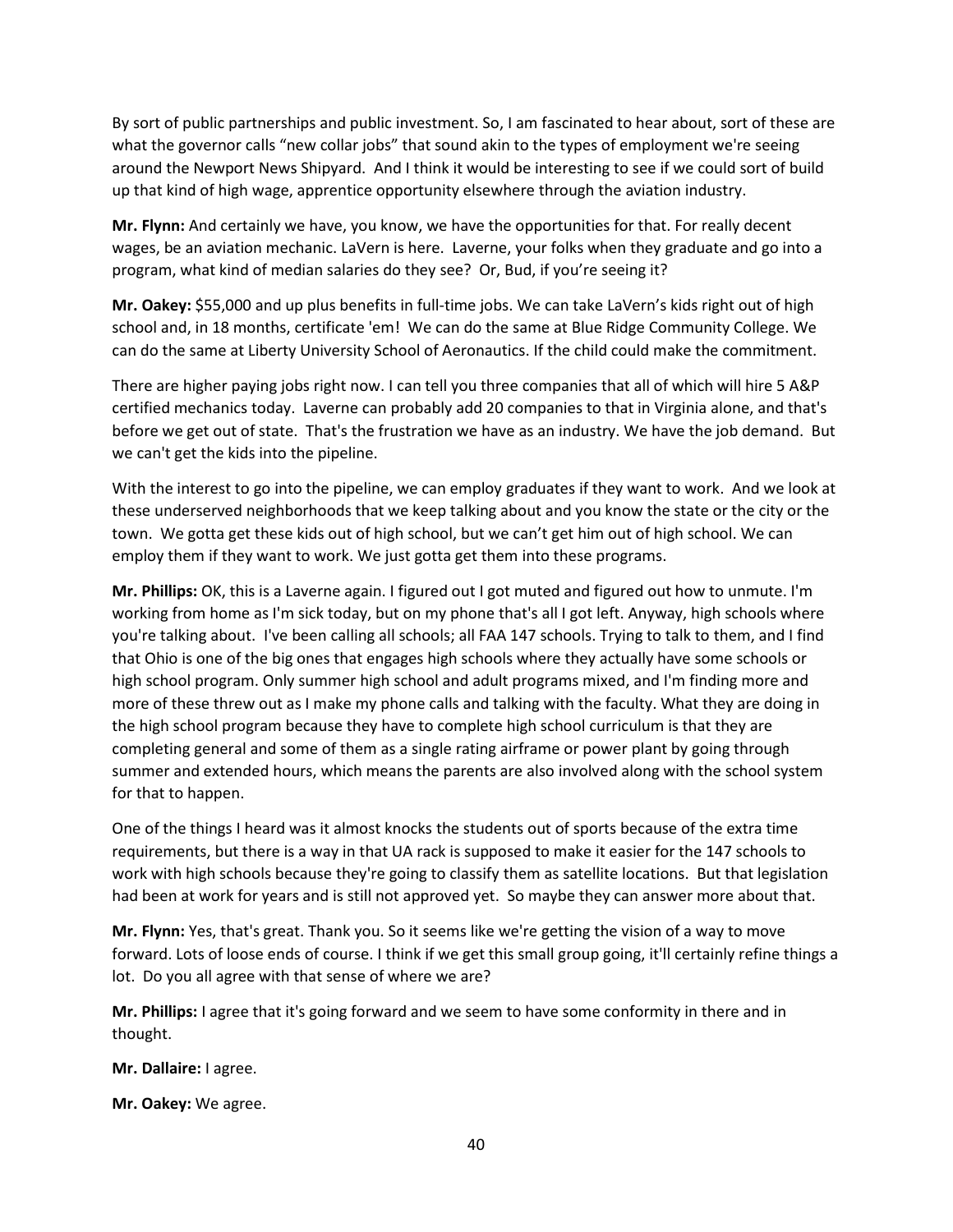**Mr. Flynn**: Alright. Well, then are there other things that we should be reporting to the General Assembly or having this small work group do? And I'm not suggesting that there are, but just asking the question.

**Mr. Phillips:** Well, yeah, I want to look at one thing I said. I sent a video out. We were talking about how do we reach into the schools and let them see some of what is available? And I know that the same thing exists in the pilot training up in Danville. They've got a great program there. I know they gotta have some videos of things that we could get into the high schools counselors and gives out to the least juniors and seniors, if not earlier. All right?

**Mr. Flynn:** And, Travis down at Averett, how are you all? How does this strike you all?

**Mr. Williams:** Yeah, I, I think he's got a good point and that's something that we try to do. We try to get out to as many of the local high schools as possible. You know, that's one thing I've noticed even when we've worked with Ian and the Space Grant Consortium. I think what we see is in the metropolitan areas, then, you know, Norfolk and Richmond and up in the DC area. You know there is interest, and I think the high schools are doing a pretty good job. But it's the rural part of the state that we don't know how well we reach them.

But the students who we have been able to pull from the far reaches of the state have been some of the best students just because I think, you know, they grow up not seeing a lot of aviation. But, then when they got kind of immersed in it, you know it really sparks something in 'em. So, to me, it's how do we find a way to reach the entire state?

**Mr. Flynn:** Well, I think we have a sort of a way to move this forward. So what I'll suggest is that we will write up a work plan and then we'll start doing a draft of report circulated for comments. And you know we have some volunteers who have either volunteered themselves or I'd volunteer and try to get people started on these small group meetings. Does that work for everybody?

**Mr. Phillips**: Certainly works for AIM, and you can put me down as being available.

**Mr. Flynn:** Yeah. OK. Thanks. Alright, any other thoughts?

**Mr. Dallaire:** Mark, just a quick light at the end of the tunnel. We just got authorization to hire mechanics yesterday, so we're really excited about that. Looking forward to some increased flight schedules next year. Obviously COVID is starting to pull back up, so we'll see what happens. But we're excited about that. We have critical level of operations that we need some more mechanics. So good news.

**Mr. Flynn:** Yeah, that really is good news. I mean, you know your company is betting big money on getting that right. That's great, yeah.

**Mr. Campbell:** Do you have any idea how many in Virginia?

**Mr. Dallaire:** We are teetering right now on whether we'll need to hire some in Richmond and Roanoke. Our level of operations in those two cities are holding tight. We've been moving some mechanics through some critical need positions at our Roanoke facility. Bringing them in as custodians and then letting them transfer into aircraft mechanics so that has kept us kind of above where we need to be. Our